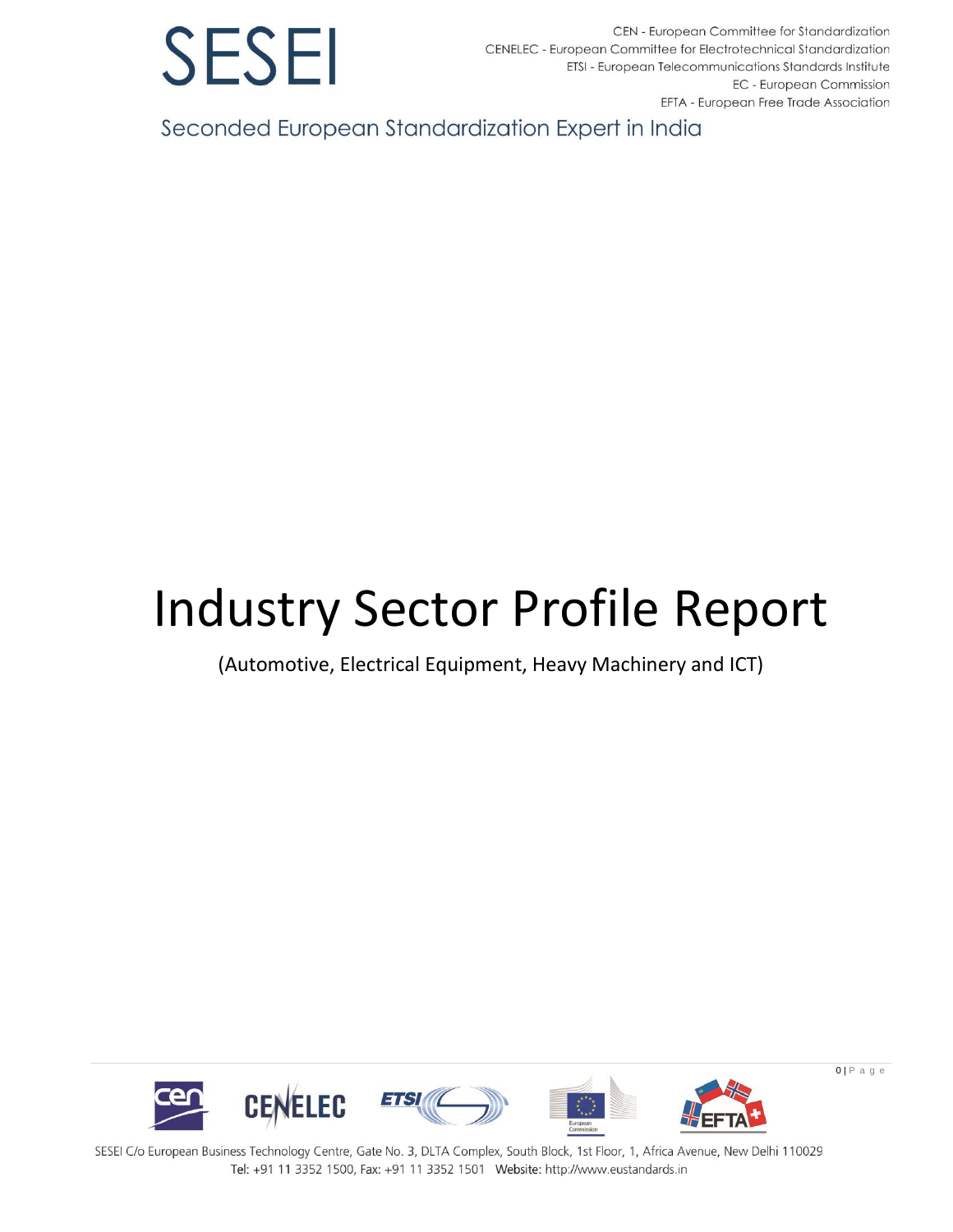CEN - European Committee for Standardization CENELEC - European Committee for Electrotechnical Standardization ETSI - European Telecommunications Standards Institute EC - European Commission EFTA - European Free Trade Association

Seconded European Standardization Expert in India

**June '2015** SESEI - Dinesh Chand Sharma

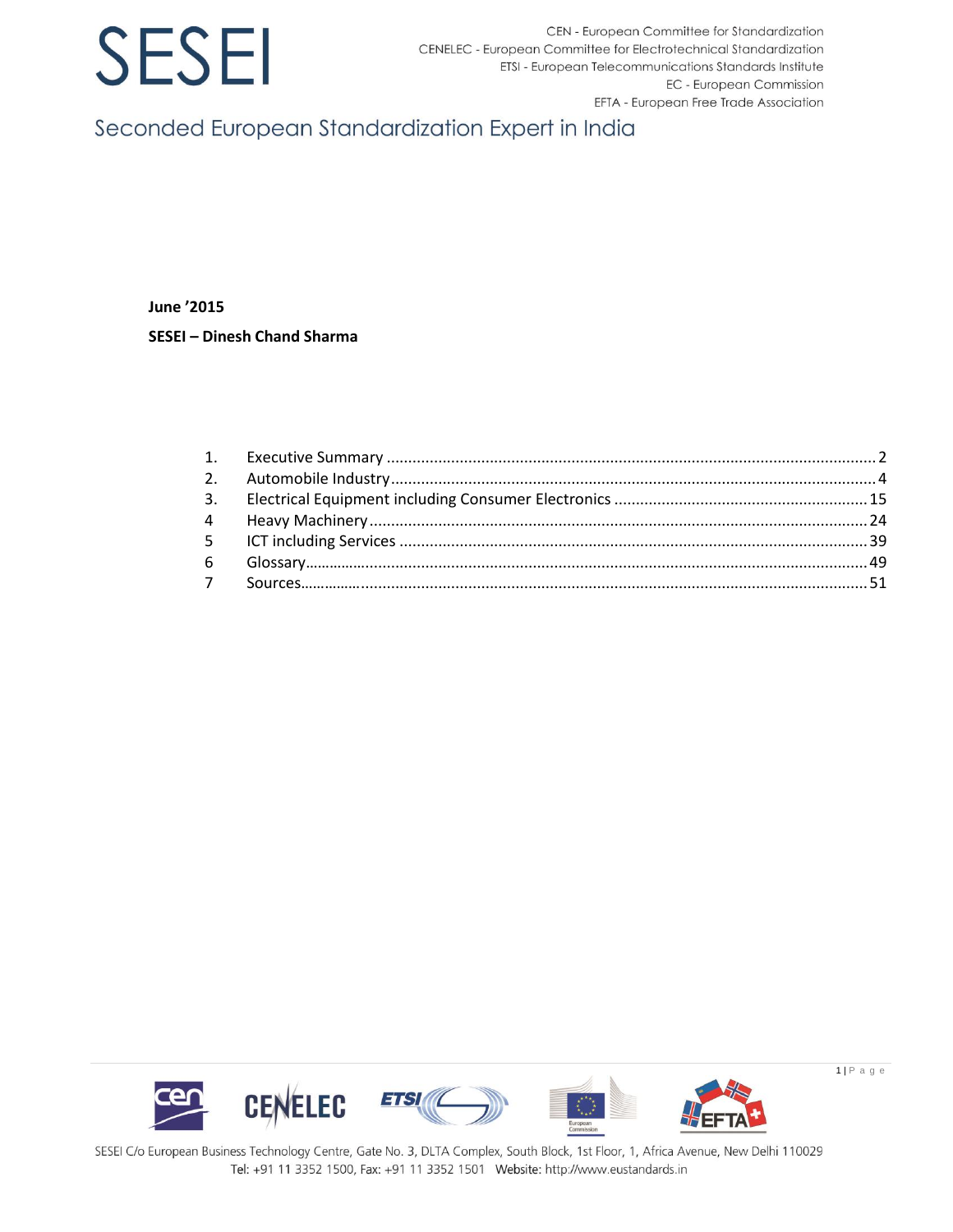## Seconded European Standardization Expert in India

### <span id="page-2-0"></span>**1. Executive Summary**

The Indian economy has grown at an average rate of around 9 percent for six years during 2005-06 to 2010-11 before it slowed down to 6.2 and 5% in 2011-12 and 2012-13. During 2013-14, it is estimated to have declined to below 5 %. Even at this rate, it has been growing faster than many developed economies. The prospects for growth in medium term for India are strong given revival in global demand and the new government taking over that has a clear growth agenda. Given India's huge untapped domestic market on account of a large middle class and 'potential demographic dividend' coupled with the concerted efforts to put the economy back on growth track, the future growth propsects appear positive and strong.

Successive governments have realized importance of well developed infratsructure sector to facilitate faster and higher GDP growth. Infrastructure sectors like energy, power, communication, transport, etc. are being provided growth impetus through slew of measures. Growth in these sectors is likely to give a multiplier effect in other related sectors like ICT, electronics, heavy machinery, automobiles, mining and construction etc.

Indian **automobile** industry has emerged as the fastest growing sector over last few years. Currently it accounts for 7% share in GDP and employs more than 19 million people. The outlook for the industry is very strong with India expected to become 3rd largest automobile manufacturing country after China and USA by 2030. Industry experts believe that India will overtake European automobile manufacturing countries by 2015 and USA by 2035. The sector even defied recent economic slowdown. With rising income levels and aspirations of younger generation to own a vehicle, this sector will definitely be on an upswing.

Indian **electronics** industry**,** especially [consumer electronics](http://en.wikipedia.org/wiki/Consumer_electronics), has been growing in recent years at a brisk pace of over 25-30% CAGR and is estimated to have currently reached over \$125 billion. Considering huge domestic demand in the country and high potential for exports, the industry is expected to be worth US\$ 158 billion by 2015. Recognizing its high growth potential in coming years, the government has formulated a '[Vision 2022](http://dhi.nic.in/indian_electrical_equipment_industry_mission_plan_2012-2022.pdf)' for the industry and has approved a [National Policy on Electronics](http://deity.gov.in/sites/upload_files/dit/files/NPE_Notification.pdf) envisaging increasing investment to \$100 billion, production to US\$ 400 billion, employment to 28 million and exports from US \$8 billion to US\$ 80 billion by 2020.

The engineering sector or **heavy machinery** industry is the largest of the industrial sectors in India. It comprises of electrical machinery, transport equipment, mining and earthmoving machinery, oil & gas, solar energy equipment, machine tools plus machinery for all industry sectors. It is among the top two contributors to the total Indian export basket with total shipments of US\$ 56.7 billion in 2012-13. Engineering exports from India include transport equipment, capital goods, other machinery/equipment and light engineering products like castings, forgings and fasteners. The engineering sector is expected to contribute about US\$ 65 billion to the overall export shipments of US\$ 326 billion, as targeted by the government in the current year.

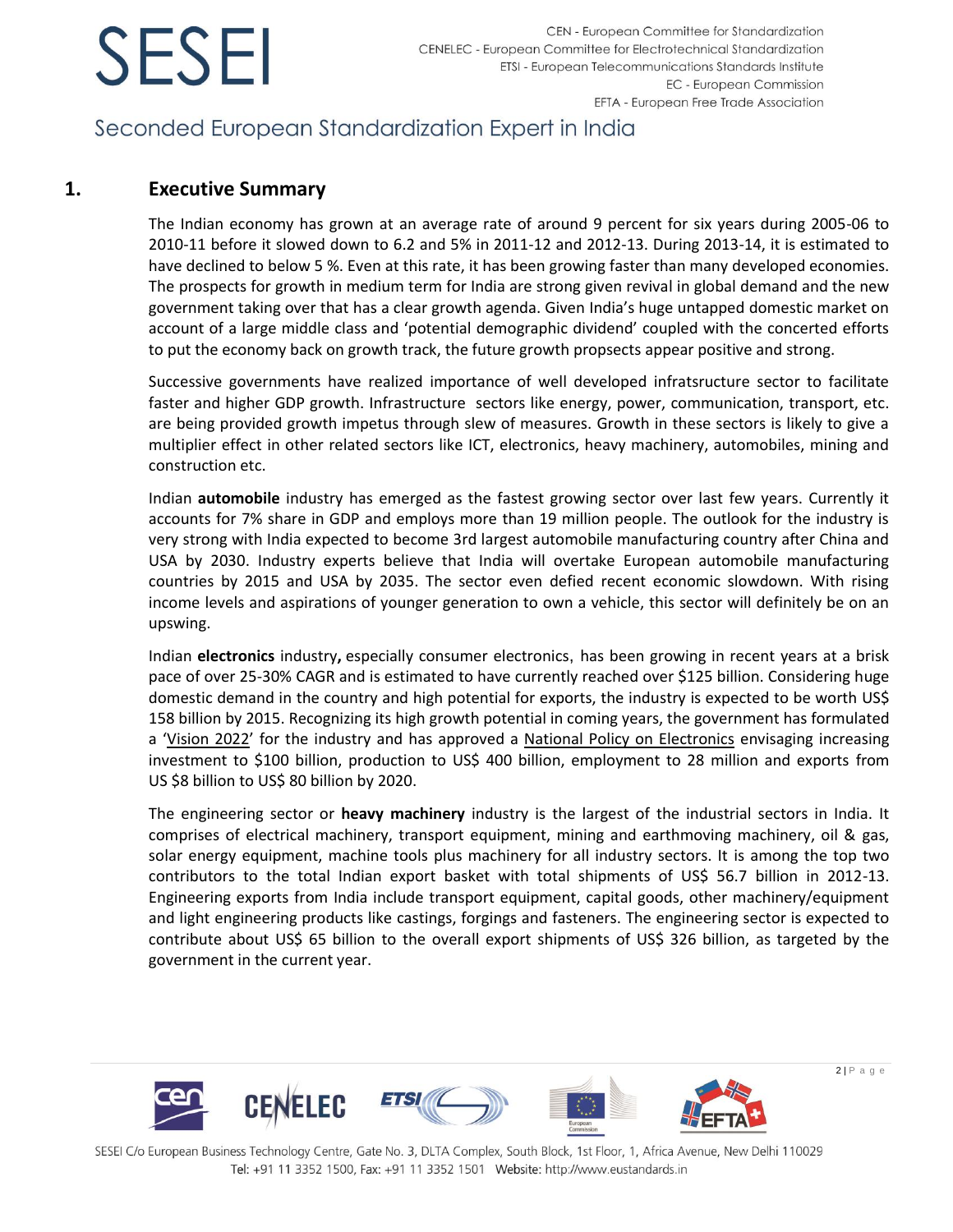CEN - European Committee for Standardization CENELEC - European Committee for Electrotechnical Standardization ETSI - European Telecommunications Standards Institute EC - European Commission EFTA - European Free Trade Association

## Seconded European Standardization Expert in India

The government's thrust on manufacturing sector is likely to enhance capacity building as well as competence in the sector. However, there is an urgent need to build capacities in the heavy machinery sector and encourage R&D in engineering designs for various types of machines and equipment. India's earthmoving and construction equipment (ECE) sector has enjoyed strong growth over the last several years till recently as a result of rapid economic development in the country. The organized construction sector in India (e.g. roads, urban infrastructure) accounts for approximately 55 percent of the ECE industry; Mining, irrigation and other infrastructure segments (e.g. Power, railways) account for the rest. These sectors have also been growing strongly leading to the expansion of construction-related industries. Between 2004 and 2007, the Indian earthmoving and construction equipment (ECE) industry's revenues and volumes have grown at over 40% per year, reaching \$2.3 billion in 2007 and with an estimated potential to grow to \$22 billion by 2020.

**Heavy electrical industry** is an important manufacturing sector, catering to the needs of energy sector and other industrial sectors. Major equipment like boilers, turbo generators, turbines, transformers, condensers, switch gears, relays and related accessories are manufactured by heavy electrical equipment manufacturers. Major end user industry for this sector is the power industry. Rapid development of a robust and healthy domestic electrical equipment (EE) industry, supporting the complete value chain in power generation, transmission and distribution, is not only crucial for the economy, but is also of strategic importance for India. The Indian EE industry has grown close to Rs 110,000 Cr (US\$18 billion) in 2010-11. The industry has a diversified, mature and established manufacturing base, which has the potential to meet the current as well as future domestic and export demands. Electricity generation is expected to double in the world between 2002 and 2025. The strongest growth in electricity consumption is projected in the emerging economies. As per the estimates of the International Energy Outlook, investments in the power sub-segment in the developing countries in Asia are expected to be the fastest growing in the world in the next two decades. Global electricity consumption is expected to reach 29000 TWh by 2030, growing at an average rate of 2.4% per annum. To fulfill this demand, US\$ 13.7 trillion worth of investments are required in the power sector  $-$  US\$ 7.2 trillion in generation, US\$ 2 trillion in transmission and US\$ 4.5 trillion in distribution. Driven by this increasing demand for electricity, the global electrical equipment market is expected to reach US\$ 6,600 billion during the period 2016-30, growing at a long term average rate of 2% during the period 2008–2030. Given India's low per capita electricity consumption and growing domestic and global demand for electricity, growth prospects for Indian EE industry appear strong.

The **Information and Communication Technology (ICT)** sector in India has demonstrated excellent growth over last two decades. Today, India is recognized as a global leader in ICT sector on account of its low operation cost, availability of large talent pool and remote delivery model. ICT industry can be broadly divided into two sectors, information technology (IT) and Communications. India is one of the fastestgrowing IT markets in the world. The rapid emergence of Indian IT sector has transformed Indian economy as well as its image from a slow moving low technology-highly bureaucratic economy to a high-tech land of innovative entrepreneurs.

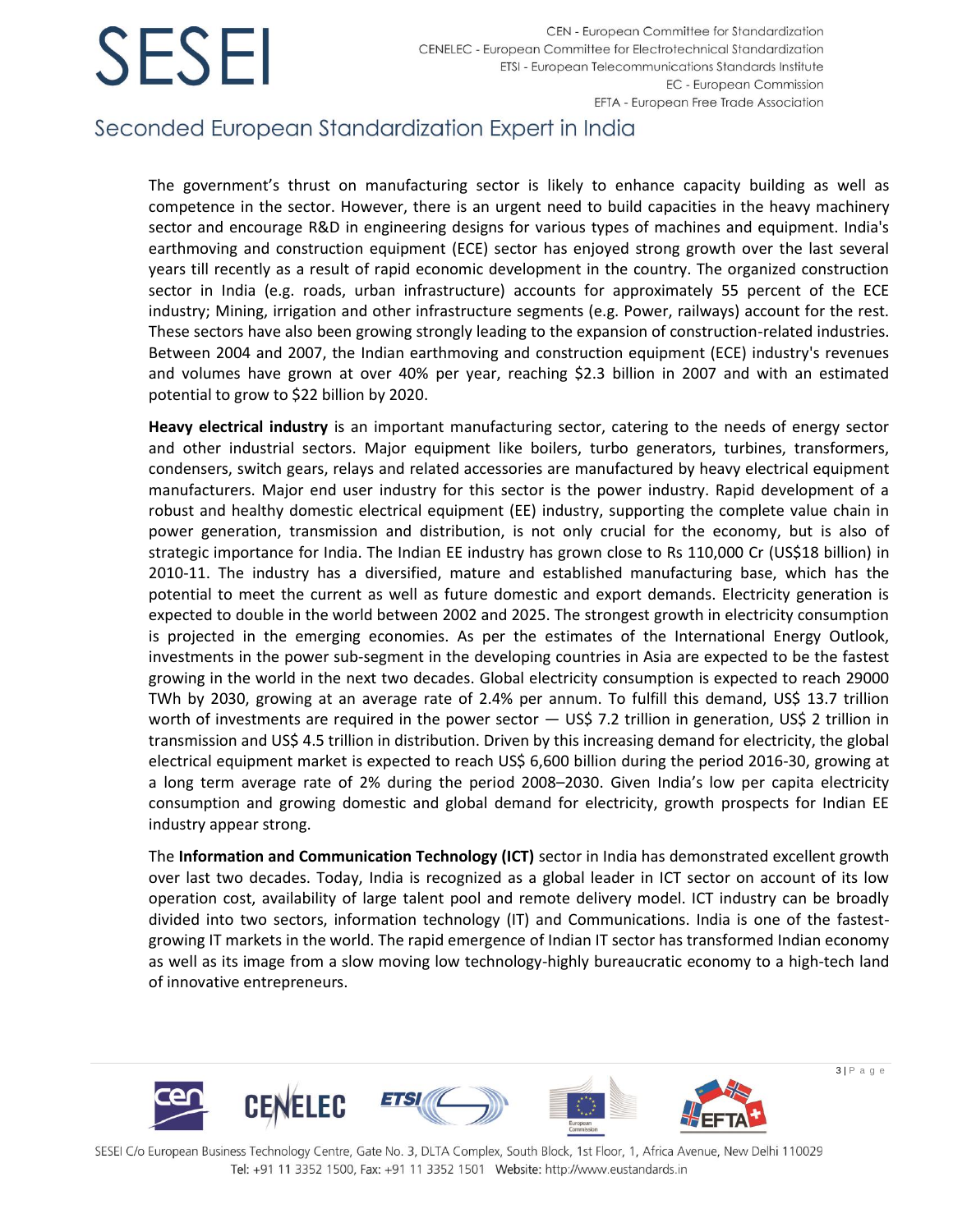## Seconded European Standardization Expert in India

According to International Data Corporation (IDC), the market size of IT in India is expected to touch US\$ 44.8 billion in 2014 as compared to US\$ 35.1 billion in 2012. According to Confederation of Indian Industry (CII), India's IT-business process outsourcing (BPO) industry revenue is expected to cross US\$ 225 billion mark by 2020. And India is expected to become world's second-largest online community after China with 213 million internet users by December 2013 and 243 million by June 2014, according to a report by Internet and Mobile Association of India (IAMAI) and IMRB International. Similarly, the telecom sector in India has registered a phenomenal growth during the past few years and has become the second largest telephone network in the world, only after China. With more attractive and investor-friendly industrial policies and foreign direct investment (FDI) policies, India has become one of the favorite destinations for ICT investment portfolios.

The contribution of these four industries to the growth of Indian economy has been quite significant. Looking at the growth agenda of the new government, the future seems even more promising.

### <span id="page-4-0"></span>**2. Automobile Industry**

The Indian auto industry is recognised as a 'sunrise industry' as it has emerged as one of the fastest growing sector over last few years and has also been making significant contribution to India's gross domestic product (GDP). The industry currently accounts for almost 7 % of the country's GDP and employs about 19 million people both directly and indirectly.

As stated in [KPMG report,](https://www.kpmg.de/docs/Auto_survey.pdf) India is home to a vibrant automobile industry of more than 40 million passenger vehicles in circulation. It has been one of the few worldwide markets which saw growth in passenger car sales during the recession of 2009-10 and 2010-11. In fact, in 2009-10 it has recorded its highest volumes ever. It is believed this upward trend will be sustained in the foreseeable future due to a strong domestic market and increased thrust on exports.

India is likely to benefit from emerging 'demographic dividend' which should help in sustaining higher economic growth and per capita income. This is predicted to drive an increase in the percentage of the Indian population able to afford vehicles. India's car per capita ratio (expressed in cars per 1,000 population) is currently among the lowest in the world's top 10 auto markets. The twin phenomena of low car penetration and rising incomes, when combined with increasing affordability of cars, are expected to contribute to an increase in India's automobile demand. The rise in per capita income will lead to higher vehicle ownership, making India 'fulcrum' of future growth in the automobile industry.

The outlook for the industry is very strong with India expected to become 3rd largest automobile manufacturing country after China and USA by 2030. Industry experts believe that India will overtake European automobile manufacturing countries by 2015 and USA by 2035. Nevertheless, the industry will also be facing challenges of increasing use of greener and cleaner technologies, fuel efficient vehicles, affordability and lack of good road infrastructure in the country. Accordingly, it would be required to continuously invest in technological development to take care of the emerging environment issues like greener and cleaner technologies and emission levels while also developing new prototypes to meet customers' expectations in terms of affordability and comfort.



SESEI C/o European Business Technology Centre, Gate No. 3, DLTA Complex, South Block, 1st Floor, 1, Africa Avenue, New Delhi 110029 Tel: +91 11 3352 1500, Fax: +91 11 3352 1501 Website: http://www.eustandards.in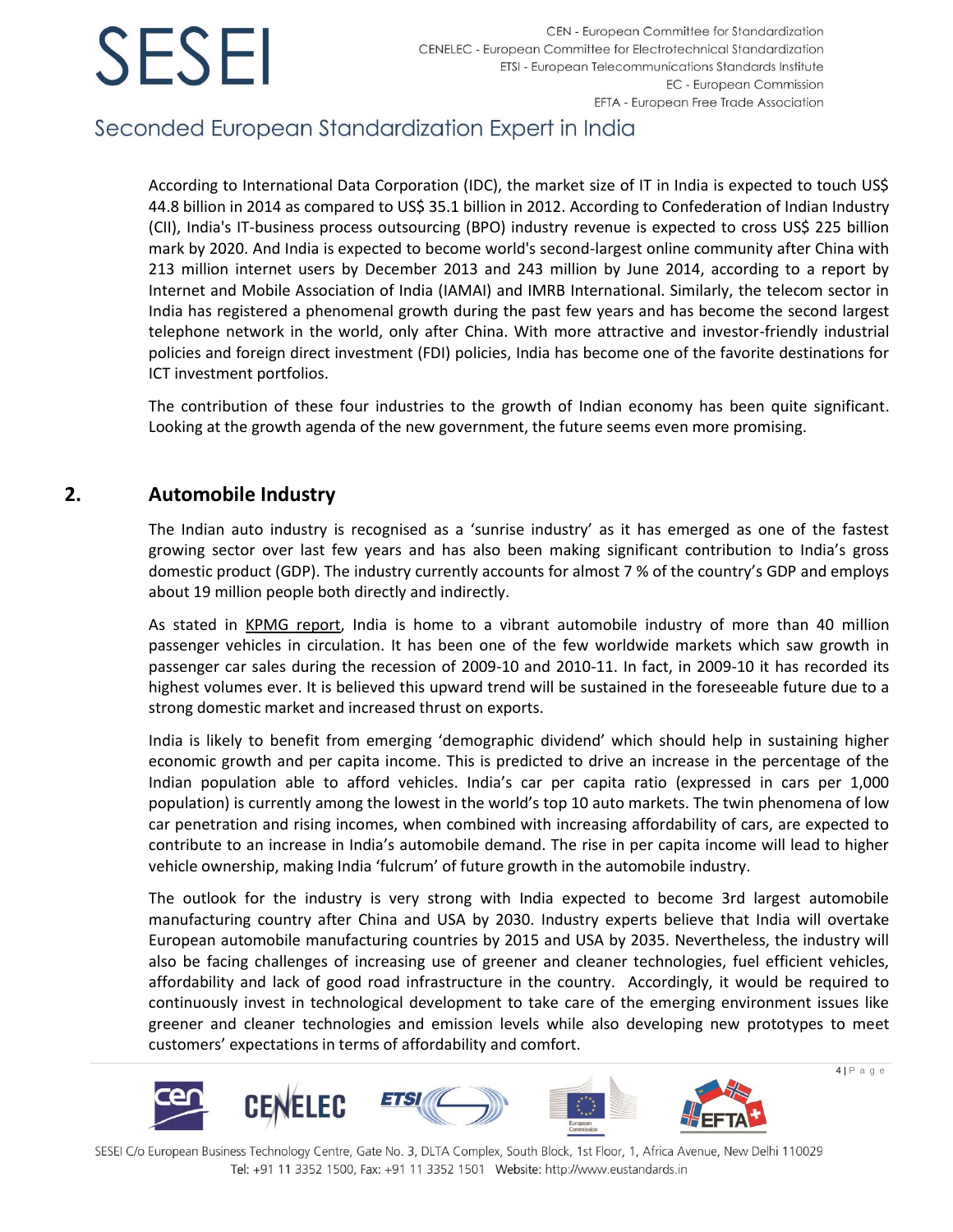## Seconded European Standardization Expert in India

### **2.1 Current Profile of the Industry**

India's automobile market has grown steadily since 1991 and has registered high growth rate of 17% and above consecutively for seven to eight years till 2006-07. It has maintained its growth momentum even afterwards with the exception of the previous two years where the effects of the global downturn were felt, primarily in sales of commercial vehicles. However, even during the downturn, the two-wheeler and three-wheeler segments, which were until then experiencing low growth or losing volumes, bucked the trend.

### **2.2 Current Status**

### **Trends in Domestic Sales**

According to data released by the *Society of Indian Automobile Manufacturers (SIAM),* total vehicle sales across categories registered an increase of 6.96% to 15,69,670 units from 14,67,472 units in April 2013 while domestic passenger car sales declined by 10.15% to 135,433 units in April 2013 as compared to 150,737 units in the same month a year-ago. Motorcycle sales in the same period grew by 8.06% to 911,908 units from 843,909 units in the year-ago period. Total two-wheeler sales in April grew by 11.67% to 13,04,447 units as against 11,68,100 units in the same month last year. However, sales of commercial vehicles declined by 24% to 43,080 units in April 2013.

| <b>Automobile Domestic Sales Trends</b><br>(Number of Vehicles) |           |           |            |            |            |            |
|-----------------------------------------------------------------|-----------|-----------|------------|------------|------------|------------|
| Category                                                        | 2007-08   | 2008-09   | 2009-10    | 2010-11    | 2011-12    | 2012-13    |
| Passenger Vehicles                                              | 1,549,882 | 1,552,703 | 1,951,333  | 2,501,542  | 2,618,072  | 2,686,429  |
| Commercial Vehicles                                             | 490.494   | 384,194   | 532,721    | 684,905    | 809,532    | 793,150    |
| Three Wheelers                                                  | 364,781   | 349,727   | 440.392    | 526,024    | 513,251    | 538,291    |
| Two Wheelers                                                    | 7,249,278 | 7,437,619 | 9,370,951  | 11,768,910 | 13,435,769 | 13,797,748 |
| <b>Grand Total</b>                                              | 9,654,435 | 9,724,243 | 12,295,397 | 15,481,381 | 17,376,624 | 17,815,618 |

Source: SIAM

According to SIAM, the year 2013 marked the longest period of slump in India's automobile market, with sales either growing marginally or declining for a second straight year, leading to production cuts and loss of about 2,00,000 jobs. As is evident from the above table, domestic sales of all the vehicles registered an increase of only 2.5%, while that of two-wheelers and passenger cars grew by over 2.6%. Sales of commercial vehicles declined by over 2% during the year and only three-wheeler sales grew highest at over 4.87 % during 2012-13.

### **Trends in Domestic Production:**

| <b>Automobile Production Trends</b><br>(Number of Vehicles) |           |           |           |           |           |           |
|-------------------------------------------------------------|-----------|-----------|-----------|-----------|-----------|-----------|
| Category                                                    | 2007-08   | 2008-09   | 2009-10   | 2010-11   | 2011-12   | 2012-13   |
| Passenger Vehicles                                          | 1.777.583 | 1,838,593 | 2,357,411 | 2.982.772 | 3,146,069 | 3,233,561 |



SESEI C/o European Business Technology Centre, Gate No. 3, DLTA Complex, South Block, 1st Floor, 1, Africa Avenue, New Delhi 110029 Tel: +91 11 3352 1500, Fax: +91 11 3352 1501 Website: http://www.eustandards.in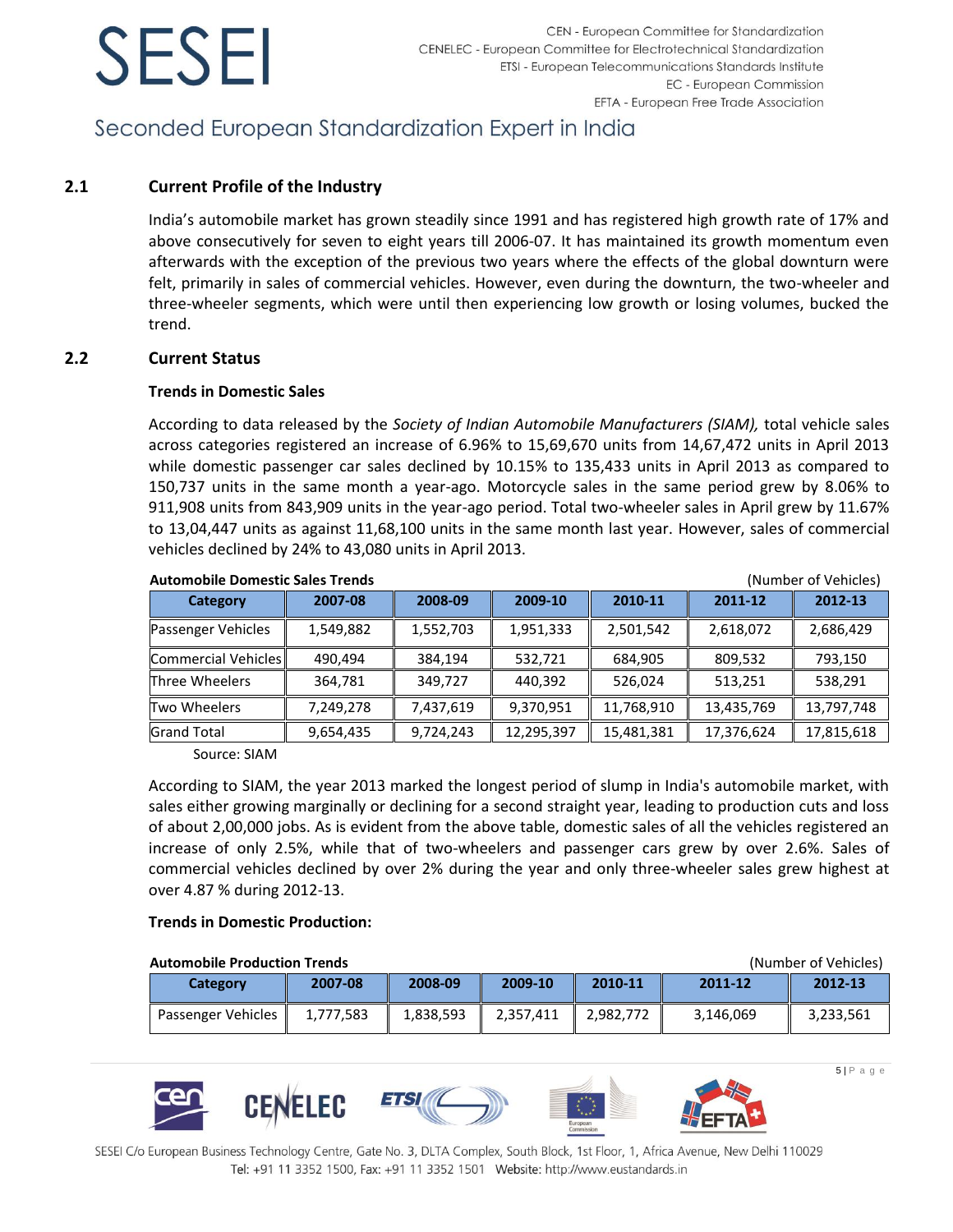## Seconded European Standardization Expert in India

| Commercial Vehicles | 549.006    | 416,870    | 567,556    | 760,735    | 929,136    | 831,744    |
|---------------------|------------|------------|------------|------------|------------|------------|
| Three Wheelers      | 500,660    | 497.020    | 619.194    | 799,553    | 879,289    | 839,742    |
| Two Wheelers        | 8,026,681  | 8,419,792  | 10,512,903 | 13,349,349 | 15,427,532 | 15,721,180 |
| <b>Grand Total</b>  | 10,853,930 | 11,172,275 | 14,057,064 | 17,892,409 | 20,382,026 | 20,626,227 |

Source: SIAM

Against domestic sales of vehicles, trends in production of various types of vehicles are a better indicator of performance of the automobile industry in a given year. Trend in production of vehicles during 2012-13 indicate a widespread slump across the industry. As indicated by the above table, total production increased marginally by 1.2% while that of passenger vehicles and two-wheelers by 2.8% and 1.9% respectively. In contrast, production of commercial vehicles declined drastically by more than 10.48% and that of three-wheelers by 4.5%.

Experts believe that the Indian economy has bottomed out and along with anticipated revival of global markets; the economy will be looking up. Also, the interim budget for 2014-15 has reduced excise duties on automobile sector to boost demand for all types of vehicles. Although, its impact is yet to be felt, the uptake in production seems to have started as is clear from the figures for April 2013 – February 2014 made available by SIAM. The auto industry produced a total 1.81 million vehicles, including passenger vehicles, commercial vehicles, three wheelers and two wheelers in February 2014 as against 1.73 million in February 2013, registering a growth of 4.41% over the same month last year. The increase continues to be on account of growth in two wheelers production. Moreover, the overall domestic sales during April 2013 –February 2014 grew marginally by 2.685 over the same period last year. Passenger vehicles, three wheelers and two wheelers registered growth at 6.445, 16.40% and 5.41% respectively, compared to the same period last year.

| (Number of Vehicles)<br><b>Automobile Exports Trends</b> |           |           |           |           |           |           |
|----------------------------------------------------------|-----------|-----------|-----------|-----------|-----------|-----------|
| Category                                                 | 2007-08   | 2008-09   | 2009-10   | 2010-11   | 2011-12   | 2012-13   |
| Passenger Vehicles                                       | 218,401   | 335,729   | 446,145   | 444,326   | 507,318   | 554,686   |
| Commercial Vehicles                                      | 58.994    | 42,625    | 45.009    | 74.043    | 92,663    | 79.944    |
| Three Wheelers                                           | 141,225   | 148,066   | 173,214   | 269,968   | 362,876   | 303,088   |
| Two Wheelers                                             | 819,713   | 1,004,174 | 1,140,058 | 1,531,619 | 1,947,198 | 1,960,941 |
| <b>Grand Total</b>                                       | 1,238,333 | 1,530,594 | 1,804,426 | 2,319,956 | 2,910,055 | 2,898,659 |

### **Trends in Exports**

Source: SIAM

Global economic slowdown of previous two years resulted in a marginal decline (0.39%) in exports of Indian automobile vehicles during 2012-13. Though exports of commercial vehicles (13.7%) and threewheelers (16.4%) fell substantially, exports of passenger cars registered a significant increase of 9.33 %.



SESEI C/o European Business Technology Centre, Gate No. 3, DLTA Complex, South Block, 1st Floor, 1, Africa Avenue, New Delhi 110029 Tel: +91 11 3352 1500, Fax: +91 11 3352 1501 Website: http://www.eustandards.in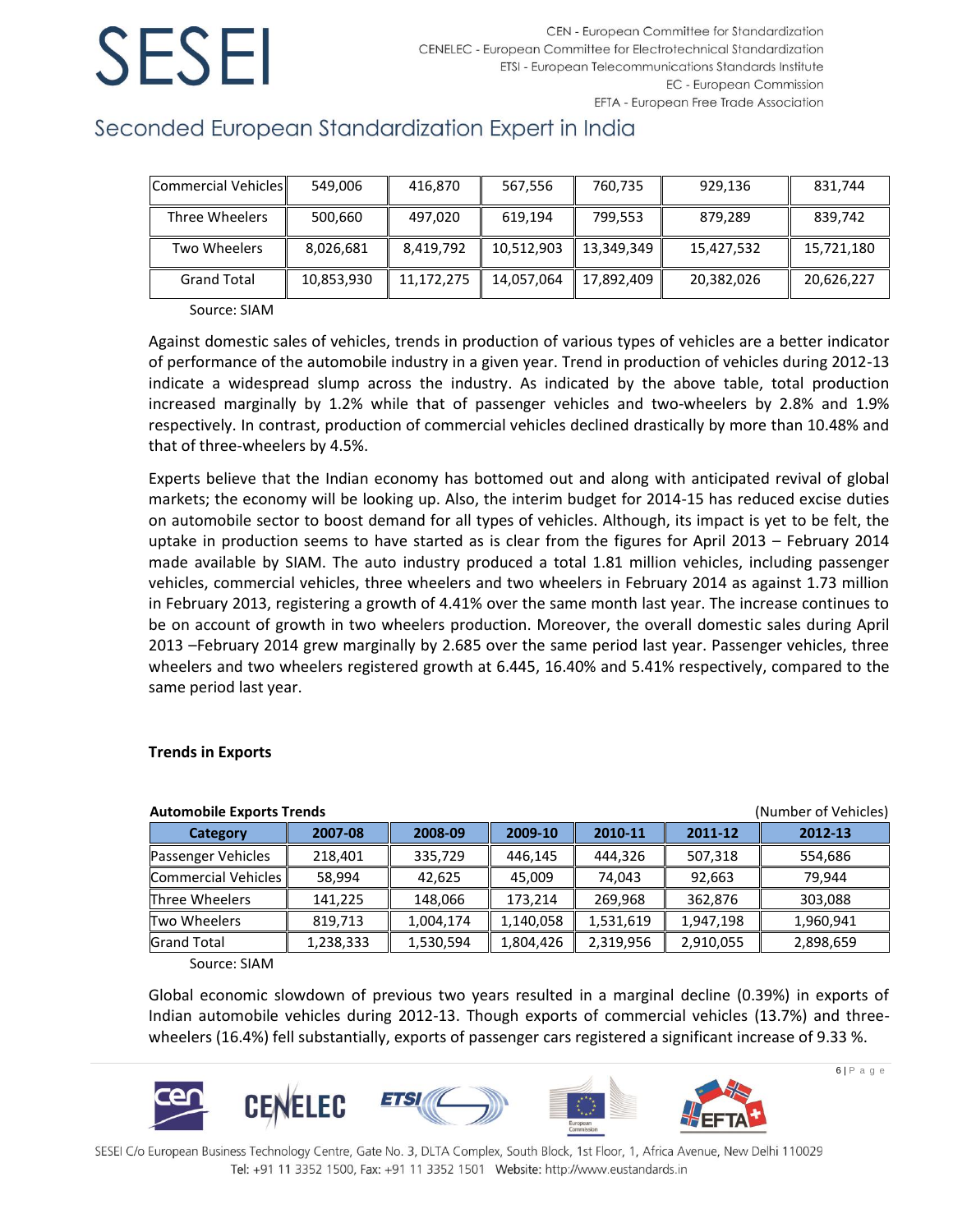## Seconded European Standardization Expert in India

In a sign of its growing stature in car manufacturing, India is emerging as an export hub of global auto firms not just for small cars but also for big cars such as mid-size sedans and utility vehicles (UVs). Export of big vehicles has been on the rise as an increasing number of global brands are now selling India-built sedans and UVs in other markets.

According to newspaper reports, during April-November 2013, exports of sedans reported a growth of 29% at 77,987 units when compared with 60,512 units in a year-ago period. Share of big cars in total car exports has increased to 21% from about 9% in March 2012.

Export of entry-level sedans (include Hyundai Accent, Maruti Swift Dzire and Toyota Etios sedan) and midsize sedans (Nissan Sunny, Volkswagen Vento and Ford Fiesta, among others) grew by 28% and 31%, respectively, during the period.

In 2012-13, exports of these vehicles more than doubled at 91,478 units when compared with 43,903 units in the previous year, according to statistics of Society of Indian Automobile Manufacturers (SIAM).

Experts believe that it is little early to say that India has started establishing itself as a manufacturing base for high-end cars, but they expect current strong growth in sedan and UV exports to continue. The same factors that have made India an attractive small car manufacturing hub – huge size of the domestic market giving economies of scale in manufacturing, strong growth potential and ample availability of labour and engineers – make India a potent force in the exports of high-end cars as well.

The biggest start was provided by Nissan when it started exporting India-built premium sedan Sunny in January 2012. Nissan has been shipping Chennai-built both hatchback Micra and Sunny to various markets. Europe's largest car maker Volkswagen has also been selling 'Made in India' Vento across three continents. Recently it started shipping the cars to Mexico, which will become the single largest export market for Volkswagen India.

Along with sedans, exports of UVs are also on a rise. Both Renault and Ford have drawn up major export plans for their premium compact SUVs Duster and EcoSport, respectively. Chennai-built Ford EcoSport is being sold in 10 markets. It is expected that increasing number of car makers would get into exports of high-end cars from India in the future as focus on exports would help manufacturers to better manage downturns in the domestic market.

India's emergence as an important production hub for automobiles has also resulted in increase in FDI flows to the sector. As per the data published by Department of Industrial Policy and Promotion (DIPP), Government of India, the cumulative foreign direct investment (FDI) inflows into the Indian automobile industry during the period April 2000 to January 2014 was recorded at US\$ 9,344 million. This amounts to an increase of 4% to the total FDI inflows in terms of US dollar.

### **2.3 Market Segments**

India's vehicle demand is quite different from other top automobile markets – with the exception of China – in that two-wheelers constitute a significant portion of vehicle demand (more than 3/4th of the Indian

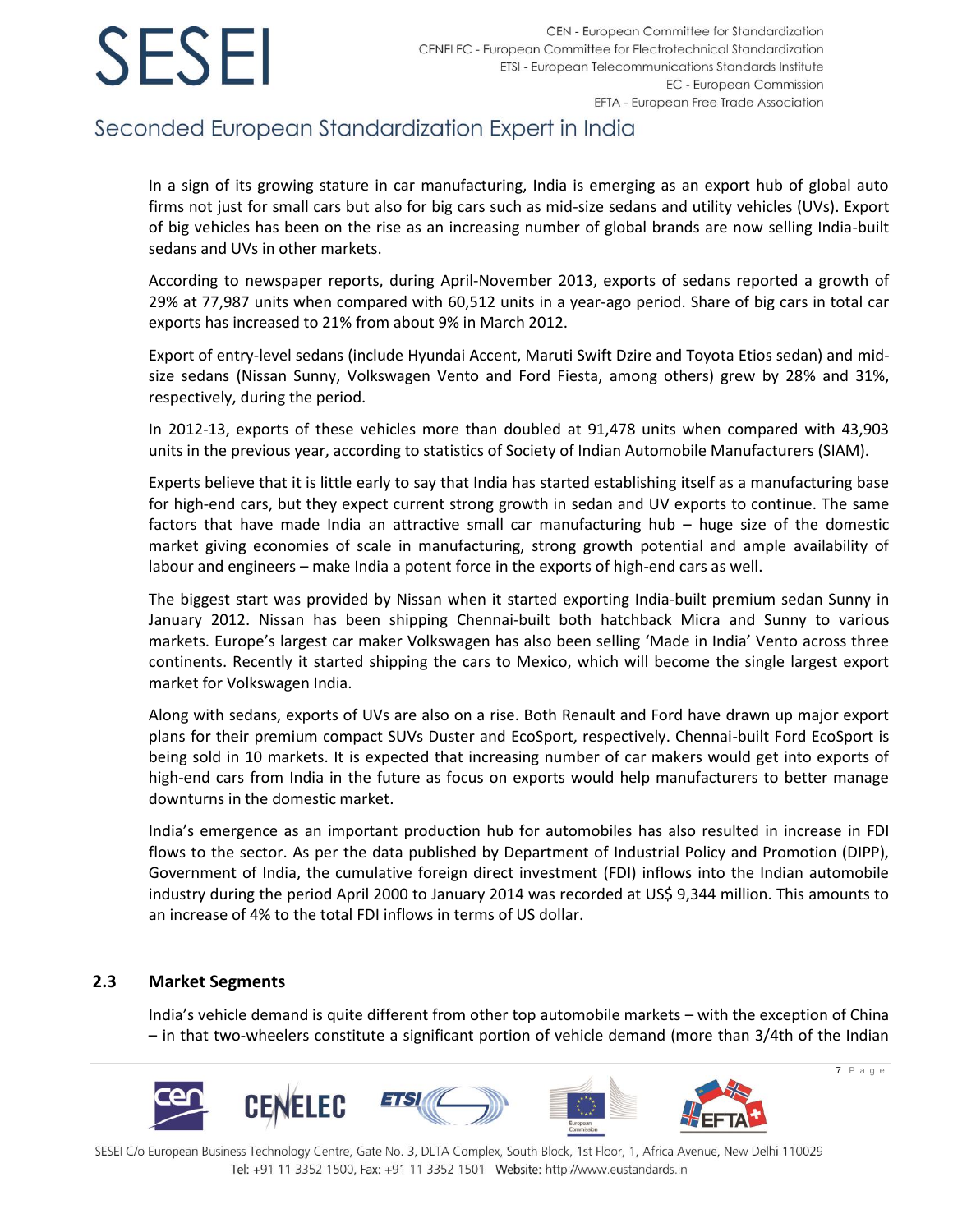## Seconded European Standardization Expert in India

market is in two-wheelers). Two wheelers segment accounted for about three quarters of the total automotive production in the country during financial year 2013 while passenger vehicles came second with 15 % share in production and commercial vehicles and three wheelers both with 4 %.





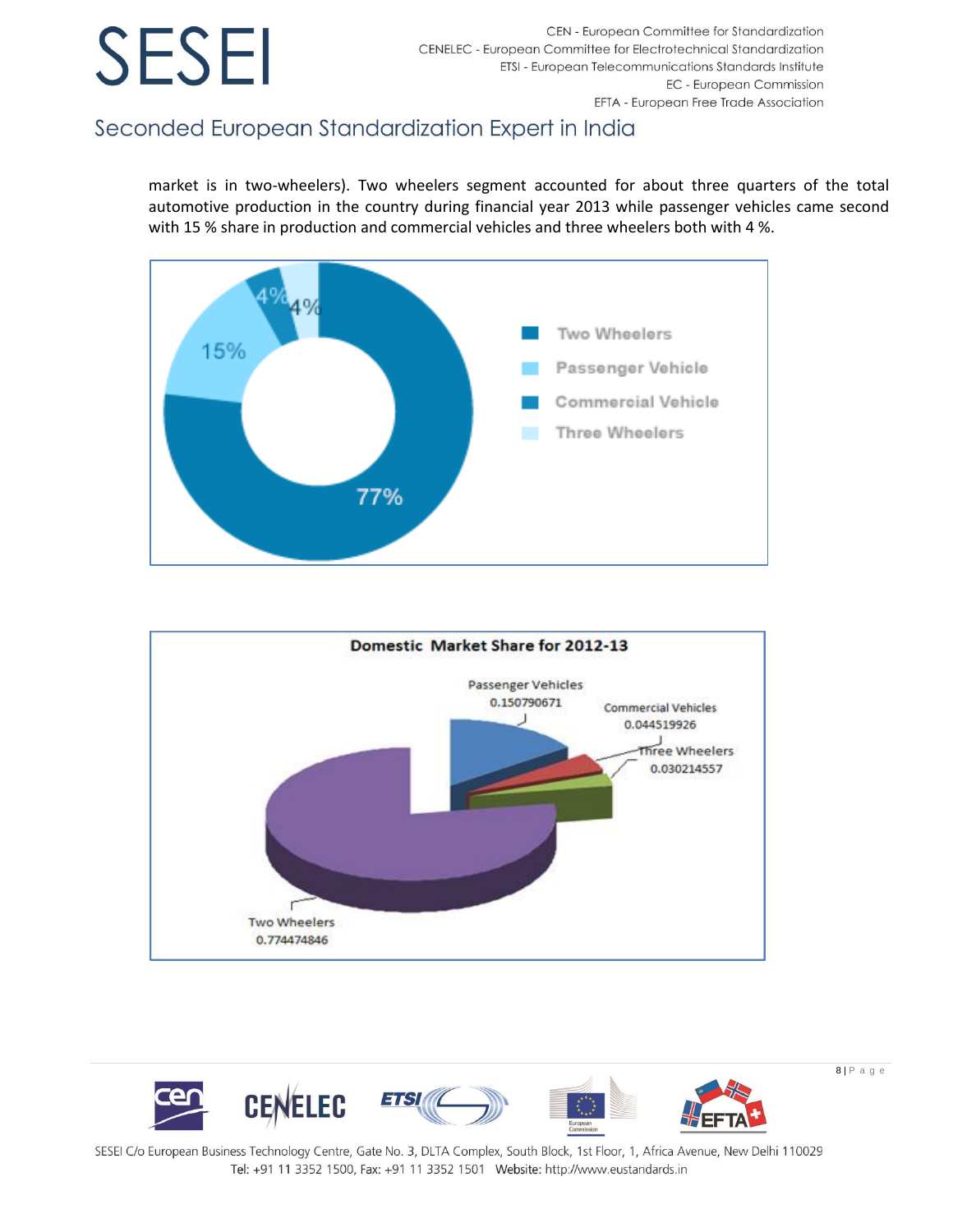## Seconded European Standardization Expert in India

### **2.4 Players in Indian Automotive Market**

Indian automobile industry is clearly dominated by 2 to 3 players in every vehicle category. Given below is the market share of automobile companies in India 2013 according to *currentweek.com*. The market share is mainly for top players in each segment based on vehicle production for the period Apr'13 to Nov'13.

| <b>Company</b> | Market Share (%) |
|----------------|------------------|
| Maruti         | 36               |
| Suzuki         |                  |
| Hyundai        | 21               |
| Toyota         | 5                |
| Tata           | 7                |
| M&M            | 9                |
| Others         | 22               |

### **Cars & Utility Vehicles: Company wise Market Share**

Source: Current Week.com

India has produced more than 3.2 Million cars & utility vehicles in FY 12-13. Maruti Suzuki, Hyundai, Mahindra & Mahindra, Tata Motors and Toyota companies stands in top 5 In terms of market share, followed by Nissan, Ford, Honda, General Motors, Volkswagen, Renault, Skoda, Fiat, etc.

### **Light Commercial Vehicle, Medium & Heavy Commercial Vehicle (LCV, M&HCV): Company wise market share**

| <b>Company</b> | <b>Market Share (%)</b> |
|----------------|-------------------------|
| Tata           | 53                      |
| M&M            | 24                      |
| Ashok          | 12                      |
| Leyland        |                         |
| Eicher         | 5                       |

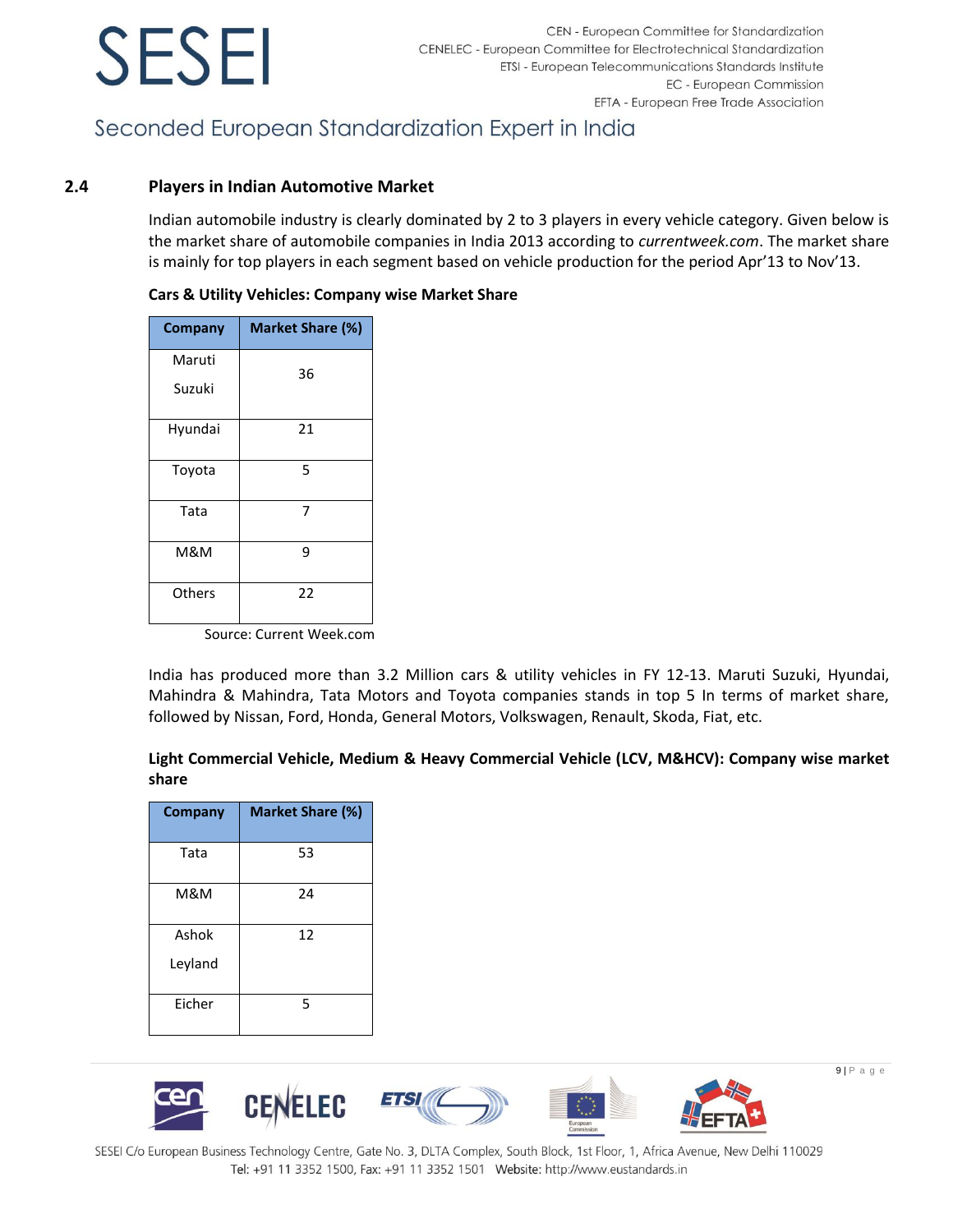## Seconded European Standardization Expert in India

| Force  |  |
|--------|--|
| Others |  |

Source: Current Week.com

India has produced more than 800K LCV, M&HCV vehicles in FY 12-13. Tata, Mahindra & Mahindra, Ashok Leyland, Eicher and Force companies stands in top 5 In terms of market share, followed by Swaraj Mazda, Piaggio, AMW, etc.

### **Three Wheelers: Company wise Market Share**

India has produced around 840K Three wheeler vehicles in FY 12-13. Bajaj Auto, Piaggio, TVS, Mahindra & Mahindra and Atul Auto companies stands in top 5 In terms of market share, followed by Scooters India, Force.

| Company          | <b>Market Share (%)</b> |
|------------------|-------------------------|
| Bajaj Auto       | 54                      |
| Piaggio          | 23                      |
| <b>TVS</b>       | 10                      |
| Mahindra         | 7                       |
| <b>Atul Auto</b> | 4                       |
| Others           | $\mathfrak z$           |

Source: Current Week.com

### **Motorcycles: Company wise Market Share**

| <b>Company</b> | <b>Market Share (%)</b> |
|----------------|-------------------------|
| Hero           | 45                      |
| Motor Corp     |                         |
| Bajaj          | 28                      |
| Honda          | 14                      |
| <b>TVS</b>     | 6                       |

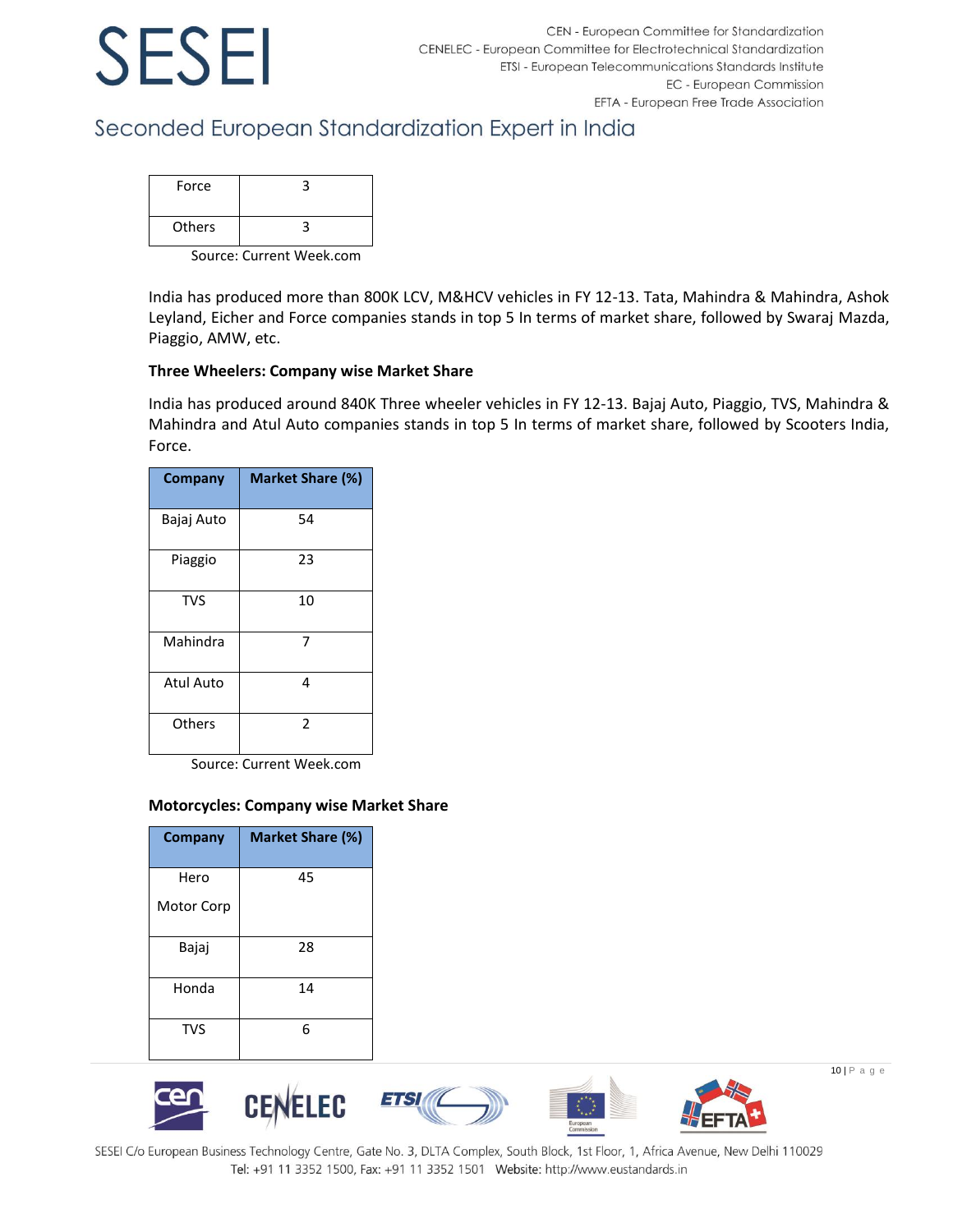## Seconded European Standardization Expert in India

| Yamaha |  |
|--------|--|
| Others |  |

Source: Current Week.com

India has produced more than 11.9 Million motorcycles in FY 12-13. Hero MotoCorp, Bajaj, Honda, TVS and Yamaha companies stands in top 5 In terms of market share, followed by Royal Enfield, Mahindra & Mahindra, Suzuki, etc.

## **Company Market Share (%)** M&M 40 TAFE 24 Escorts | 10 Int. Tractors | 10 John Deere 8 Others | 8

### **Tractors: Company wise Market Share**

Source: Current Week.com

India has produced around 580K tractors in FY 12-13. Mahindra & Mahindra, TAFE, Escorts, International Tractors and John Deere companies stands in top 5 In terms of market share, followed by New Holland, VST, Same Deutz, Force, HMT and Punjab Tractors.

### **2.5 Demographic Distribution of Automobile Industry**

The majority of India's car manufacturing industry is based around three clusters "south, west and north". The southern cluster consisting of Chennai is the biggest with 35% of the revenue share. The western hub near Mumbai and Pune contributes to 33% of the market and the northern cluster around the National Capital Region contributes 32%. Chennai, houses the India operations of Ford, Hyundai, Renault [Mitsubishi,](http://en.wikipedia.org/wiki/Mitsubishi) [Nissan,](http://en.wikipedia.org/wiki/Nissan_Motor_India_Private_Limited) [BMW,](http://en.wikipedia.org/wiki/BMW_India) Hindustan Motor[s Daimler,](http://en.wikipedia.org/wiki/Daimler_AG) [Caparo,](http://en.wikipedia.org/wiki/Caparo) [Mini,](http://en.wikipedia.org/wiki/Mini_(marque)) and [Datsun.](http://en.wikipedia.org/wiki/Datsun) Chennai also accounts for 60% of the country's automotive sector. [Gurgaon](http://en.wikipedia.org/wiki/Gurgaon) and [Manesar](http://en.wikipedia.org/wiki/Manesar) in [Haryana](http://en.wikipedia.org/wiki/Haryana) form the northern cluster where the country's largest car manufacturer, [Maruti Suzuki,](http://en.wikipedia.org/wiki/Maruti_Suzuki) is based. The Chakan corridor near Pune,



SESEI C/o European Business Technology Centre, Gate No. 3, DLTA Complex, South Block, 1st Floor, 1, Africa Avenue, New Delhi 110029 Tel: +91 11 3352 1500, Fax: +91 11 3352 1501 Website: http://www.eustandards.in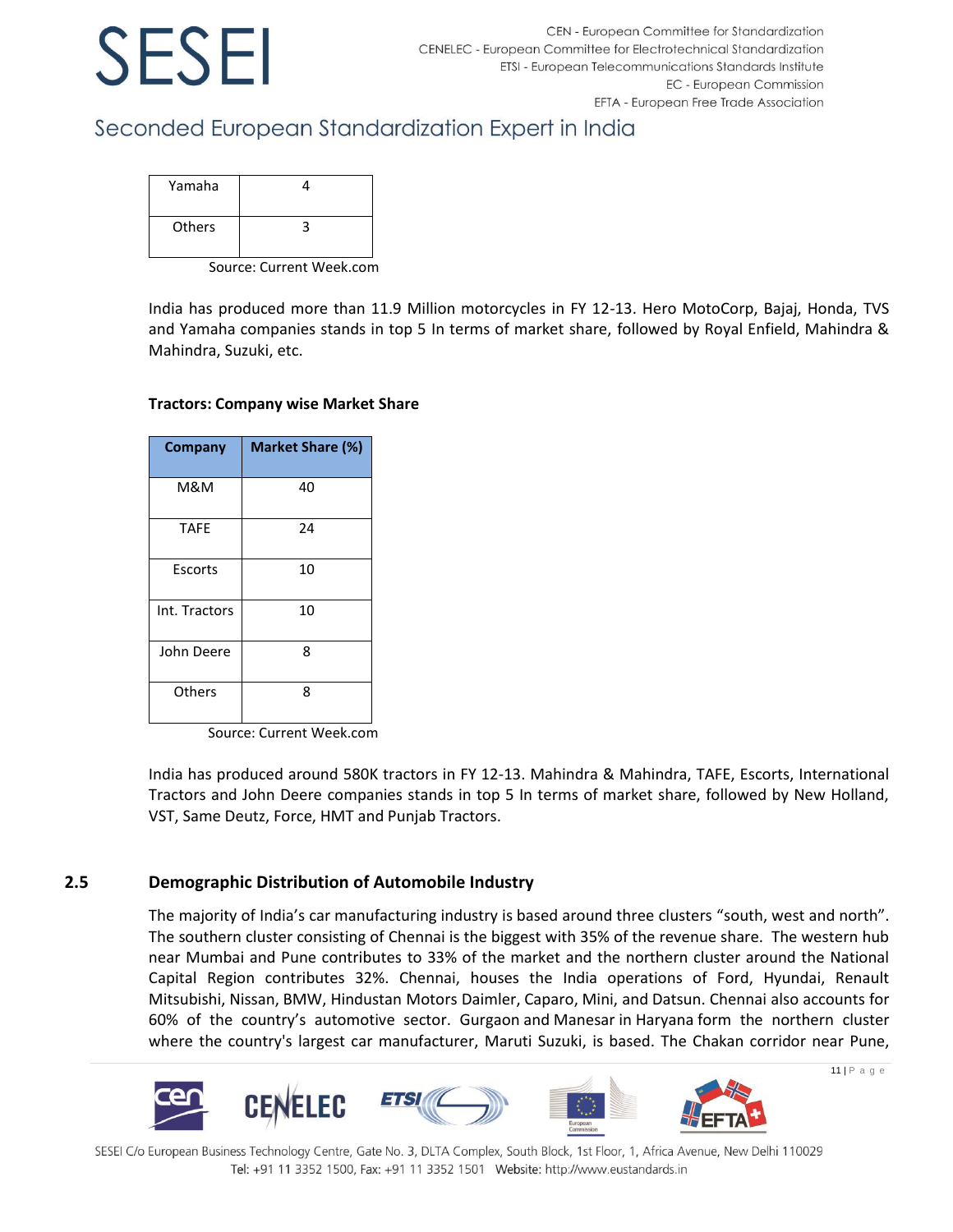## Seconded European Standardization Expert in India

Maharashtra is the western cluster with companies like General Motors, Volkswagen, Skoda, Mahindra and Mahindra, Tata Motors, Mercedes Benz, Land Rover, Jaguar Cars, Fiat and Force Motors having assembly plants in the area.

As part of western cluster Nashik, Maharastra has a major base of Mahindra and Mahindra with a SUV assembly unit and engine assembly unit. Aurangabad with Audi, Skoda and Volkswagen also forms part of the western cluster. Another emerging cluster is in the state of Gujarat with manufacturing facility of General Motors in Halol and further planned for Tata Nano at their plant in Sanand, Ford, Maruti Suzuki and Peugeot –Citroen plants are also set to come up in Gujarat.

Kolkata with Hindustan Motors, Noida with Honda and Bangalore with Toyota are some of the other automotive manufacturing regions around the country.

### **2.6 Development in Policy Regulations**

The Indian Automobile Industry embarked on a new journey upon economic liberalization in 1991 with delicensing of the sector and subsequent opening up for 100 % FDI through automatic route. Since then almost all the major global players have set up their manufacturing facilities in India. Consequently, total vehicle production in India went up from 2 million in 1991 to 9.7 million in 2006 and further to over 40 million in 2013-14.

The favourable policy stipulations helped the Indian Automobile Industry grow at more than 17 % per annum since liberalization till 2006, making it one of the 'Sunrise Sector'. Recognizing the potential for higher growth and its ability to make greater contribution to the GDP and generate substantial employment, the Government decided to formulate an action plan in 2006 for next 10 years in order to accelerate and sustain growth in the automobile sector.

To maintain the high growth momentum and to retain the attractiveness of Indian market and for further enhancing the competitiveness of Indian automobile companies, the government through Development Council on Auto mobile and Allied Industries constituted a Task Force to draw a 10 year Mission Plan 2006-16. The [Automotive Mission Plan 2006-2016](http://www.dhi.nic.in/Final_AMP_Report.pdf) was formulated to present futuristic plan of action and remove impediments in the growth of the industry. Through this Plan, the government envisaged to provide a level playing field to all players and steer the industry towards a desirable growth path.

The Automotive Mission Plan envisaged a vision of India ' emerging as the destination of choice in the world for design and manufacture of automobiles and auto components with output reaching a level of US \$145 accounting for more than 10 % of GDP and providing additional employment to 25 million people by 2016. The growth of Indian middle class with increasing purchasing power along with strong growth of economy over last one decade has attracted major auto makers to Indian market. High potential domestic demand, availability of raw materials and skilled manpower at competitive costs on one hand and near stagnation in auto sector in USA, EU and Japan on the other hand have worked as a push factor for shifting of new capacities and flow of capital to the Indian automotive industry. The increasing competition among automobile companies has not only resulted in multiple choices for consumers at

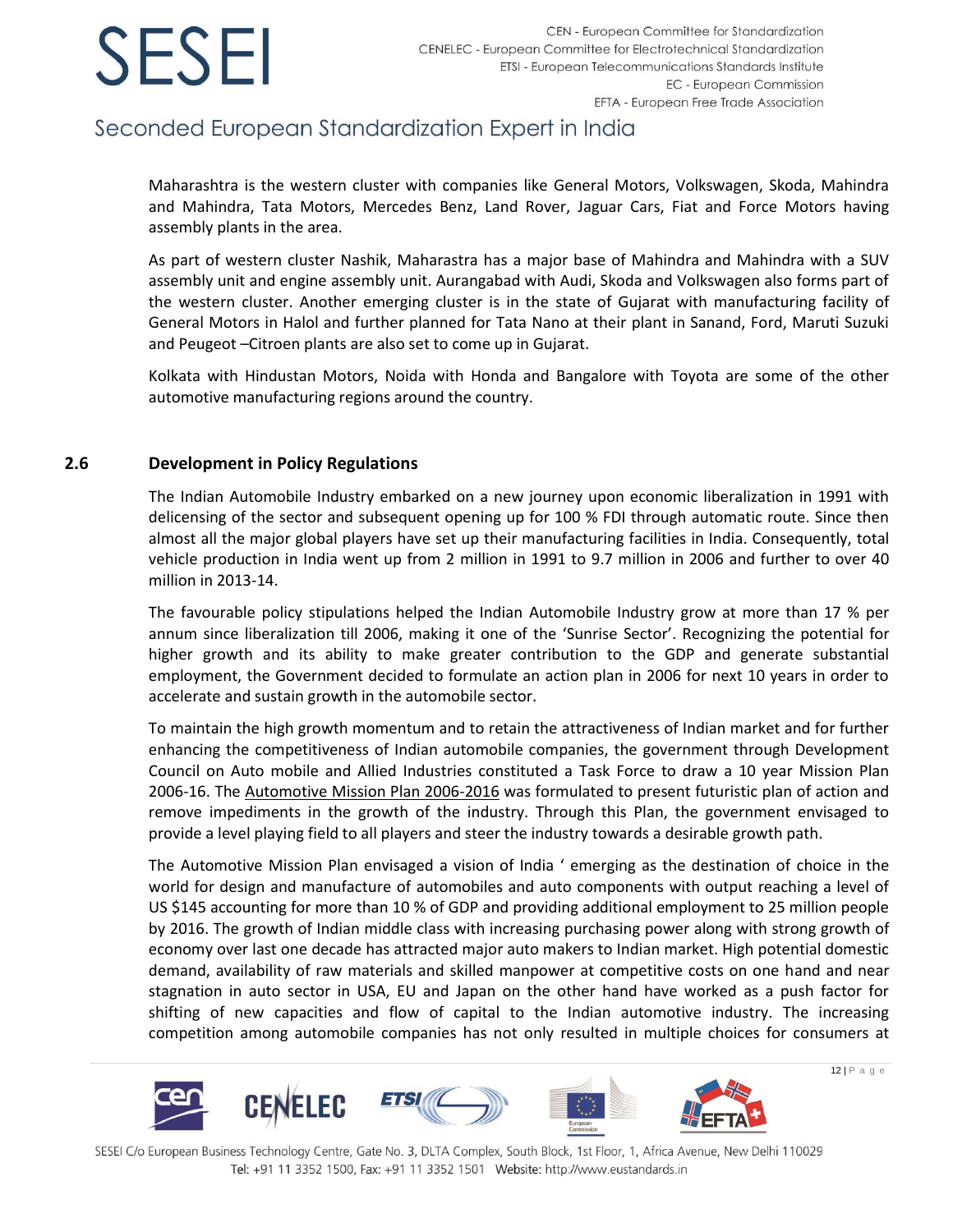## Seconded European Standardization Expert in India

competitive cost but has also ensured improvement in productivity by almost 20% a year in the first half of the previous decade which is highest in Indian manufacturing sector.

### **2.7 Future Prospects**

As stated in [KPMG report,](https://www.kpmg.de/docs/Auto_survey.pdf) demographically and economically, India's automotive industry is wellpositioned for growth, servicing both domestic demand and increasingly, export opportunities. A predicted increase in India's working-age population is likely to help stimulate the burgeoning market for private vehicles. Rising prosperity, easier access to finance and increasing affordability is expected to see four-wheelers gaining volumes, although two wheelers will remain the primary choice for the majority of purchasers, buoyed by greater appetite from rural areas, the youth market and women.

**Automotive sales are destined to resonate with global economic shift: India is the place to be for the global OEMs**

| 1980                    | 2009                     | 2020                     |
|-------------------------|--------------------------|--------------------------|
| Market size: 60 M units | Market size: 102 M units | Market size: 205 M units |
| Asia & Japan: 7%        | Asia & Japan: 45%        | Asia & Japan: 65%        |
| Europe: 42%             | Europe: 32%              | Europe: 20%              |
| North America: 41%      | North America: 18%       | North America: 15%       |

Source: KPMG

Given its deep backward and forward linkages, automobile industry has a strong multiplier effect and acts as a key driver of economic growth. Therefore, the Indian automobile industry is set to continue its growth trajectory, in the medium term, on the back of steady economic growth. Current low car penetration, rising prosperity and the increasing affordability of private vehicles offer a healthy prognosis for the Indian automotive industry.

Some consolidation or alliances could possibly be expected, driven by the need for access to technology, manufacturing facilities, service and distribution networks. Some evidence of this has already been seen with Fiat's diesel engine being used in Suzuki's vehicles, as well as Tata vehicles and Tata managing the service and distribution facilities for Fiat India.

While the medium term outlook indicates positive and stable growth prospects, the long term would be conditional to two interesting and emerging scenarios of greater demand for green vehicles and increasing possibility of alternative mobility solutions like mass transit systems in view of rising fuel costs, lack of adequate road infrastructure and growing congestion.

The passenger vehicles production in India is expected to reach 10 million units by 2020–21. The industry is estimated to grow at a compound annual growth rate of 13% during 2012–2021. According to Automotive Component Manufacturers' Association (ACMA), the industry is projected to touch US\$ 30 billion by 2020–21.

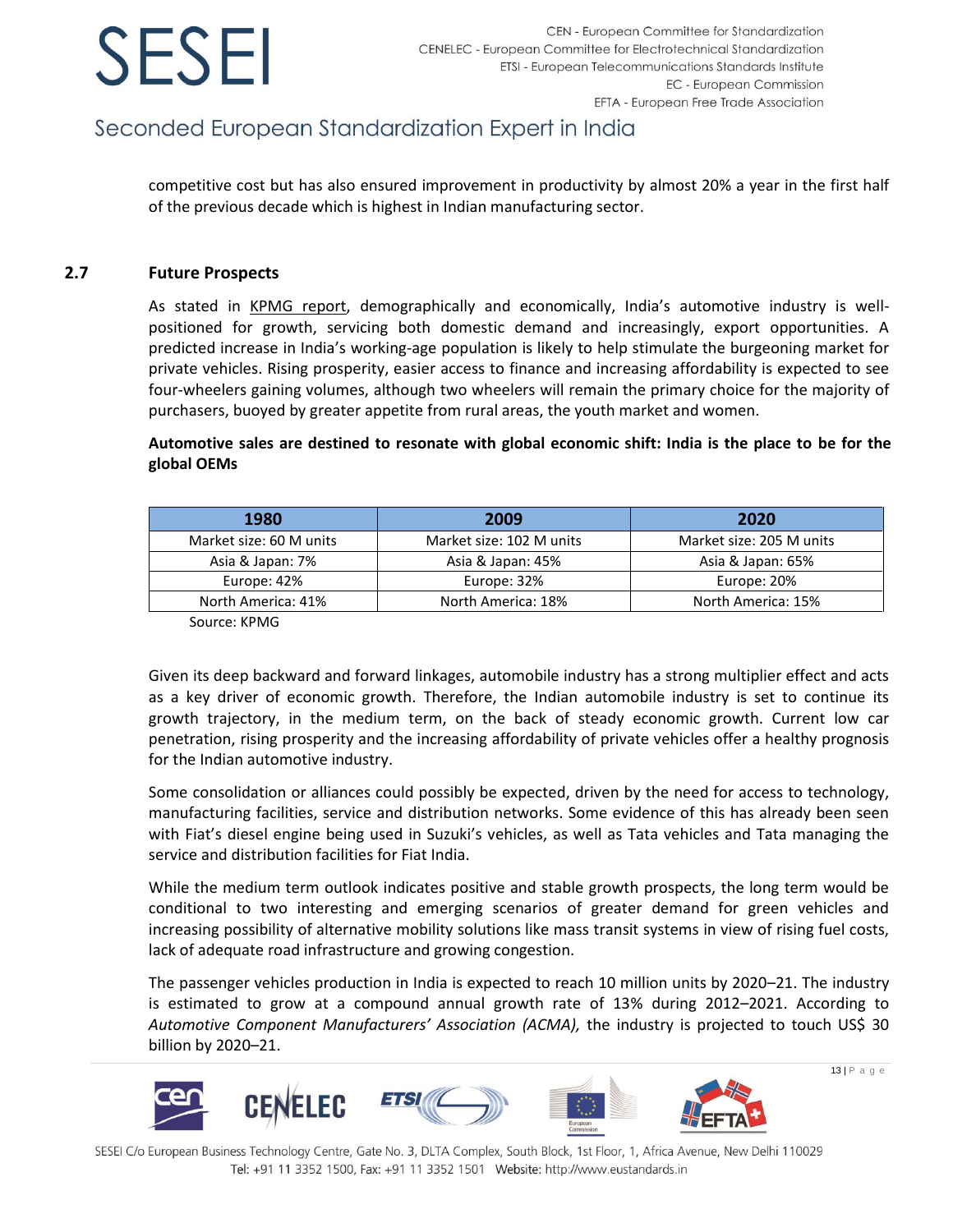## Seconded European Standardization Expert in India

The used cars market in India is anticipated to grow at a CAGR of 16% during 2013–17, highlighted by the RNCOS report titled, '[Booming Used Car Market in India Outlook 2017.](http://www.rncos.com/Press_Releases/Booming-Used-Car-Market-in-India-Outlook-2017.htm) Furthermore, India is expected to emerge as a centre for producing compact superbikes. Several global and Indian bike makers plan to utilise India's mass production base of 16 million two wheelers to roll out sports bikes in the 250cc capacity.

The future challenge for Indian automobile industry would be to develop a supply base with emphasis on lower costs and economies of scale, develop technical and human capabilities, overcome infrastructural bottlenecks, stimulate domestic demand and exploit exports and international business opportunities.

### **2.8 Major Developments & Investments**

- German auto maker Volkswagen is planning to expand production capacity and introduce a slew of new models. The group is looking at investing Rs. 1,500 crore (US\$ 248.55 million) over the next five years to set up a diesel engine manufacturing facility.
- Amtek Auto signed an agreement to buy Germany's Kuepper Group of companies for about Rs. 16.78 billion (US\$ 277.97 million) in December 2013, which was its second big European acquisition in 2013.
- Jaguar Land Rover (JLR) will scale up its production capacity to hit 700,000 units by FY 2017 riding on its joint ventures (JV) in China and Brazil, as per analysts. JLR's capacity for 2014 is pegged at 450,000 units.
- Infosys has signed a multi-year contract with Volvo Cars to provide application development services to the latter's global operations.
- JCB announced plans to relocate production of compaction equipment to factories in the UK and to Pune, India, and close the Gatersleben site in Germany.
- Piaggio Vehicles Pvt Ltd, scooter and light commercial vehicle manufacturer, is planning to assemble its super bikes locally, which it sells under the brand Aprilia.

### 2.9 **Standardisation Bodies & Uptake in the Automotive Sector**

In the Indian Automotive sector the main bodies to engage in the standards formulation is the **Transport Engineering Division Council (TEDC**) of Bureau of Indian Standards. Standardization in the field of transport engineering including air, water, road and rail transport; diesel engines for stationery application and ISO freight containers, transport packaging etc. falls under the purview of TEDC. This division council of BIS has issued nearly 1097 standards of which 33% are harmonised with the

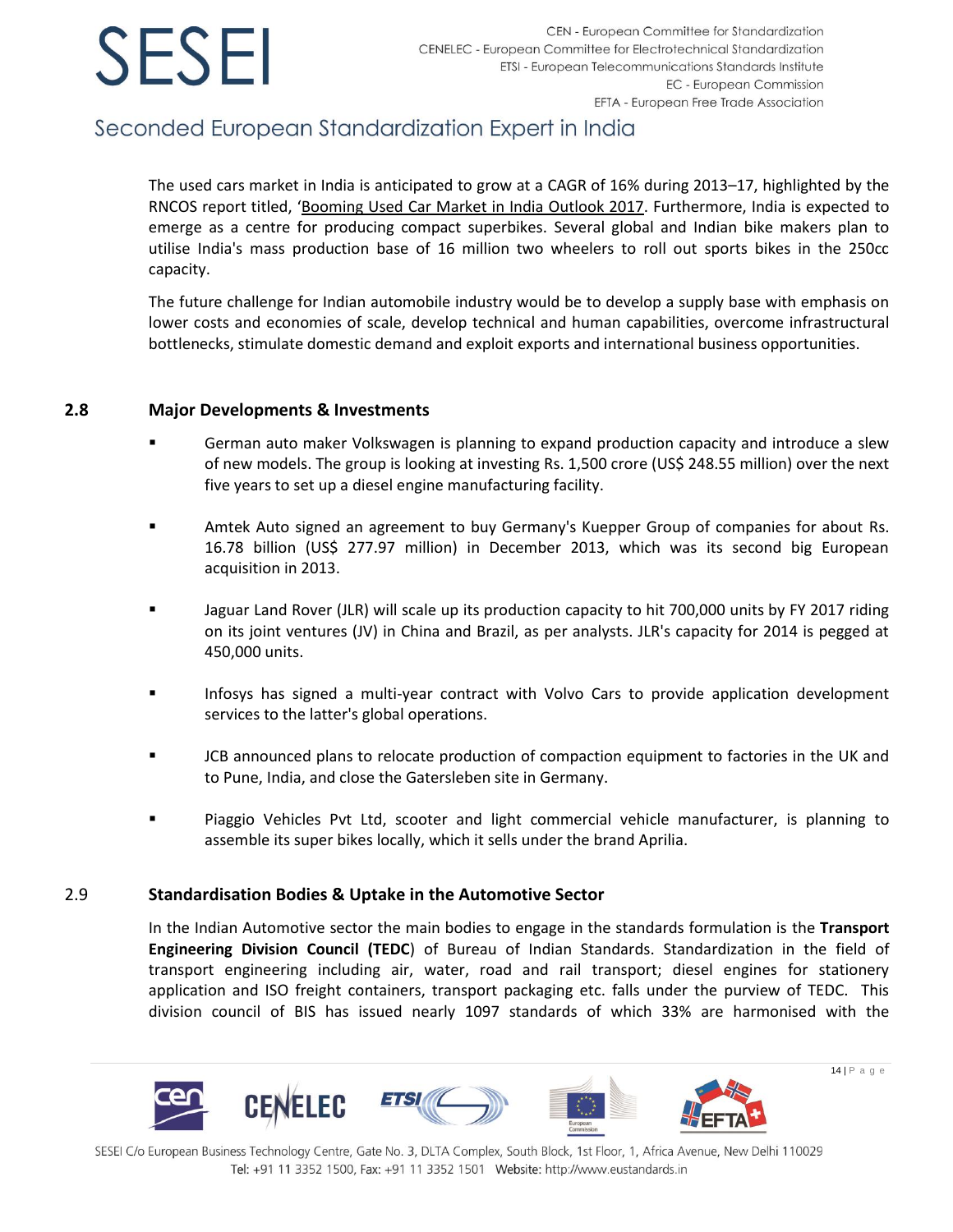## Seconded European Standardization Expert in India

international ISO /IEC standards. To be precise nearly 145 Indian standards are dual numbered [identical] and 212 are technically equivalent to the ISO/IEC standards.

**Automotive Research Association of India (ARAI)** is a co-operative industrial research association established by the automotive industry with the Ministry of Industries, Government of India. ARAI provides technical expertise in R&D, testing, certification, homologation and framing of vehicle regulations. Its Automotive Industry Standards Committee (AISC) is set up under Central Motor Vehicles Rules -Technical Standing Committee (CMVR - TSC) by Ministry of Road Transport & Highways, Dept. of Road Transport & Highways (MoRT&H, DoRT&H)) in the year 1997 to review the safety in the design, construction, operation and maintenance of motor vehicles. Technical Secretariat to WP.29 was entrusted to ARAI in the year 2003, and its National Standing Committee on WP.29 establishes national policy and guidelines on the subject of harmonization of automotive regulations. India is also a signatory to 1998 agreement, under which, the country is committed to participate in formulation of Global Technical Regulations. ARAI has 6 GR groups (subsidiary technical bodies of WP.29) are:

- GRPE (India) : Working Party on Pollution and Energy
- GRSG (India) : Working Party on General Safety Provisions
- GRRF (India) : Working Party on Brakes and Running Gear
- GRE (India) : Working Party on Lighting and Light-Signaling
- GRB (India) : Working Party on Noise
- GRSP (India) : Working Party on Passive Safety

The Indian working groups consist of experts from the industry, test agencies and other organizations and deliberate on various subjects / regulations falling within their purview and submit their recommendations to the national secretariat for further actions. List of Published standards by ARAI are available at [https://www.araiindia.com/Publish\\_AIS\\_Standards.asp](https://www.araiindia.com/Publish_AIS_Standards.asp) and Draft Standards are available at [https://www.araiindia.com/Draft\\_AIS\\_Standards.asp](https://www.araiindia.com/Draft_AIS_Standards.asp)

For more information on the sectors standardization please refer information available at project website <http://eustandards.in/indian-standardization/automotive/> and our earlier published report "[Indian](http://eustandards.in/wp-content/uploads/2013/05/Indian-Landscape-around-Standardizations-Policy-RD-and-Innovation_July-2013.pdf)  [Landscape around Standardizations Policy R&D and Innovation July](http://eustandards.in/wp-content/uploads/2013/05/Indian-Landscape-around-Standardizations-Policy-RD-and-Innovation_July-2013.pdf) 2013".

### <span id="page-15-0"></span>**3. Electrical Equipment including Consumer Electronics**

Presently, the domestic electrical equipment (EE) industry size exceeds ₹ 1.20 lakh crore (US\$ 25 billion) with the share of generation equipment (boilers, turbines, generators - BTG) being about one-fourth and that of T&D being three-fourth of the total. The domestic EE industry contributed 1.4% to the nation's GDP in 2011-12 and 10.0% to the manufacturing GDP. The industry provides direct employment to about 0.5 million persons and indirectly to about 1 million persons. The entire value chain would account for a total employment of over 5 million persons.

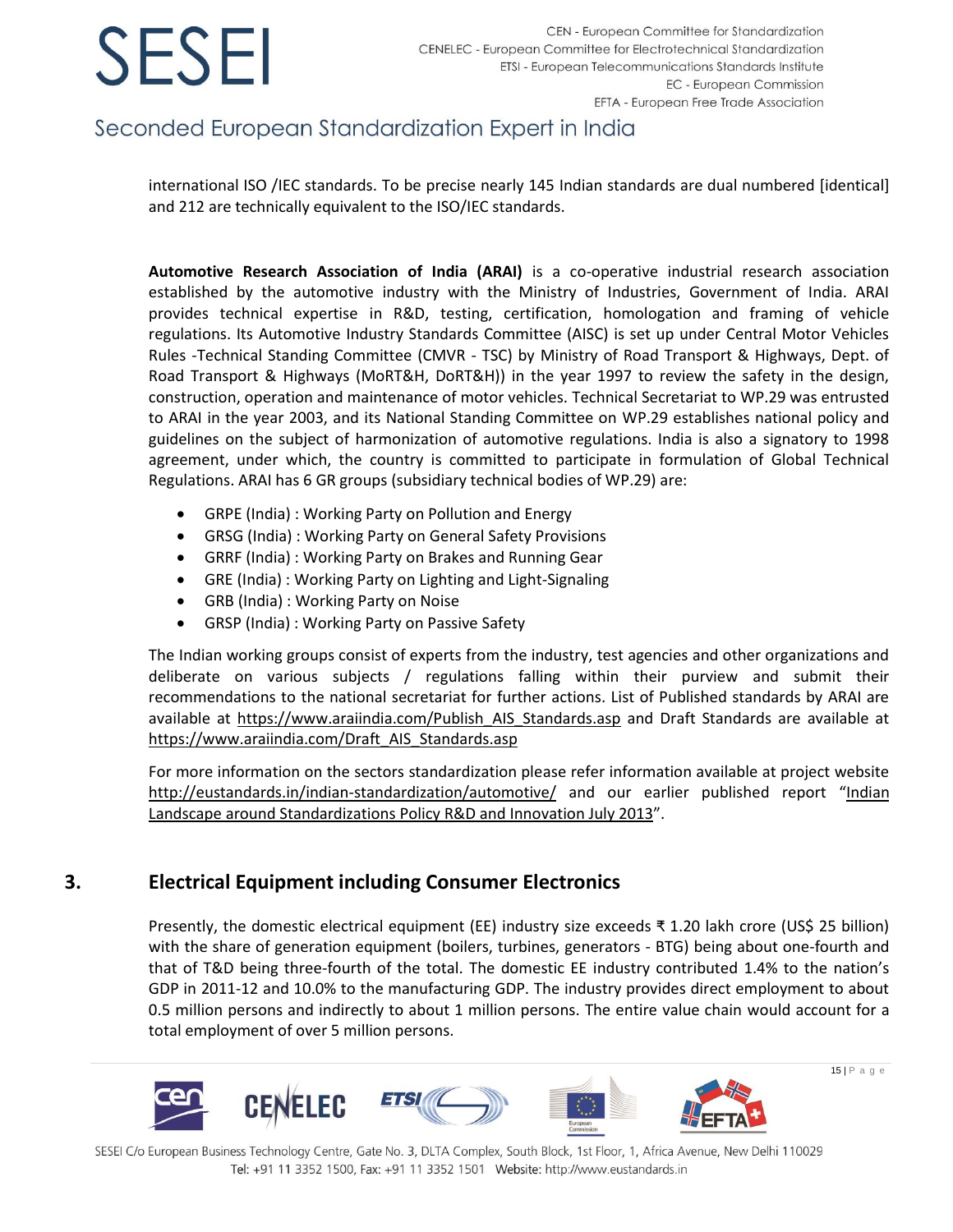## Seconded European Standardization Expert in India

The demand for electrical equipment in India is expected to witness significant expansion on the back of the growth of the power sector. The government is likely to add around 78 GW and 100 GW, respectively, under its Twelfth and Thirteenth Five Year Plans. Investment required for the Twelfth Five Year Plan period in the generation and T&D segment is expected to be US\$ 85 bn in generation, US\$ 45 bn in transmission and US\$ 70 bn in distribution. Based on investment estimates and capacity addition targets, it is expected that the domestic demand for generation equipment will be in the range of US\$ 25-30 bn by 2022, while that of the T&D equipment industry will be US\$ 70–75 bn14.

India's electrical equipment industry is expected to grow steadily and witness growth opportunities as a result of government focus on capacity augmentation across generation, transmission and distribution. The government has stipulated — Power to all under its [National Electricity Policy \(NEP\),](http://www.cea.nic.in/reports/powersystems/nep2012/generation_12.pdf) with a target of achieving 1,000 KWh per capita consumption of electricity. Significant infrastructure investments have been planned across the generation, transmission and distribution segments to realize this target. Government in its "[Indian Electrical Equipment Industry Mission Plan 2012-2022](http://dhi.nic.in/indian_electrical_equipment_industry_mission_plan_2012-2022.pdf)" plans to increase power generation capacity from 200 GW in 2012 to about 400 GW by 2022 with commensurate T&D capacity enhancement, Indian EE manufacturers not only have to meet demand of such huge capacity addition, but also that of metros, airports, railways, other infrastructure projects and increase in domestic consumer demand too. Per capita electricity consumption in India in 2011-12 was 879 kilowatt hour (kWh), less than one-fourth the global average.

Vision 2022 for the Indian electrical equipment industry is to make India the country of choice for the production of electrical equipment and reach an output of US\$ 100 billion by balancing exports and imports.

The electronics industry**,** especially [consumer electronics](http://en.wikipedia.org/wiki/Consumer_electronics) emerged in the 20th century and has now become a global industry worth billions of dollars. Indian electronics industry in recent years has been growing at a brisk pace of over 25-30% CAGR and is estimated to have currently reached over \$125 billion. Considering huge domestic demand in the country and high potential for exports, the industry is expected to be worth US\$ 158 billion by 2015. Among many sub-sectors comprising electronics industry, consumer electronics segment is the largest in terms of production and consumption while components account for being largest export segment.

Recognising its high growth potential in coming years, the government has formulated a '[Vision 2022](http://dhi.nic.in/indian_electrical_equipment_industry_mission_plan_2012-2022.pdf)' for the industry and has approved a [National Policy on Electronics](http://deity.gov.in/sites/upload_files/dit/files/NPE_Notification.pdf) envisaging increasing investment to \$100 billion, production to US\$ 400 billion and employment generation to 28 million and increase exports from US\$ 8 billion to US\$ 80 billion by 2020. Accordingly, policy orientation has been changed to making policies and procedures conducive and industry friendly. However, the industry also faces formidable challenges of growing competition from foreign companies increased imports, ever changing technological dimensions and quality standards.

### **3.1 Current Status**

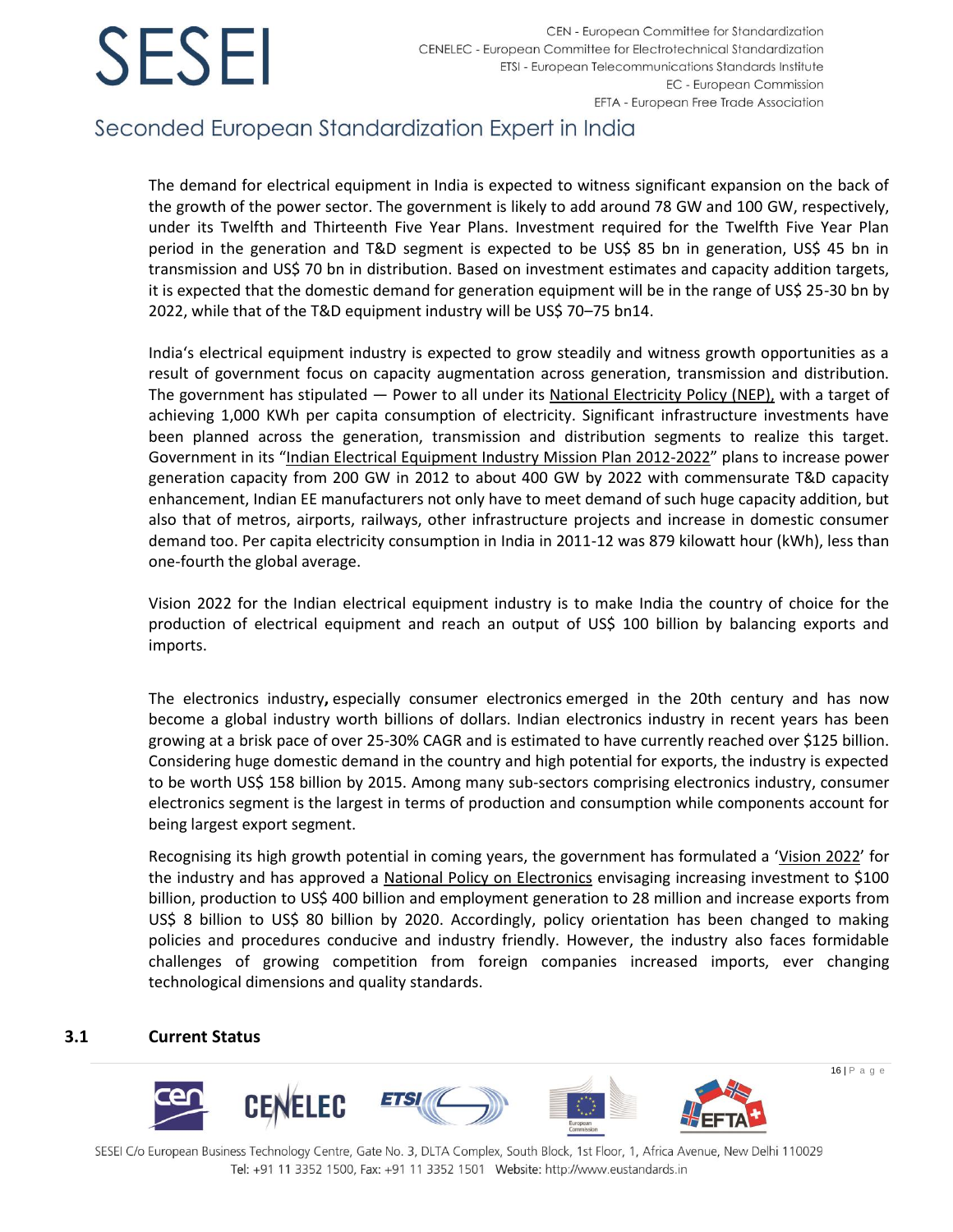## Seconded European Standardization Expert in India

India has the fifth-largest generation capacity in the world with an installed capacity of over 211 GW, as on 31st January, 20136 and is also the sixth largest electricity consumer, accounting for 3.4% of total global consumption. India's per capita consumption of electricity was 879 kWh in 2011-127.

Over 300 million people in India have no access to electricity. Over one third of India's rural population lacked electricity, as did 6% of the urban population. Of those who did have access to electricity in India, the supply was intermittent and unreliable. Since 1990, India has been one of the fastest growing markets for new electricity generation capacity. India's electricity generation capacity has increased from 179 TWh in 1985 to 1053 TW-h in 2012. Rural areas in India are electrified non-uniformly, with richer states being able to provide a majority of the villages with power while poorer states still struggling to do so. The Rural Electrification Corporation Limited was formed to specifically address the issue of providing electricity in all the villages across the country. Poverty, lack of resources, lack of political will, poor planning and electricity theft are some of the major causes which has left many villages in India without electricity, while urban areas have enjoyed growth in electricity consumption and capacity. The central government is increasingly trying to improve the dire conditions by investing heavily in bio-gas, solar as well as wind energy. It is also initiating programs such as, Jawaharlal Nehru National solar mission, Pradhan Mantri Gram Vidyut yojna to fasten the pace of electrification and diversify the procedure. The work is also ongoing for reducing wastage, providing better equipment and improving the overall infrastructure for electrical transmissions in villages. Currently, some 60% of villages in India have been electrified with a further goal of providing complete electrification by 2025. India's Power Finance Corporation Limited projects that current and approved electricity capacity addition projects in India are expected to add about 100 GW of installed capacity between 2012 and 2017. India's installed capacity growth rates are still less than those achieved by China, and short of capacity needed to ensure universal availability of electricity throughout India by 2017.

The Indian electronics industry has shown an upward trend during the 11th five year plan, growing from ₹ 5400 Crore (~US\$ 885 Million) in 2007-2008 to ₹ 7948 Crore (US\$ 1.3 Billion) in 2011-12 and was projected to cross ₹ 10000 Crore (US\$ 1.63 Billion) during 2012-13. It is estimated that the defense electronics purchases alone will be about ₹ 6,00,000 Crore (US\$ 98.3 Billion) in the next ten years. This offers an immense growth opportunity for domestic electronics manufacturers.

Despite the global economic slowdown, growth of Indian electronics industry in 2009 was on par with the previous year at 9.9%, although this was lower than the double-digit growth achieved in 2006 and 2007. In 2010 output grown by 13.6% and in the medium to long-term India is likely to show strong growth driven by a large, fast growing domestic market, significant foreign investment and an improving regulatory environment. The production and growth trend of the Indian Electronics and IT-ITeS industry since 2004- 05 has been as follows;

| Year    | <b>Production (In Rupees Crore)</b> | Growth (In %) |
|---------|-------------------------------------|---------------|
| 2004-05 | 152,420 (US\$ 24.98 Bn)             | 28.9          |

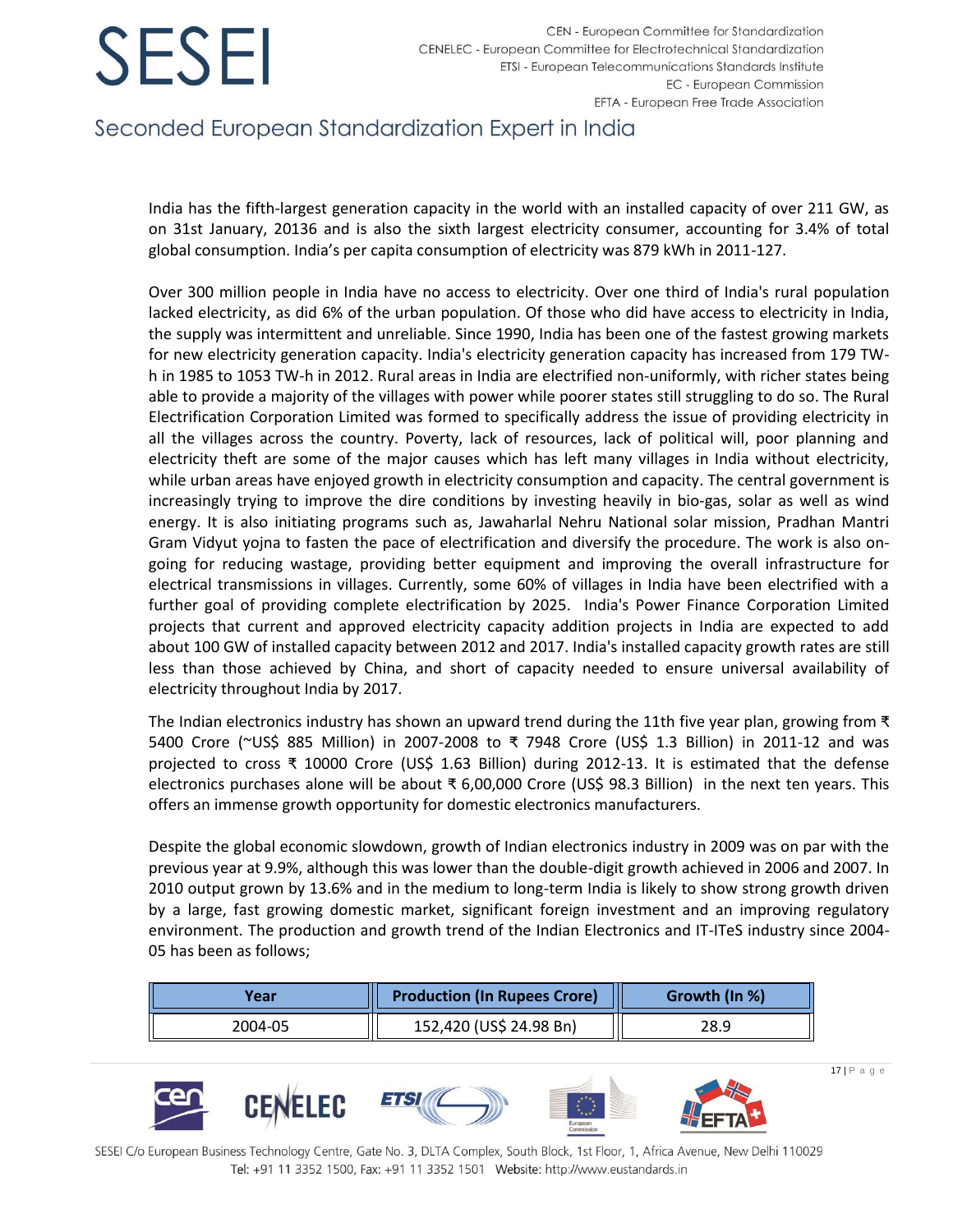## Seconded European Standardization Expert in India

| 2005-06  | 190,300 (US\$ 31.19 Bn) | 24.9 |
|----------|-------------------------|------|
| 2006-07  | 244,000 (US\$ 40 Bn)    | 28.3 |
| 2007-08  | 295,820 (US\$ 48.49 Bn) | 21.2 |
| 2008-09  | 372,450 (US\$ 61.05 Bn) | 25.9 |
| 2009-10* | 411,220 (US\$ 67.41 Bn) | 10.4 |

### \*Provisional

Source: Department of Electronics and IT, Ministry of Commerce and IT, GOI

In view of continuing adverse global economic climate over last few years leading to sharp contraction in Indian GDP growth in 2012-13 and 2013-14, the government decided to formulate a '[National Policy on](http://deity.gov.in/sites/upload_files/dit/files/NPE_Notification.pdf)  [Electronics 2012](http://deity.gov.in/sites/upload_files/dit/files/NPE_Notification.pdf)'. The Policy aims at addressing the huge gap which is estimated at Rs.15.31 lakh crore (\$300 billion) between locally manufactured electronics and the consumer demand for electronics that we expect to see by 2020. Another reason for introducing this policy has been the fear that if the gap between demand and production of electronics is not met by 2020 then electronics imports may far exceed oil imports. Diverse areas such as manufacturing, R & D, IP creation, manpower and training, standards, e-waste management, investment and the setting up of a National Mission are the immediate requirements for a growth in the Indian electronics scenario.

### **3.2 Market Segments in Indian Electronics Industry**

There are six major segments in the electronics industry. Share of these segments in total production of electronics goods is as follows (as of 2012-13):



As is evident from these figures, consumer electronics is the largest segment while components form the largest export segment.

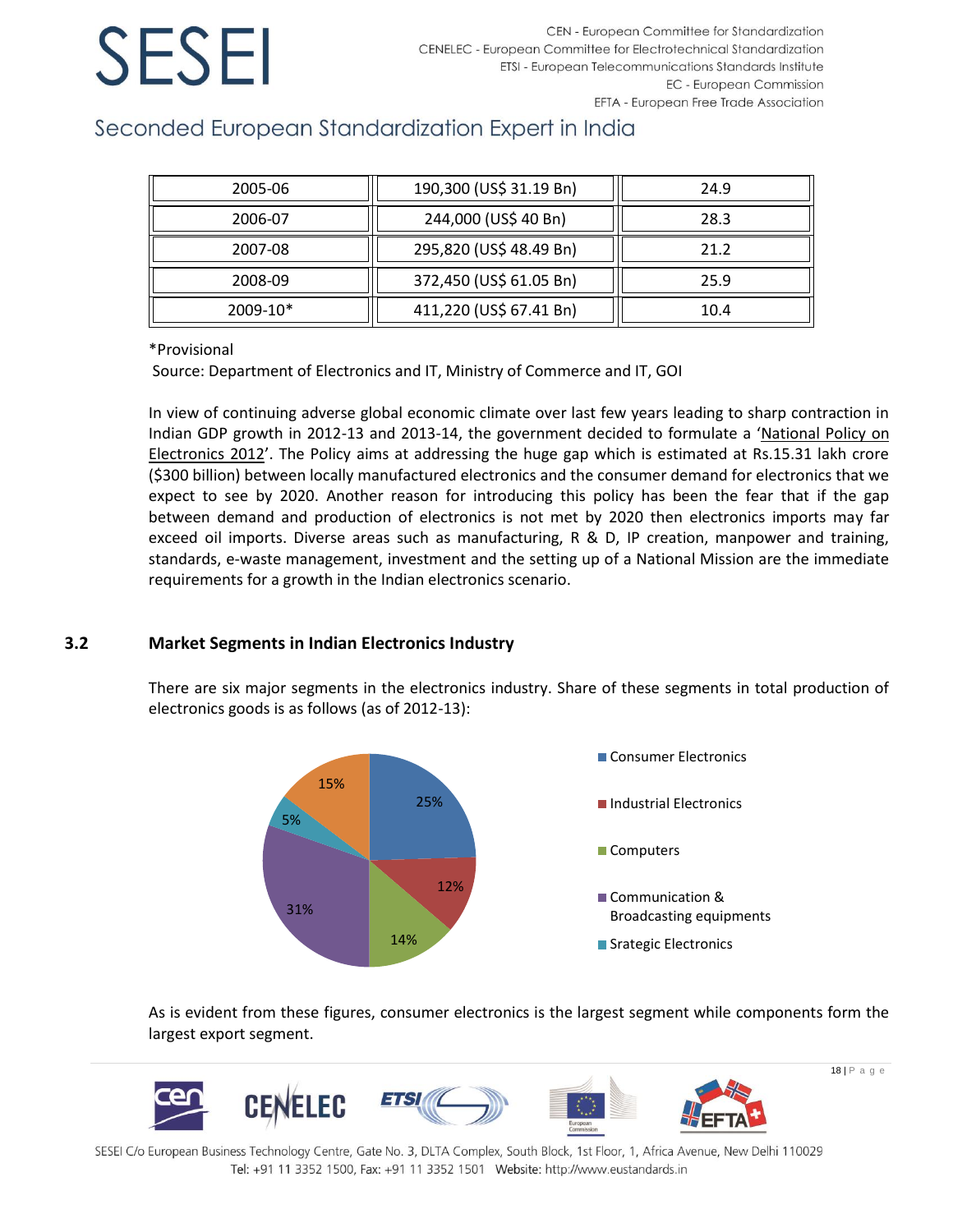

## Seconded European Standardization Expert in India

### **3.3 Demand Drivers for Future Growth**

The demand for electronics is expected to be fuelled by the growth of:

- Huge middle-class population, estimated to be over 150 million; plus growing share of young generation in total population;
- Increasing per capita income fuelling demand for personal electronics products;
- Telecommunications (250 million subscribers by the next few years)
- PCs and Notebooks (5 million every year)
- Broad-Band connectivity reaching rural areas

### **3.4 Future Prospects**

According to a recent report presented by Ernst & Young, the Indian domestic demand for electronics products is expected to have reached \$125 billion by 2014 from \$40 billion in 2010 and further grow to \$158 billion by 2015. The primary demand drivers for the Indian Electronic Industry are sectors like telecom, defence, IT and e-governance, automotive, consumer electronics, and energy. To meet these demand levels India needs to create its own high-tech, modern and competitive electronics industry. Otherwise, the imports of these products will create the single largest trade deficit item, which would even be larger than petroleum products. On the other hand, if this particular unique opportunity is utilized, it can create a large electronics industry catering to domestic consumption, which will help achieve self- reliance in strategic sectors like telecom and defence, while leading to large exports as well.

Over last few years, many foreign companies have set up base in India while imports from other countries have been on a rise. Electronics imports may thus, exceed oil imports and add drastically to the deteriorating fiscal deficit. Hence promotion of domestic manufacturing is the key for future growth. This is possible only with high scale of investments and as a nation.

The Rs 70,000 crore Indian IT Hardware industry was recently hit very badly by Rupee Devaluation, resulting in heavy losses, cash flow challenges and blocking investments. Almost 85% of the entire industry has import content and more than 50% of industry's consumption is government-centric. The only long-term solution to such problems lies in enhancing domestic manufacturing capabilities.

### **3.5 Policy Regulations: Electronic System Design & Manufacturing**

Over the last couple of decades India has been the epicenter of consumer demand fuelled by a phenomenal GDP growth. While demand increased across all sectors, demand for high technology products, specifically electronic products has registered significant growth and going by current estimates,

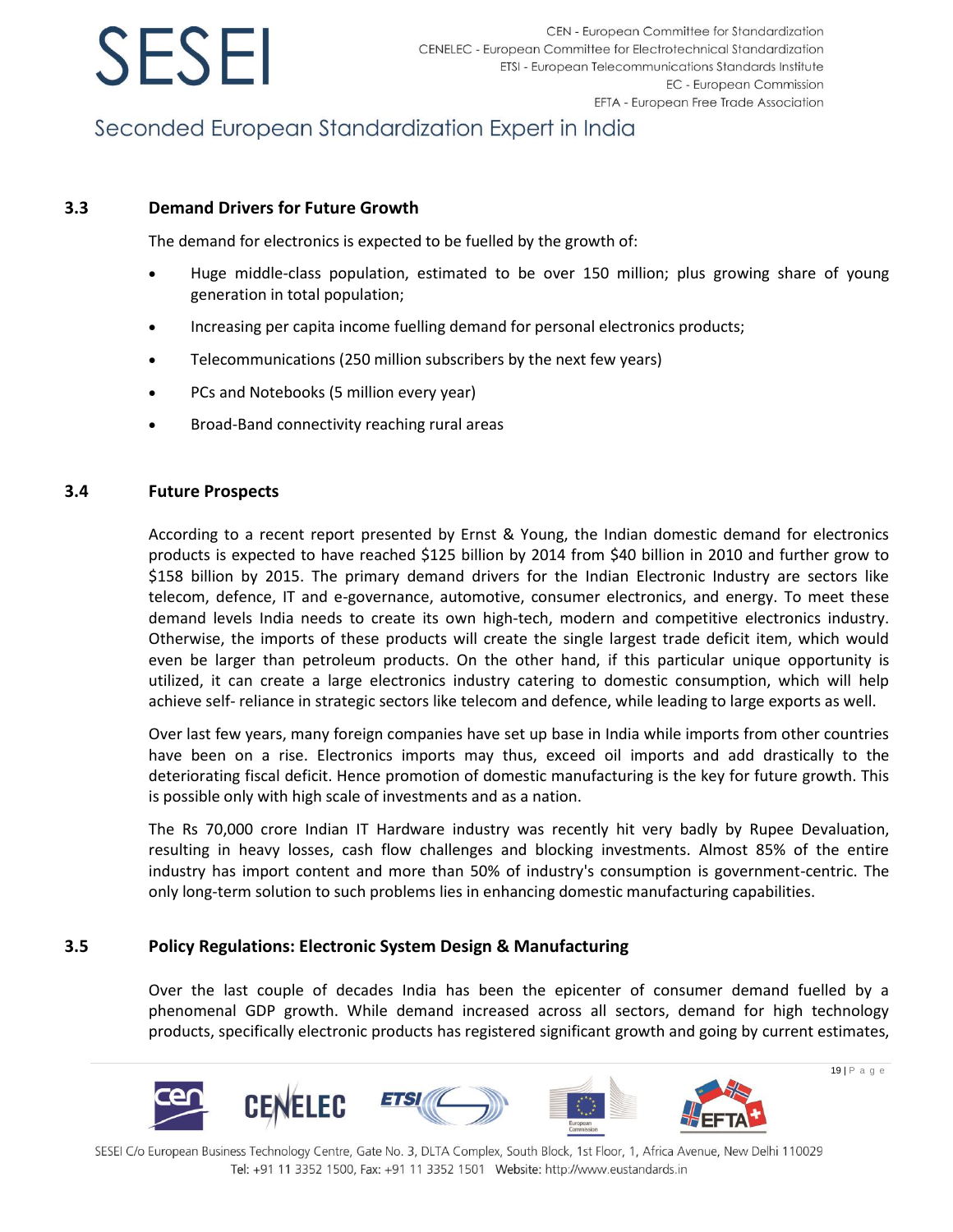## Seconded European Standardization Expert in India

the demand for electronics hardware in the country is projected to increase from US\$ 45 billion in 2009 to US\$400 billion by 2020 (Source: Government Task Force Report).

The estimated production will reach US\$ 104 billion by the year 2020, creating a gap of US\$ 296 billion in demand and production. This creates a unique opportunity for companies in the ESDM (Electronic System Design & Manufacturing) sector to look at India as their next destination to cater to the domestic Indian demand as well as act as an exports hub.



Source: ESDM Policy, GOI

Accordingly, the Government has initiated several initiatives for the development of electronics sector in the country. The Government has recently approved National Policy on Electronics (NPE).

### **3.6 National Policy for Electronics 2012 (NPE)**

### **NPE VISION**

"To create a globally competitive electronics design and manufacturing industry to meet the country's needs and serve the international market".

### **NPE Goals for 2020**

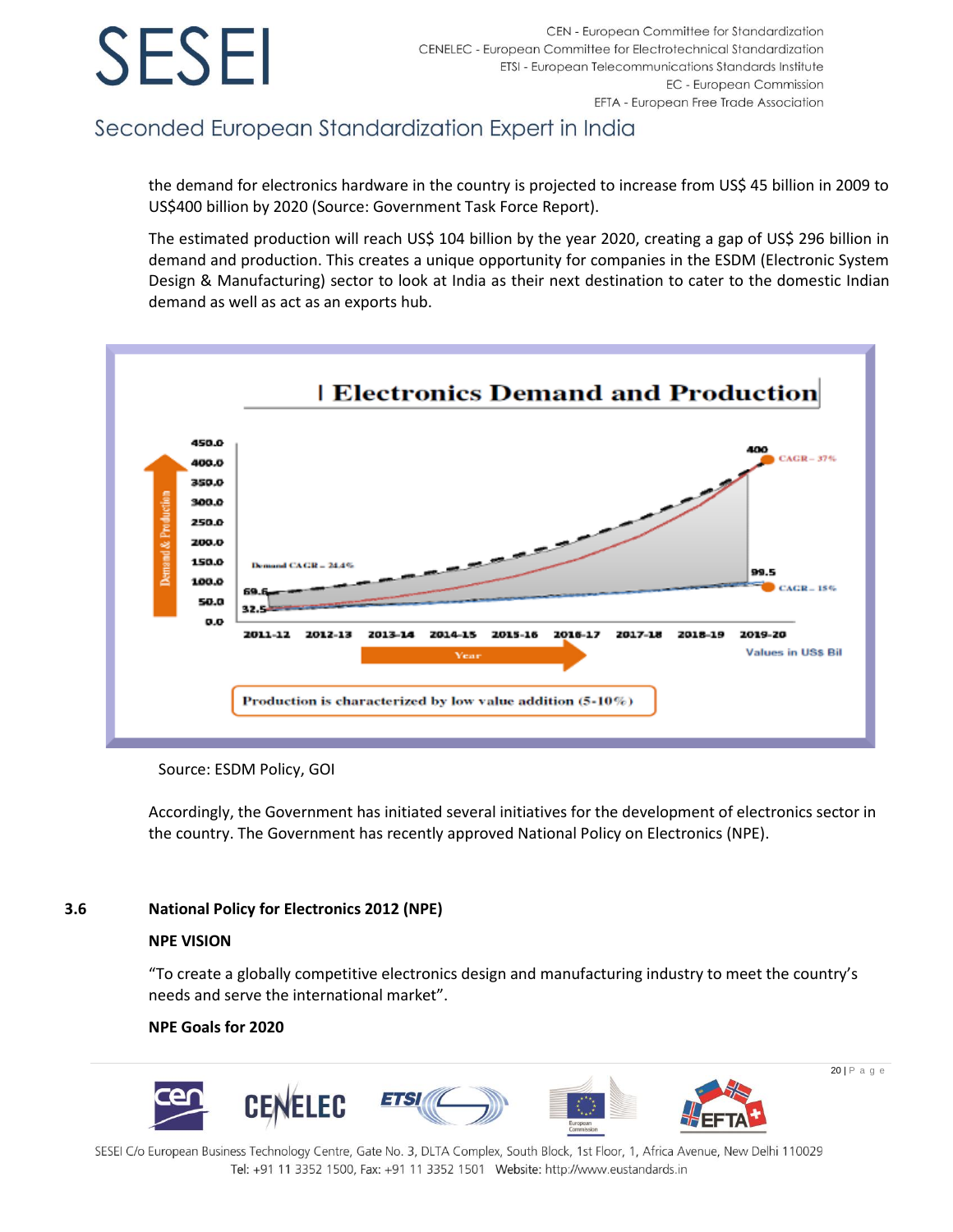## Seconded European Standardization Expert in India

- Attract an investment of US\$ 100 bn;
- Reach a turnover of US \$400 bn;
- Create an employment of 28 mn;
- Enhance exports from US\$ 8 bn to US\$80 bn;
- Grow the chip design/embedded software industry to US \$ 55 bn.

One of the important objectives of the NPE is to achieve a turnover of about US\$ 400 billion by 2020 involving investment of about US\$ 100 Billion and employment to around 28 million by 2020. This interalia, includes achieving a turnover of US\$ 55 billion of chip design and embedded software industry, US\$ 80 billion of exports in the sector. Moreover, the policy also proposes setting up of over 200 Electronic Manufacturing Clusters. Another important objective of the policy is to significantly upscale high-end human resource creation to 2500 PhDs annually by 2020 in the sector.

As part of the policy, the government has also decided to set up a semiconductor wafer Fab in the country. India has become the hub for semiconductor design with nearly 2000 chips being designed per year and more than 20000 engineers are working in various aspects of chip design and verification. Annually India is generating nearly USD 2 Billion in revenues for the chip design services. This provides an enabling environment for the semiconductor wafer Fab which will come up in India.

Several other policy initiatives have been approved in last few months. These include providing very attractive financial investment in electronics manufacturing and providing preference to domestically manufactured electronic goods in all Government procurement as well as all those electronic goods whose use has security implications for the country. The financial incentives are available not only for new units but also for units relocating from abroad. The incentives are available to not only electronic hardware products relating to IT and office automation, telecom, consumer electronics, electronic components, etc., but also to a wide range of products relating to verticals like solar photovoltaic, automotive electronics, medical electronics, avionics, LED etc. To address the issue of infrastructure, a scheme for Electronics Manufacturing Cluster provides 50% of the cost of upgrading infrastructure and logistics as grant in aid from Government.

### **3.7 Challenges**

The Indian Electronic industry constitutes less than 1% of the global market. However, demand for these products is growing rapidly and investments are flowing in to augment manufacturing capacity. Today India remains a major importer of electronic materials, components and finished equipment. The country imports electronic goods mainly from China.

The growth in demand for telecom products has been high, with India adding two million mobile phone users every month, which serves as one of the main reasons for the growth in production of electronic goods. This growth is expected to continue over the next decade, too.



SESEI C/o European Business Technology Centre, Gate No. 3, DLTA Complex, South Block, 1st Floor, 1, Africa Avenue, New Delhi 110029 Tel: +91 11 3352 1500, Fax: +91 11 3352 1501 Website: http://www.eustandards.in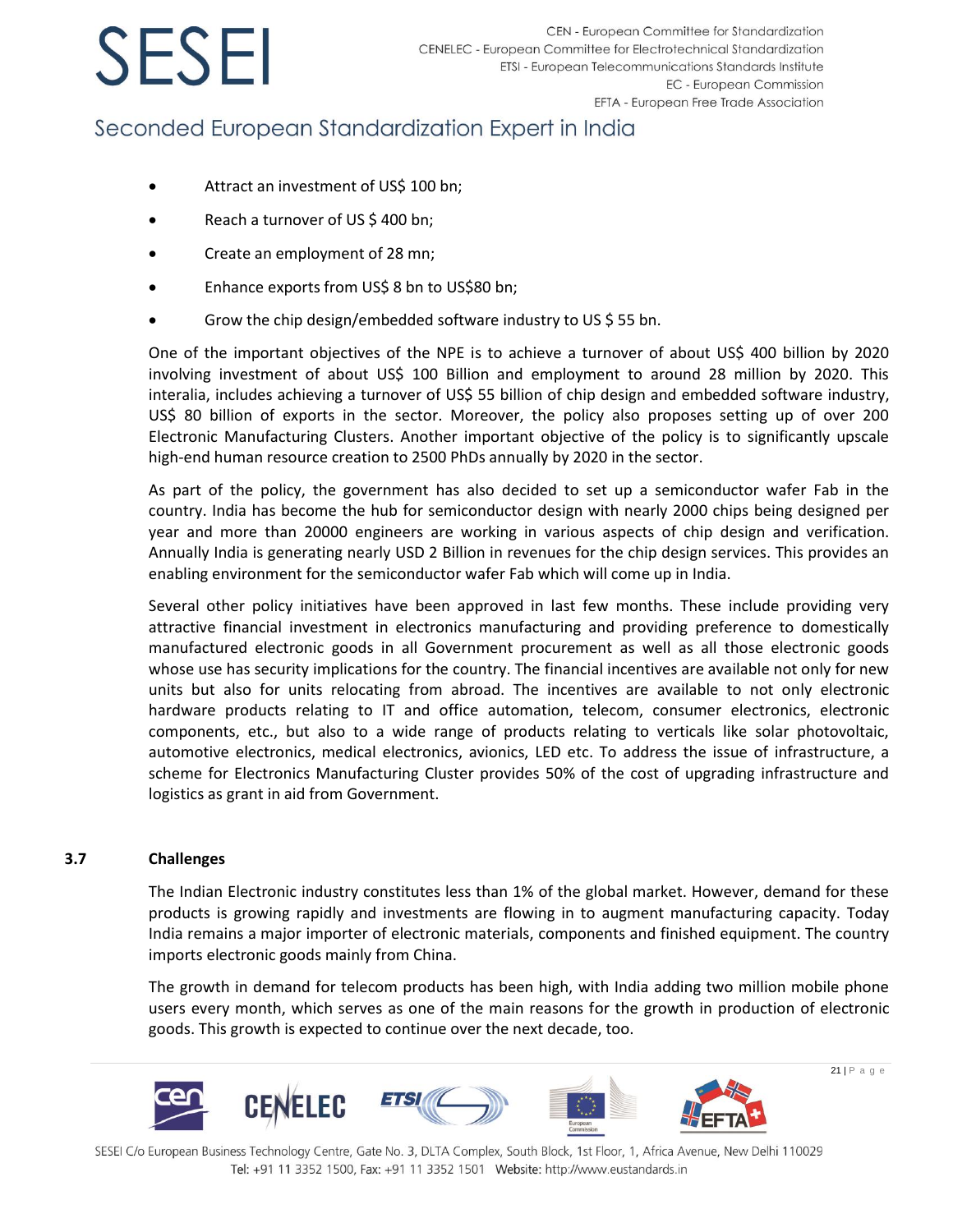## Seconded European Standardization Expert in India

To attract foreign investment the government has adopted Chinese style Special Economic Zones with the aim to provide islands of excellence where the infrastructure is world standard. Fifteen-year tax breaks given to foreign investors and SEZs are treated as foreign territories for the purpose of trade operations, duties and tariffs.

### **3.8.1 Effect on Environment**

Another major challenge for Indian electronic industry is to minimize effects of its growth and products on the environment. Electrical waste contains hazardous but also valuable and scarce materials and up to 60 elements can be found in complex electronics.

### **3.8.2 Electronic waste**

The biggest challenge of a consumerist society is generation of electronic waste. The United States is the world leader in producing electronic waste, tossing away about 3 million tons each year. China already produces about 2.3 million tons (2010 estimate) domestically, second only to the United States. And, despite having banned e-waste imports, China remains a major e-waste dumping ground for developed countries. The UNEP estimate that the amount of e-waste being produced - including mobile phones and computers - could rise by as much as 500 percent over the next decade in some countries, such as India.

This waste contains significant level of hazardous substances which pose danger to environment as well as health of people, and thus needs careful handling. International agencies like World Bank are increasingly working towards reducing this waste and also for careful handling of it in order to protect environment.

### **3.9 Sustainable electronics**

Increasing environmental awareness has led to changes in electronics design to reduce or eliminate toxic materials and to reduce energy consumption. The landmark Restriction of Hazardous Substances [Directive](http://en.wikipedia.org/wiki/Restriction_of_Hazardous_Substances_Directive) (RoHS) and [Waste Electrical and Electronic Equipment Directive](http://en.wikipedia.org/wiki/Waste_Electrical_and_Electronic_Equipment_Directive) (WEEE) were released by EU in 2002. Globally, the electronic industry is encouraged to adhere to mandatory and voluntary quality standards. Indian electronic industry is also required to meet these standards in various countries if it wants to increase its exports.

### **3.9.1 Strategies to be adopted:**

To convert emerging opportunities in the electronics industry over next one decade, there is a need to urgently:

### ► **Enhance competitiveness**

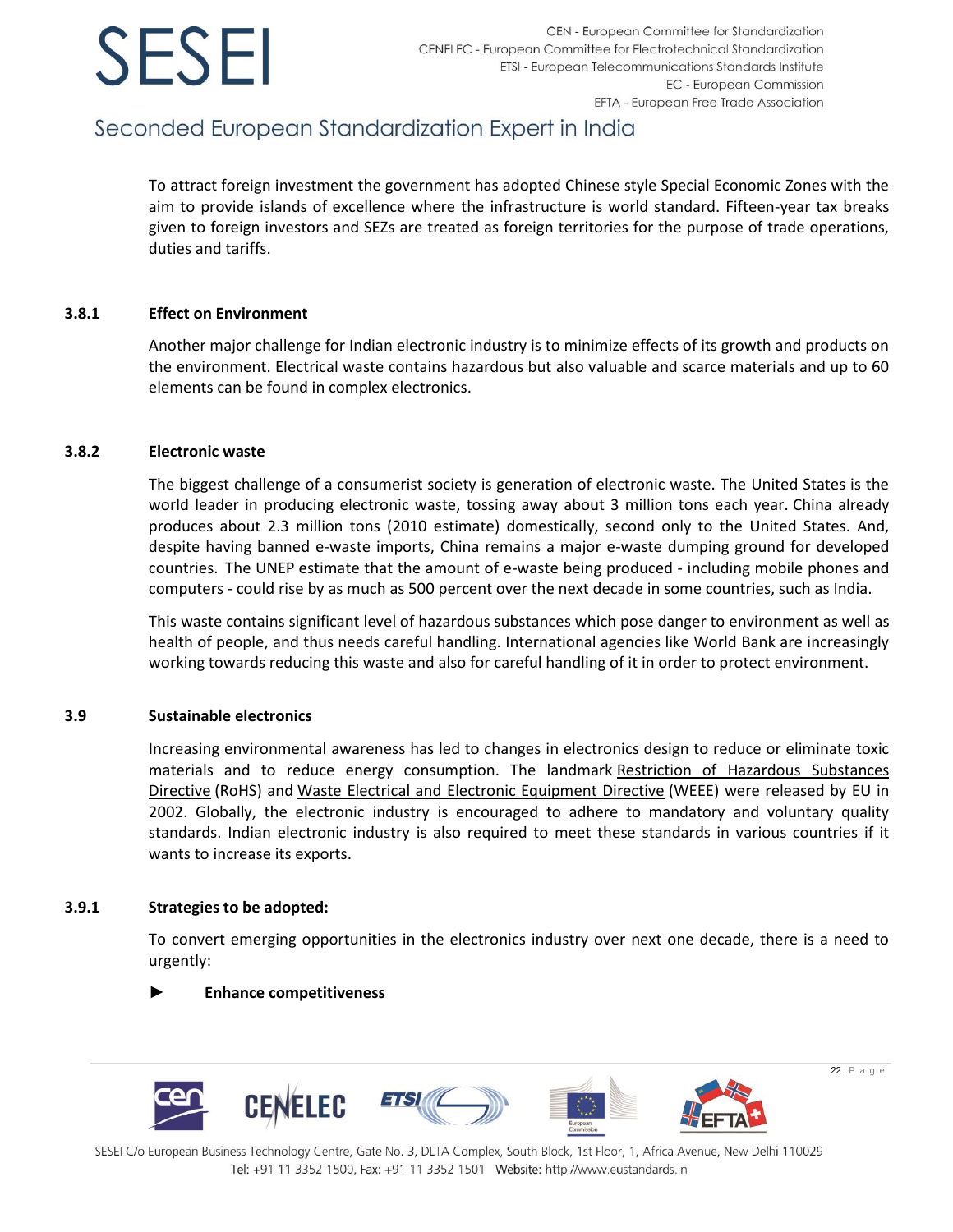## Seconded European Standardization Expert in India

Enhancing competitiveness of the domestic industry is vital to achieving the NPE 2020 goals. The Indian electronics industry should be so equipped that it competently meets any competition in the domestic as well as export markets.

For this, some strategic initiatives that may be needed include:

- Upgrade technology levels to bring it at par with global benchmarks;
- Develop manpower skills to support industry's future requirements;
- Secure supplies of critical input materials;
- Enhance customer centricity;
- Introduce policy changes to provide a level-playing field to Indian electronics manufacturers;
- Develop and strengthen support infrastructure.

### ► **Increase market share in export markets**

India currently accounts for less than 1% of global trade in electronics exports. With the demand from developed countries stagnating and that from developing nations seeing significant increase, there exists substantial potential for India to tap the export markets. To increase the share of exports, specific actions need to be taken by the Indian government and electronics manufacturers, such as:

- Identify target markets and develop country-specific export strategies;
- Introduce policy changes to support electronics exporters;
- Use the support of Indian diplomatic offices and electronics industry association like ELCINA, CEAMA, MAIT, IEEMA, etc. to promote electronics exports and Brand India.

### **3.10 Conclusion**

India has been a great success story in the IT services industry and the next great opportunity is to create our own electronics product industry, which will help to move up the value chain and create global technology brands. Today the market is at the threshold of a decisive phase in our growth where, if the government and entrepreneurs take concrete steps it can create a \$100 billion electronics product industry from India in the next 10 years.

The mantra of the industry today is convergence - whether of technologies or products or markets. Digitalization, miniaturization and mobility are driving this change. Further, intense competition is leading to commoditization of the industry, pressurizing margins.

Against the backdrop of the global recession, cost competitiveness, technological innovations and emerging markets are the key drivers of the industry's transformational growth. Indian electronics industry has to use strategic planning to move ahead and capture a larger share in global market.

### **3.11 Standardisation Bodies in the Electronics and Electrical Equipment Sector**

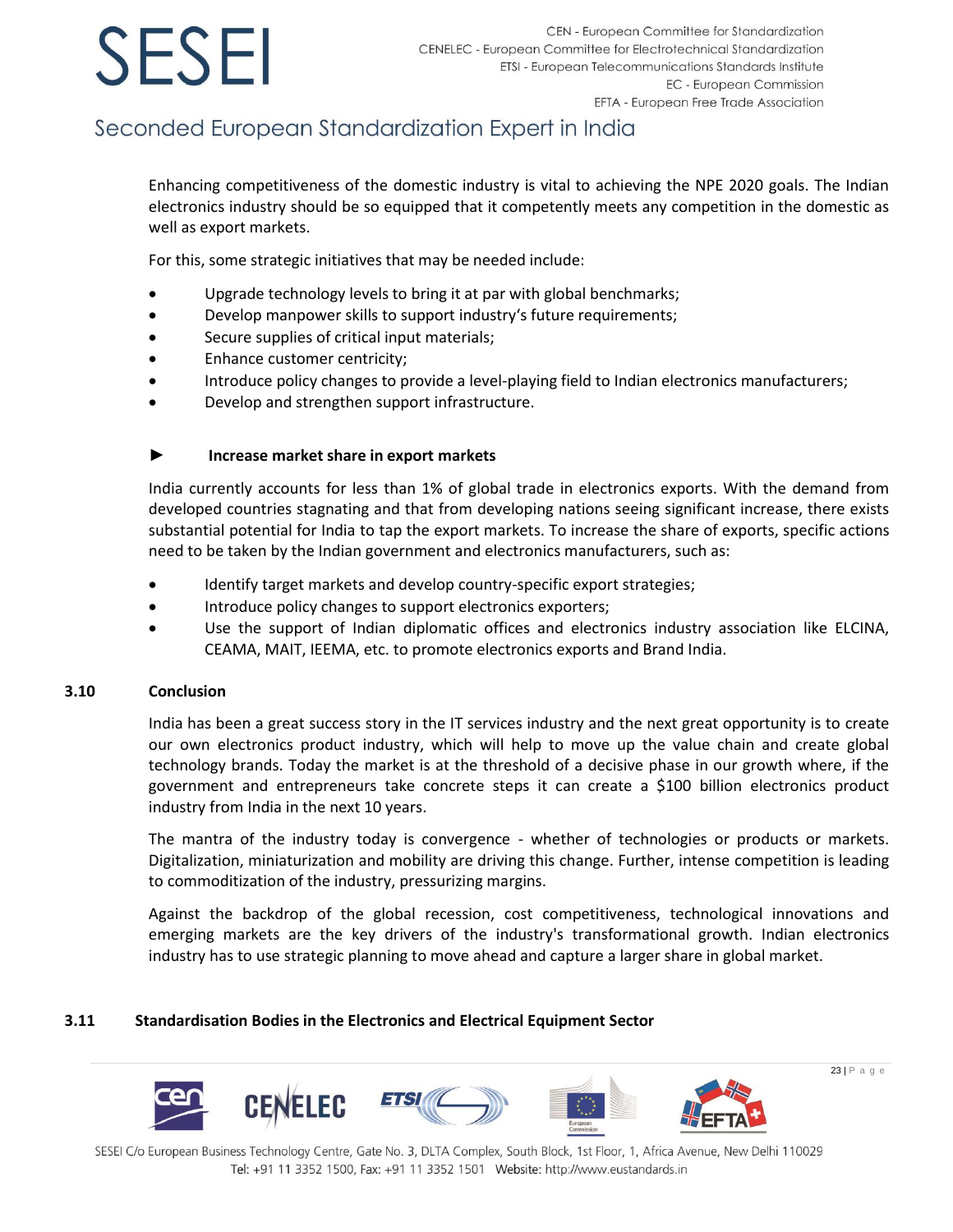

### Seconded European Standardization Expert in India

Formulation of standards in the Electronic and Electrical equipment sector is being taken care of by the Department of Electronics and Information Technology (DeitY) which is the department dealing Electronics & Information Technology - Information Technology Enabled Services (IT-ITeS) Industry, providing support for creation of Innovation / Research & Development (R&D), building Knowledge network and securing India's cyber space.

The another main division of the BIS (Bureau of Indian Standards) responsible for this sector is **Electrotechnical Division Council (ETDC) t**he Electronic Division Council of BIS Standardization in the field of electrical power generation, transmission, distribution and utilization equipment; and insulating materials, winding wires, measuring and process control instruments and primary and secondary batteries. There are 1440 standards issued by ETD of which 52% are harmonized with international ISO/IEC standards (343 standards are identical to ISO/IEC and 399 are technically similar to ISO/IEC).

From the industry IEEMA is the national representative organisation of manufacturers of electrical, industrial electronics and allied equipment. IEEMA works closely with government agencies, utilities, standardization bodies, research & development organisations and testing institutes for formulating Indian standards for electro-technical industry and developing energy efficient products.

### <span id="page-24-0"></span>**4 Heavy Machinery**

The engineering sector is the largest of the industrial sectors in India and can be broadly categorised into two parts, namely, heavy engineering or heavy machinery and light engineering. It has emerged as the largest contributor to the country's total merchandise exports. The sector has a comparative advantage in terms of low manufacturing costs, skilled and trained manpower, relatively cheaper labour, market knowledge, technology and creativity.

To realize its goal of achieving higher sustainable and inclusive growth, the government has been formulating conducive regulatory policies and sector-specific mission and vision for capacity creation in sectors such as infrastructure, power, mining, oil and gas, refinery, steel, automotive, and consumer durables. The engineering industry has been de-licensed and enjoys 100 % foreign direct investment (FDI). Dedicated sector-specific policies like National Manufacturing policy, National Electronics Policy, National Automotive Policy etc. are expected to propel growth of manufacturing sector and thus of heavy machinery sector.

Heavy machinery industry comprises of electrical machinery, transport equipment, mining and earthmoving machinery, oil & gas and solar energy equipment, machine tools plus machinery for all industry sectors like textiles, sugar, cement, rubber etc. The major end-user industries for heavy machinery are power, infrastructure, steel, cement, petrochemicals, oil & gas, refineries, fertilisers, mining, railways, automobiles, textiles, etc.

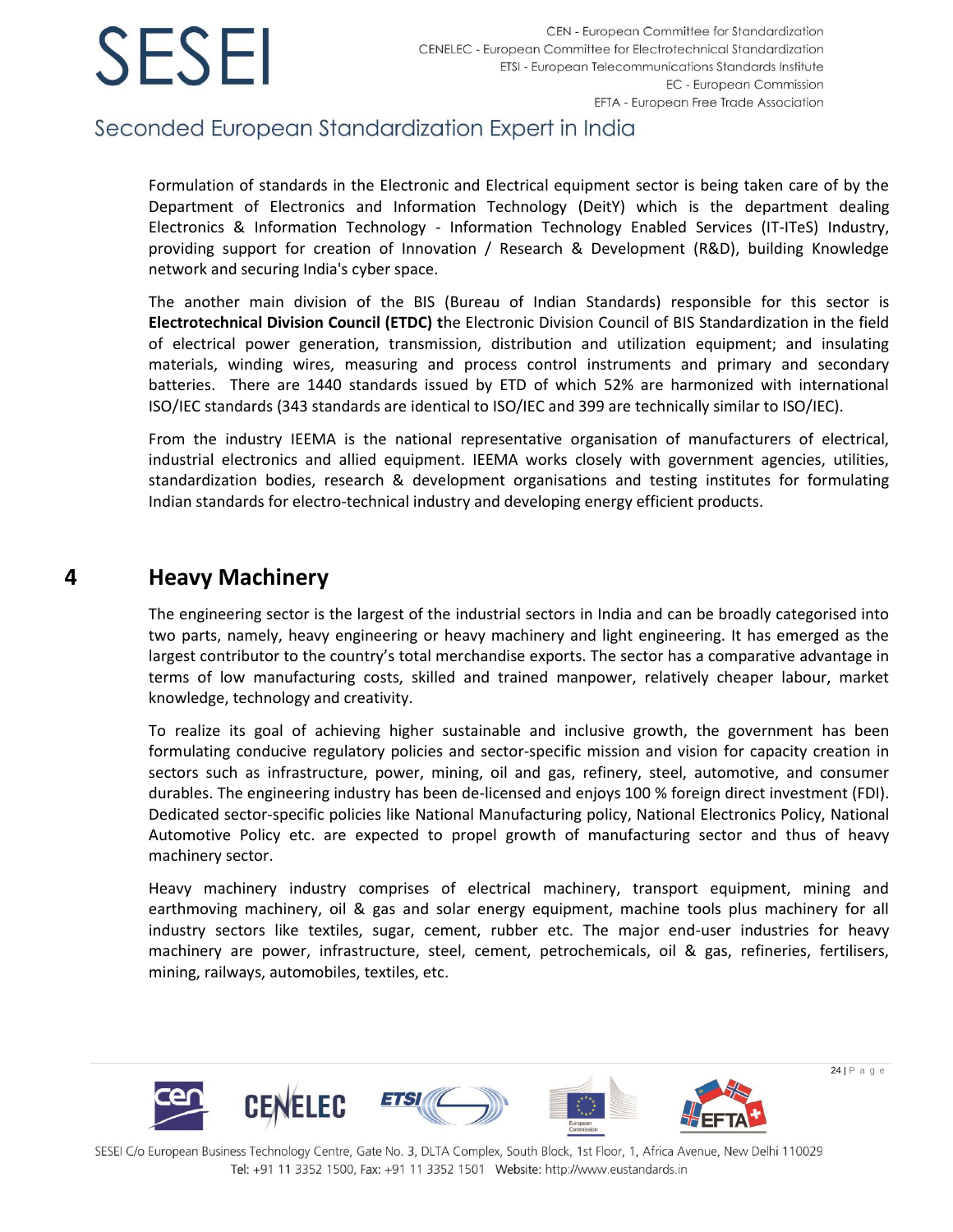## Seconded European Standardization Expert in India

### **4.1 Current Status**

Industrial growth has been volatile across all sectors including heavy machinery over last two years from 2011-12 and 2012-13 with manufacturing sector, most dominating sub-sector within the industry sector witnessing sharp decline to 2.7 % and 1.9 % in 2011-12 and 2012-13 respectively from 11.3 % and 9.7 % in 2009-10 and 2010-11. There was a sharp pickup in growth in October 2012 with manufacturing growth improving to 9.8 %, highest since June 2011. However, it turned negative in November and December 2012. Capital goods sector, of which heavy machinery is a part, has sustained negative growth for six consecutive quarters starting from Q2 of 2011 to Q3 of 2012-13. The moderation in industrial growth, particularly in the manufacturing sector, has been largely attributed to sluggish growth of investment, slowdown in domestic economy and fragile global economic recovery.

Industrial sector registered a growth of 5.8% for the period April-July 2011-12 as compared to 9.7% in the corresponding period of 2010-11.The growth in the manufacturing, mining and electricity sectors during April-July, 2011-12 over the corresponding period of 2010-11 have been 1.1%, 6.0% and 9.4% respectively, which moved the overall growth in the General Index to 5.8%.

### **4.1.1 Export**

The engineering sector is among the top two contributors to the total Indian export basket with total shipments of US\$ 56.7 billion in 2012-13. Engineering exports from India include transport equipment, capital goods, other machinery/ equipment and light engineering products like castings, forgings and fasteners. During February 2014, the sector's exports stood at US\$ 5.02 billion. The engineering sector is expected to contribute about US\$ 65 billion to the overall export shipments of US\$ 326 billion, as targeted by the government in the current year.

During the last five years, engineering exports achieved a CAGR of 12%. India's engineering goods grew at 25.2 % CAGR during 200-01 to 2007-08. In 2008-09, the growth moderated to 18.7 % and in 2009-10, it declined by 19.6 % because of global recession, with its share in total exports falling to 18.2 %. Engineering exports touched \$56.7 bn in 2012-13.

The United States (US) and Europe account for over 60% of India's total engineering exports. However, engineering exports to India's Free Trade Agreement (FTA) partners such as Japan, South Korea, Sri Lanka and the Association of Southeast Asian Nations (ASEAN) bloc have witnessed robust growth recently. Shipments to Japan grew 17 % during April-November, 2013-14 to US\$ 568 million as compared to the same period last year. Exports to South Korea increased by over 13 % to US\$ 739 million during the period.

### **4.1.2 Market Segment**

The heavy engineering sector can be classified into two broad segments – capital goods (which is further classified as electrical machinery and non-electrical machinery), and equipment segments. Electrical

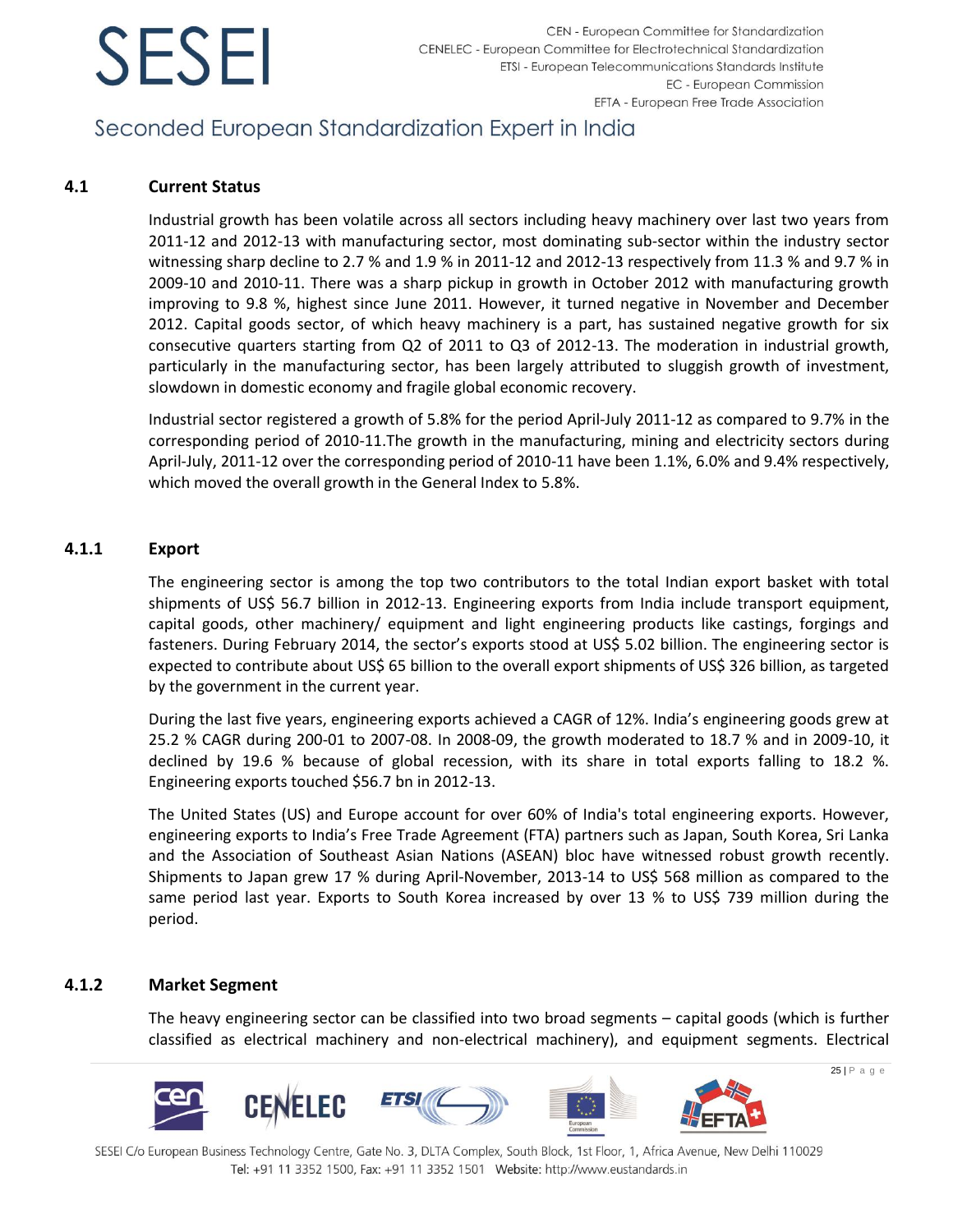## Seconded European Standardization Expert in India

machinery includes the following: power generation, transmission and distribution equipment such as generators and motors, transformers and switchgears. Non-electrical machinery includes machines used in various other sectors such as textile machinery, cement machinery, sugar machinery, rubber machinery etc. Equipment segment is comprised of equipment such as material handling equipment (earth moving machinery, excavators, cranes, etc.), oil field equipment like onshore and offshore drilling equipment etc.

The Indian machine tools industry manufactures almost the complete range of metal-cutting and metalforming machine tools. Customized in nature, the products comprise conventional machine tools as well as computer controlled machines. The machine tool industry is a strategic industry and determines the manufacturing competitiveness in important sectors such as automobiles, heavy electrical equipment, defence, aerospace and consumer goods and other sectors.

### **4.1.3 Major Players**

Some of the prominent heavy industry companies operating in public sector are Bharat Heavy Electrical Limited, Bharat Earth Movers Ltd., HMT Limited, Bharat Pumps and Compressors Limited, Andrew Yule and Company Limited, Hindustan Cables Limited, Triveni Structures Limited, Heavy Engineering Corporation Limited and Cement Corporation of India Limited. Many sub sectors in heavy industry like the heavy engineering sector require a high level of capital investment and so have almost nil presence of small and unorganized companies.

The Indian machine tool industry has around 450 total players. Out of these, there are about 25 mid-size large units, 250 units manufacturing complete machine tools and 200 units making accessories / components of machine tools.

### **4.1.4 Government Initiatives**

The National Manufacturing Policy aims at enhancing manufacturing sector's share in gross domestic product (GDP) to 25 % within a decade and creating 100 million jobs by 2022.

According to a report by NASSCOM and Booz & Co, the government plans to give an impetus to engineering in India through investments in infrastructure development in 2012-17 in telecom, energy and construction sector. The government would also provide 15 % tax exemption to manufacturing companies that invest more than US\$ 18.4 million in plant and machinery over FY14–15.

Simultaneously, the government has formulated sector-specific National policies for enhancing production as well as exports of those sectors like manufacturing, electronics, automobile, energy, electricity, equipment manufacturing etc.

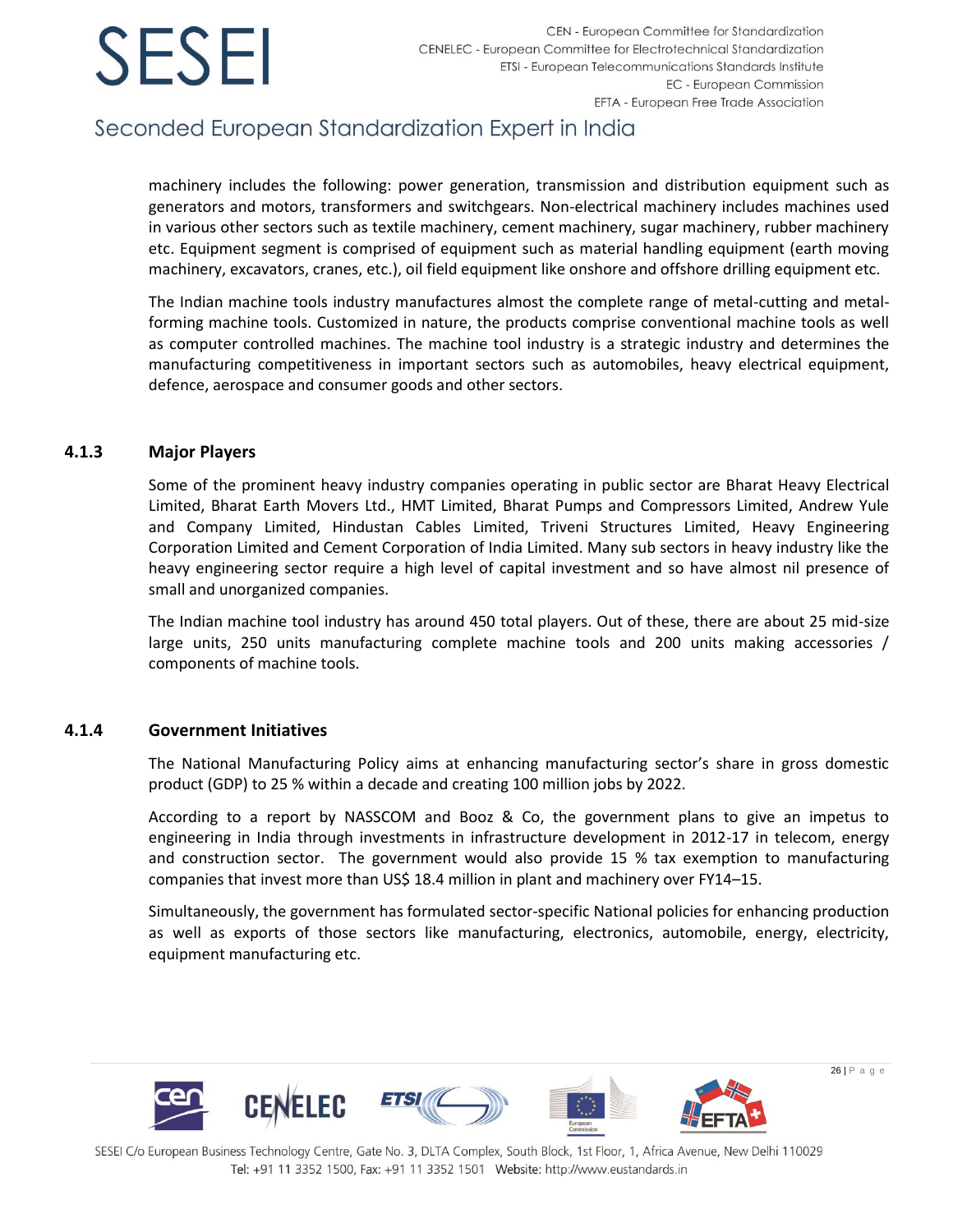

## Seconded European Standardization Expert in India

### **4.1.5 Investment Policy**

The nodal department for heavy industry sector in India is the Department of Heavy Industry (DHI) under the Ministry of Heavy Industries and Public Enterprises. The DHI strives to have a modern, healthy and robust domestic heavy engineering industry like Machine Tool Industry, Heavy Electrical Industry, Industrial Machinery, Auto Industry and all sub sectors of Capital Goods Industry. DHI also strives to position India prominently on the global automotive map and to drive India into the future of global automotive excellence.

The FDI is allowed up to 100% in the Indian machine tools industry, under the automatic route. Technology collaboration is also freely allowed. In 2011, the DHI proposed a scheme for enhancement of competitiveness in the capital goods sector including machine tools, whereby the Scheme will provide total Government Support of about Rs. 10,000 million for the various sub-sectors of capital goods industry.

According to the Department of Industrial Policy and Promotion (DIPP), the miscellaneous mechanical and engineering industries' sector-wise FDI inflows during April 2000-December 2013 were calculated at US\$ 2,588.09 million.

### **4.1.6 Sector Prospects**

The key growth drivers for this sector are Power, Oil & Gas, Mining, Steel, Refinery, Construction, Railways, Infrastructure and Auto & Auto Component industries. India being preferred by global companies as an outsourcing destination for lower labor cost and better designing capabilities would also provide impetus to growth of heavy machinery industry in years to come.

Thus the prospects of the heavy industry sector are very promising in India. For instance, as its vision for 2020, DHI plans that Indian machine tools industry should secure a domestic market share of 67% by 2020 growing from 30% in 2011. This presents immense opportunities for growth of the domestic sector to both public and private players, including foreign companies.

Additionally, DHI aims that India becomes one among the top 10 machine tool producing nations of the world by 2020. It also aims to raise heavy industry exports to a significant level, with the present exports from the sector being insignificant.

The analysts forecast the automotive engineering service market in India will be growing at a CAGR of 18.22 % during 2012-2016. Low-cost labour, inexpensive manufacturing capabilities, availability of a technical education infrastructure that provides an increasing number of technically-trained human resources each year are the key attractions boosting the market growth.

Engineering research and development (ER&D) sector is currently valued at US\$ 14 billion and has a growth potential of US\$ 44 billion in the coming years. With India home to 750 ER&D companies at

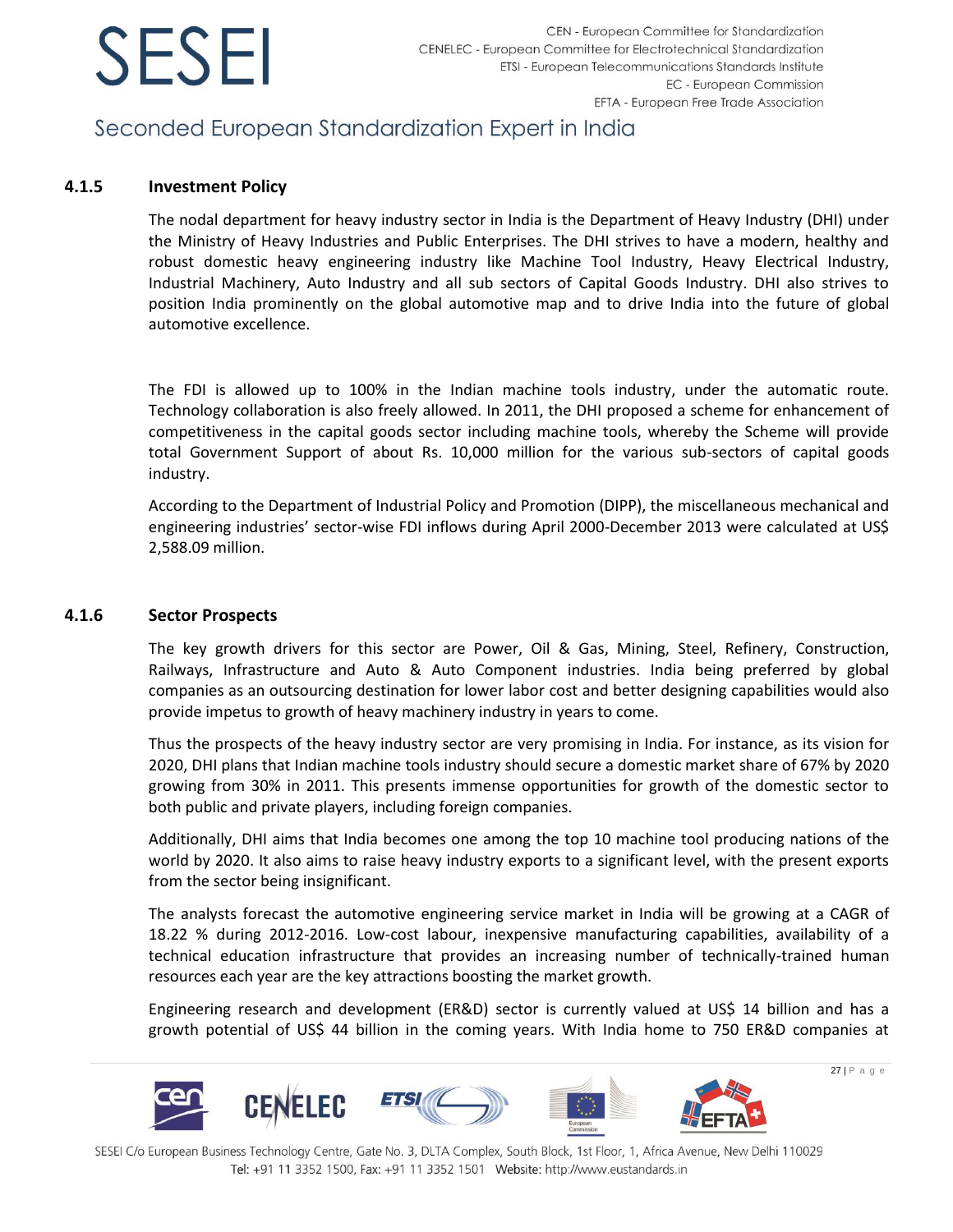## Seconded European Standardization Expert in India

present, the number of people engaged in this sector will also grow from four lakh to three times during the period.

#### **4.1.7 Road Ahead**

There is an urgent need to build capacities in the heavy machinery sector and encourage R&D in engineering designs for various types of machines and equipment. The government's thrust on manufacturing sector is likely to enhance capacity building as well as competence in the sector.

The Engineering Exports Promotion Council (EEPC) has asked the commerce department to strongly take up the issue of duty drawbacks with the revenue department to keep the momentum going. Engineering exports posted a 37% growth in January 2014. The council estimates government has held back drawbacks worth Rs 9,000 crore (1.28B Euro) in the run up to the budget, which is affecting the working capital requirements of the exporters.

### **4.2 Indian Earthmoving and Construction Industry**

India's earthmoving and construction equipment (ECE) has enjoyed strong growth over the last seven years till recently as a result of rapid economic development in the country. The organized construction sector in India (e.g. roads, urban infrastructure) accounts for approximately 55 percent of the ECE industry; Mining, irrigation and other infrastructure segments (e.g. Power, railways) account for the rest. These sectors have also been growing strongly leading to the expansion of construction-related industries.

Between 2004 and 2007, the Indian earthmoving and construction equipment (ECE) industry's revenues and volumes have grown at over 40 percent per year, reaching \$2.3 billion in 2007 and with an estimated potential to grow to \$12-13 billion by 2013-14 and over \$22 billion by 2020. Industry experts expect Earthmoving & CE market to grow to \$ 22.7 bn by 2020.

### **4.2.1 Current Market Profile**

Earthmoving equipment constitutes the biggest segment in construction equipment. This is due to the uptake of a wide range of products across diverse sectors – infrastructure construction, power, building construction and mining. Its first-mover advantage is a key reason for earthmoving equipment holding a place of prominence in the Indian construction equipment market. Crawler excavators, one of the major equipment in the segment, are also amongst the first few machines that kick started mechanisation in the construction industry.

Earthmoving equipment comprises about 65 % of the overall Rs. 20,000 crore (2.85B Euro) worth of construction equipment market. Crawler excavators account for the highest chunk in value terms. Around

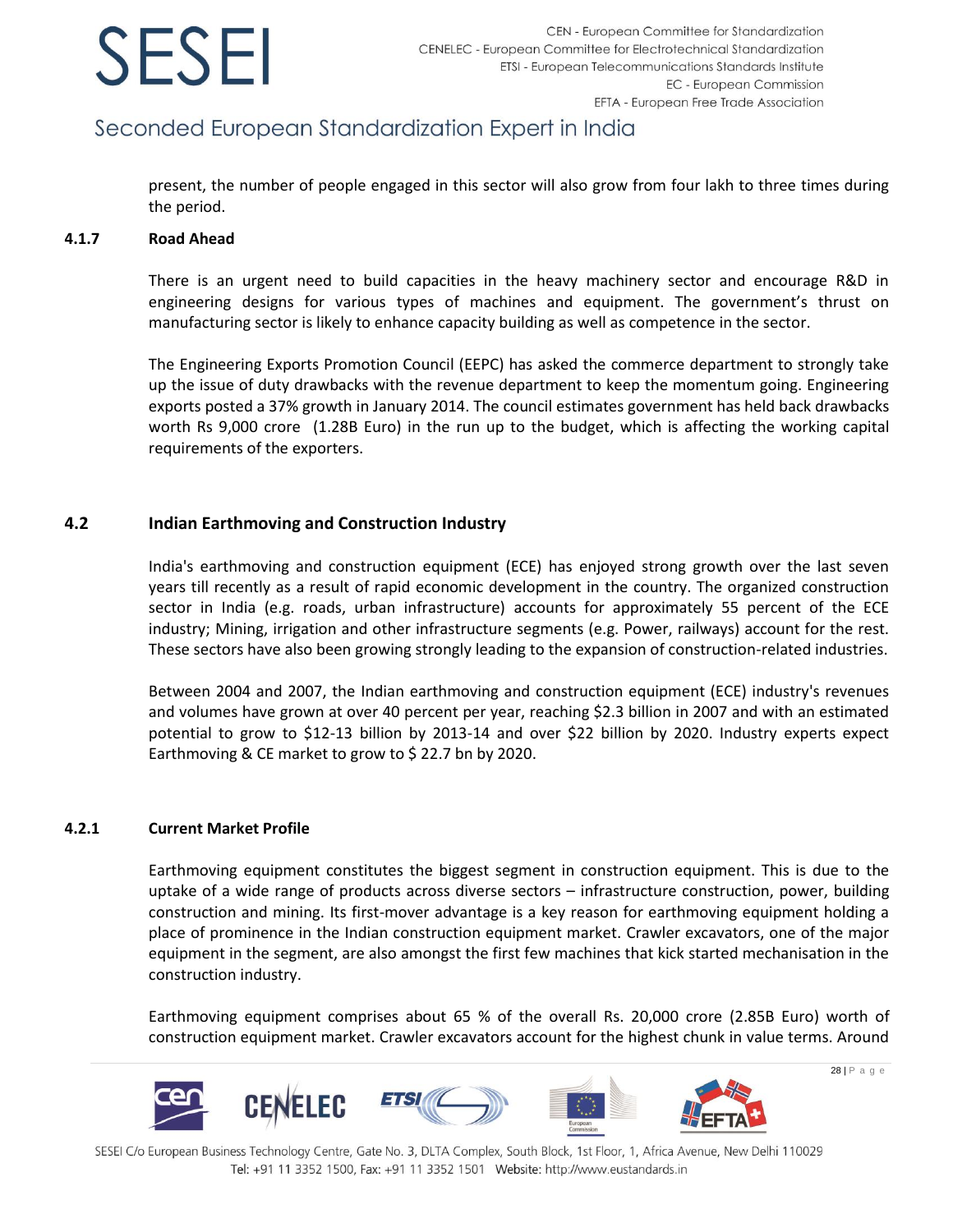## Seconded European Standardization Expert in India

18,000 crawler excavators are demanded annually. With an annual demand of about 34,000 units, backhoe loaders top sales in volume terms. Together, these two machines dominate the segment. Wheel loaders hold the third position, although there is plenty of scope to expand this market which presently stands at only around 3,500 units per annum.

The Indian earthmoving equipment market has significantly evolved in recent years. Design is now Indiacentric, largely because of the peculiarities of the domestic demand and applications as end-users in India put machinery to greater use than in any other part of the world.

Recognizing the scope of the local market, a number of MNC vendors are shifting production to India as well. Terex's backhoe loader (TLB series) is totally indigenized. It is a top selling machine on account of excellent performance output, reliability and fuel efficiency. Other products like crawler excavators, wheel loaders, etc., are partially manufactured in India and partially imported. Players like Doosan, Caterpillar, etc. are still importing these machines and selling them in India. Telcon, Hyundai, L&T Komatsu, etc. are manufacturing most of the heavy line earthmoving equipment in India.

Earlier European and Japanese companies posed competition and recently China has become very active in Indian ECE market. As more and more foreign companies come to India in view of huge demand for infrastructure and thus earthmoving and construction equipment, the market is likely to expand further. Given strong market potential, foreign players are developing India as a sourcing and manufacturing hub.

Nevertheless, Indian companies are gearing up to face competition from their MNC counterparts. Escorts launched its own series of backhoe loaders under DigMax brand in 2010, eight years after parting ways with JCB. Escorts is also focusing on the growing demand for wheel loaders, which is miniscule in comparison to neighbouring China. "We are distributing wheeled loaders from XGMA, a company which designed and built the first Chinese Loader in 1964 and is known as the mother company of all Chinese wheel loaders. The market for wheeled loaders in China ranges around 200,000 units, vis-à-vis our paltry 3,500 units. There is plenty of headroom for demand for this product to grow in India.

As per industry inputs, the excavator market is growing fast and there has been a shift from a generic backhoe segment to bigger and specialised equipment while mini-excavators, wheeled loaders and backhoe loaders are still in great demand. There have been tremendous technological advances in these equipment to reduce wear- and- tear, improve performance levels and tailor-made to suite requirements.

As per the inputs from Off-Highway Research, the maximum sale is expected in the excavator, (including crawler / wheeled and mini excavator) segment, which is expected to grow around 115 %, from the estimated 10,605 units in 2010 to 22,905 units by 2014. Close on its heels are motor graders with a projected sale of hundred %, from 450 units to 900 units. Then is the wheel loader with a projected growth of 88 %, from 2,500 units to 4,700 units, pavers and compactor from 4,050 units to 6,400 units, a growth of 58 %, and dozers from 700 units to 1050 units, and back hoes from 23,000 units to 30,000 units, a growth of 30 %.

Quality, speed and costs of executing the project are increasingly becoming more focused areas for every customer in the industry. The differentiator for the user is technology and high quality product support. Technology will play an important role in bringing a paradigm shift in the industry.

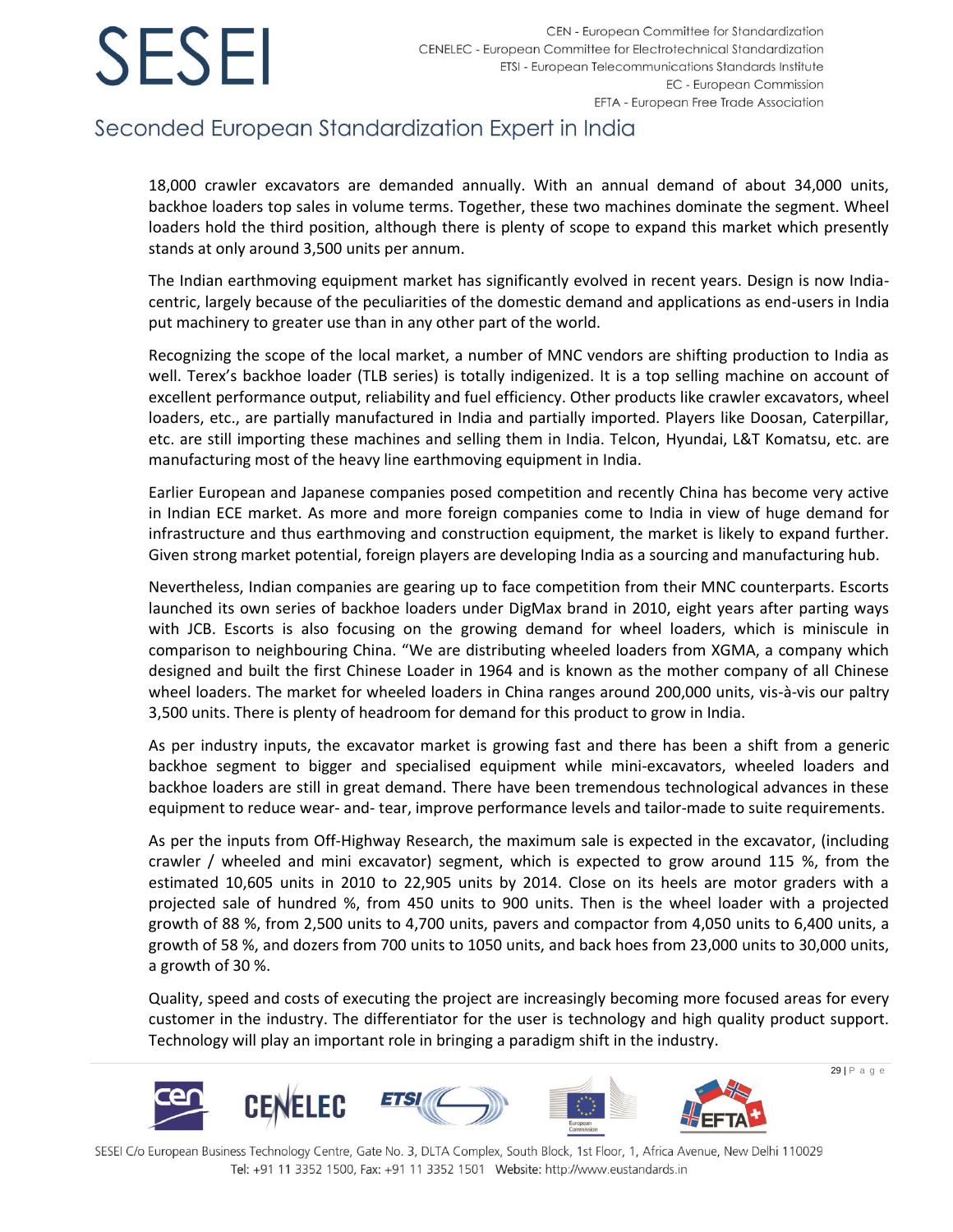Seconded European Standardization Expert in India

### **4.2.2 Overall market in terms of numbers and value for medium-sized equipment:**

| <b>Equipment</b>     | 2010   | 2014   |
|----------------------|--------|--------|
| Excavators           | 10,605 | 22,905 |
| <b>Dozers</b>        | 700    | 1,050  |
| <b>Wheel loaders</b> | 2,500  | 4,700  |
| <b>Backhoes</b>      | 23,000 | 30,000 |
| OHT                  | 700    | 1,100  |
| Motor graders        | 450    | 900    |
| Paver/Compactor      | 4,050  | 6,400  |

\* Forecast Source: Off-Highway Research

### **4.2.3 Future Prospects**

After the downturn that followed the period of sustained growth due to sluggish global and domestic growth, the ECE industry showed remarkable resilience and turned around sharply, underlining the very strong demand drivers that propel the industry.

It is estimated that India would need around a trillion  $\hat{S}$  investment in infrastructure during the 12<sup>th</sup> FYP (2012-2017). Huge investments have been earmarked for the key infrastructure projects in India during the period 2009-2015 which include \$100 billion in Road sector, \$30 billion in mining, \$20 billion in urban infrastructure, \$110 billion in oil & gas, \$300 billion in residential & commercial construction, \$200 billion in power generation and \$ 85 billion in irrigation projects.

Major trends anticipated also include a greater degree of urbanization requiring substantial investments in urban infrastructure and a huge demographic dividend (a 45% increase in working age population) needing significant increase in infrastructure facilities.

This would lead to great opportunities in the variety and range of equipment and machines as well as in training and deployment of labour force. This boost in infra spend would have a direct impact on the

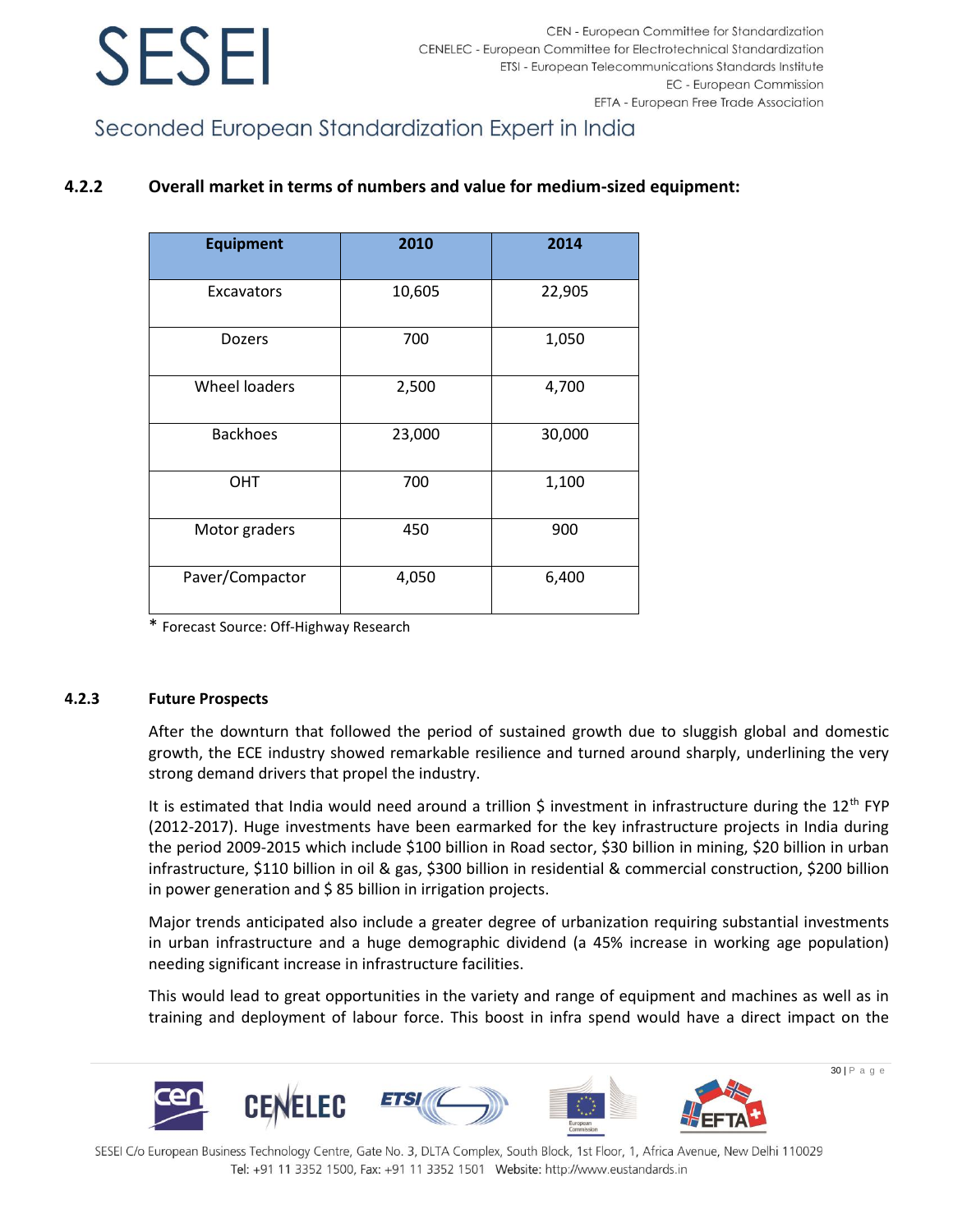## Seconded European Standardization Expert in India

growth of the ECE industry. It is estimated that a 6% economic growth generally leads to about 12 % growth in infrastructure and 20 % growth in construction equipment.

Though the construction industry is experiencing a slowdown due to sluggish economic conditions over last two years, mid-term prospects appear positive given the country's huge infrastructure needs. Estimates by various research organizations and industry association suggest that the earthmoving equipment segment will grow at a CAGR of 13-14 % to Rs. 20,000 crore by 2015. Growth is expected to come mainly from infrastructure development (especially roads) and general construction with mining expected to make a comeback once clearer policies emerge post-new government at the Centre.

The strong growth in the Earthmoving and Construction Equipment industry has also seen the advent of a slew of new players. This has added to the variety of choices that are available to the discerning Indian customer.

Local manufacturing capacities have been added and imports of machinery also continues .The advent of a multiplicity of players in the industry to feed the growing market have led to challenges in availability of distribution channels, vendor capabilities and capacities and skilled in manpower.

The Indian earthmoving and construction equipment (ECE) market has significant growth potential. As per a CII-IECIAL report, from total revenues of \$3.3 billion in 2010, it has potential to grow to \$22.7 billion by 2020 and grow from over 60,000 units in 2010 to 330,000 in 2020. Though there is a slowdown in the market, we expect it to pick soon.

India's infrastructure industry has the biggest potential for growth and opportunities for investment. Some demand-driving factors for construction equipment in India include heavy investments in various infrastructural projects by public and private enterprises in areas like road construction and maintenance, ports, power plants, telecommunication sector, urban infrastructural developments etc. Additionally, the entry of international and domestic players has led the market to open up, indicating a positive trend in equipment purchase.

### **4.2.4 Major Players in ECE Industry**

The major players in this industry include:

- **Ashok Leyland Ltd.**
- **Bharat Earth Movers Ltd.**
- **Caterpillar Commercial Pvt. Ltd.**
- **Escorts Construction Equipment Ltd. GMMCO Ltd.**
- **Greaves Cotton Ltd.**
- **Ingersoll Rand India Ltd.**

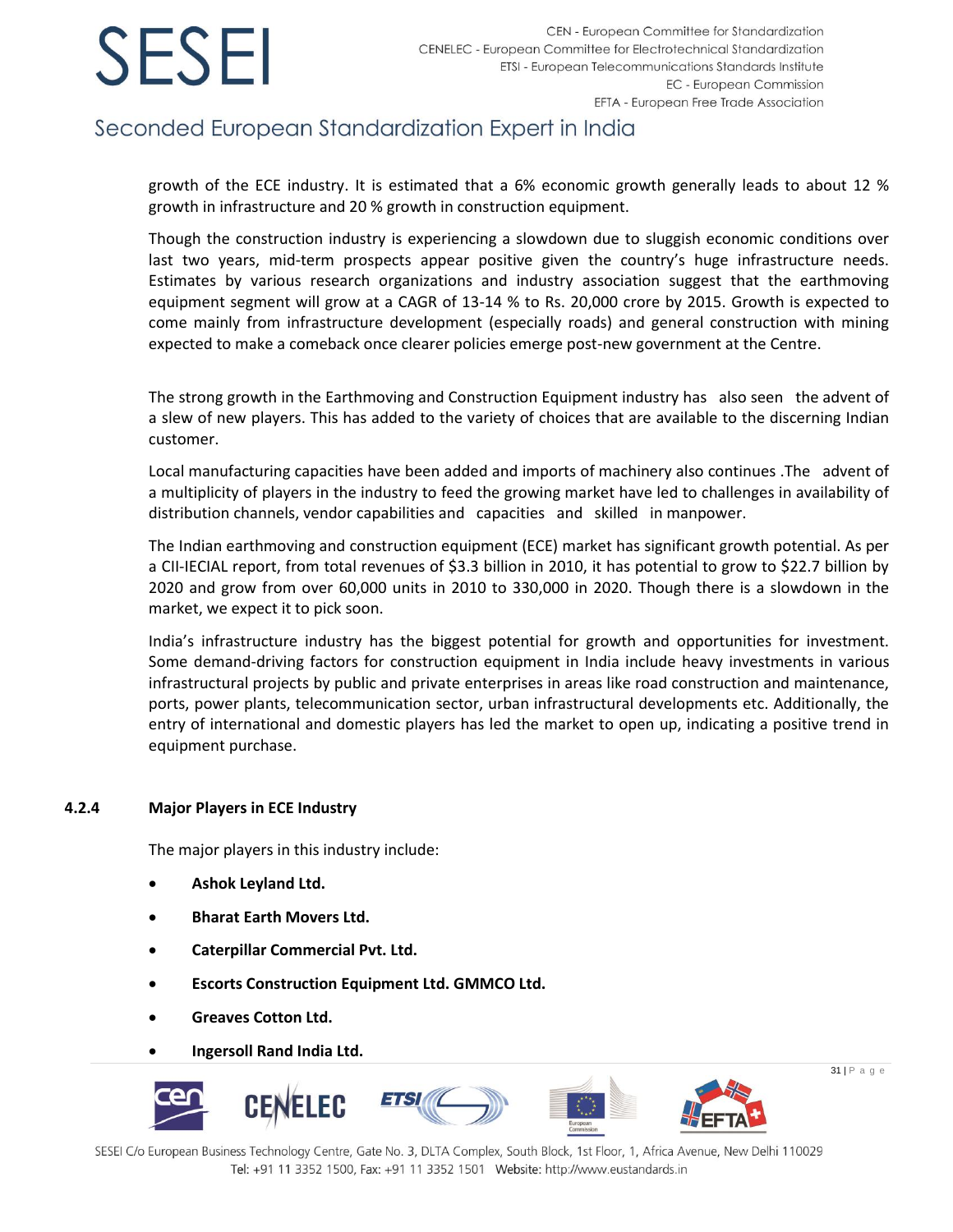## Seconded European Standardization Expert in India

- **JCB India Ltd.**
- **L&T Komatsu Ltd. Larsen & Toubro Ltd. (Construction Equipment Division)**
- **Mahindra & Mahindra Ltd.**
- **Schwing Stetter India Pvt. Ltd.**
- **Tata Trucks India Ltd.**
- **Telco Construction Equipment Co. Ltd.**
- **TIL Ltd**
- **Voltas Ltd.**
- **Volvo India Pvt. Ltd.**
- **Wirtgen India Pvt. Ltd.**
- **Apollo Industrial Products**
- **Braithwaite & Co. Ltd.**
- **Godrej & Boyce Mfg. Co. Ltd.**
- **Gujarat Apollo Equipment Ltd.**
- **Heavy Engineering Corporation Ltd.**

### **4.2.5 Conclusion**

The ECE industry in India is poised at the cusp of exciting growth in coming years. A study on the industry (ECE Vision 2015) predicted a period of unprecedented growth and opportunities. The demand for construction equipment is co-related with the development of road infrastructure, growth in the real estate sector, development of ports, pipelines, airports, power and other infrastructure projects, mining, building and material handling. This is expected to attract an investment of more than \$ 500 billion over the next five years; from \$ 2.5 billion dollar infrastructure industry in 2011 to \$ 12-13 billion industry by 2015. It is generally believed a 6 % economic growth leads to 12 % growth in infrastructure, which in turn fuels 20 % growth in construction equipment industry.

According to various sources, India will need an infusion of nearly \$ 1 trillion investment during 12th Five Year Plan (2012 – 2017) to build more airports, seaports, highways, power plants, railways, and dedicated freight corridors, etc. Hence, there is a lot of opportunity for capital equipment manufacturers. The ECE industry in India is expected to grow by at least 10-15 % over the next five years.

Development of infrastructure will play a major role in India's GDP growth in the next ten years as there is a huge gap in demand and supply. The government is well on its track and has put greater emphasis on

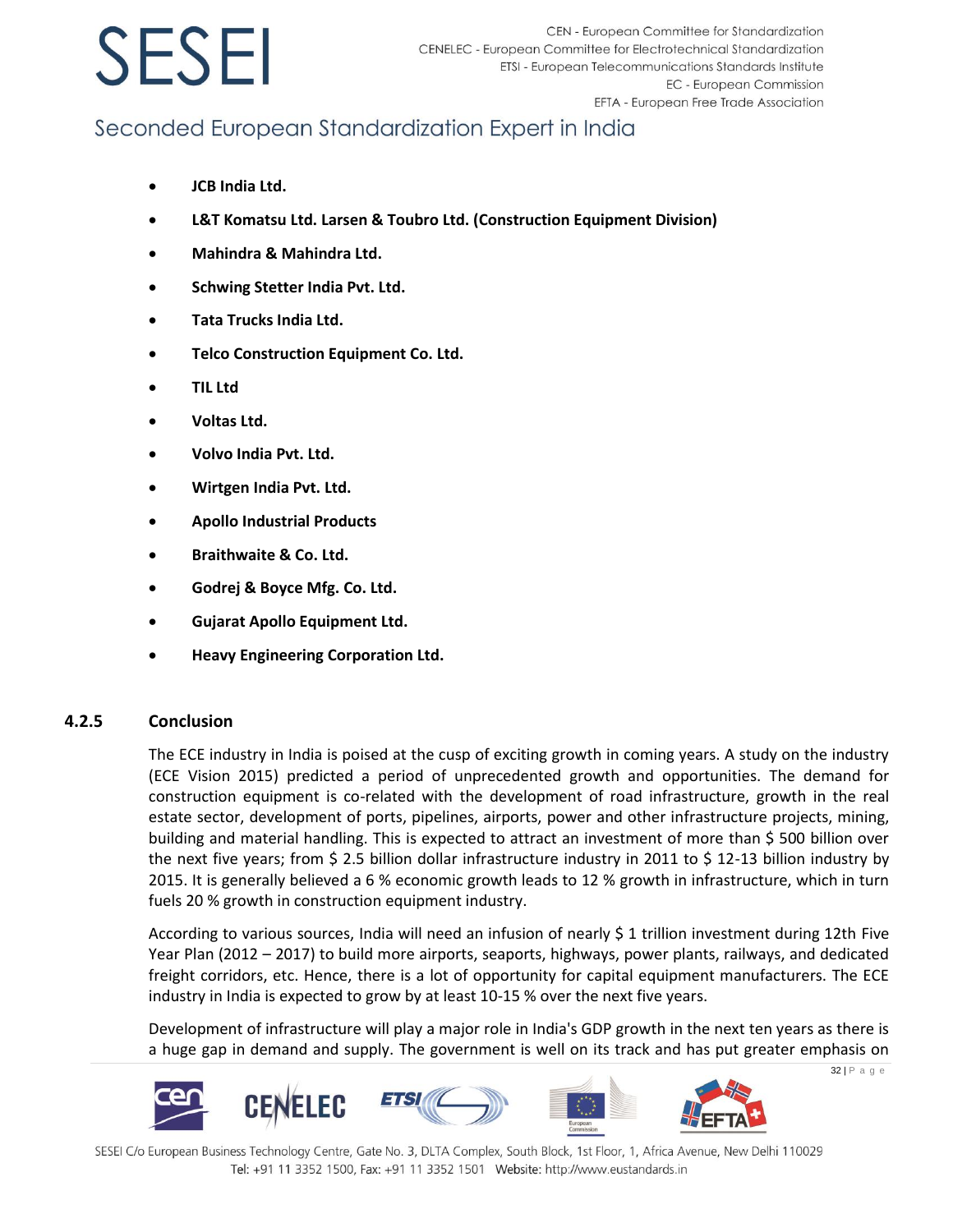## Seconded European Standardization Expert in India

implementation of various infrastructure projects in a time-bound manner. This sector will continue to grow in the coming years exponentially. Growth transforming initiatives required would include development of India specific products and features and cost competitiveness, while growth enablers would address skilled workers, operator availability, incentivizing local manufacture and defining regulatory and safety norms.

### **4.3 Mining Equipment Industry**

Mining equipment industry in India has been in the forefront for last few decades and has a well-matured technology base. As mining becomes intensive with time, the demand for 33mechanization and highly productive, safe, efficient and cost-effective machineries are increasing. There is a lot of scope to usher in this technology in India, but this will happen in future as the sector grows.

### **4.3.1 Growth Drivers**

Abundant unexplored coal reserves and the perpetual power deficit in the country require substantial growth in the coal mining sector, resulting in regular demand for mining equipment. However, with international commodity prices declining despite increase in input costs, there has been a substantial decline in the demand for equipment from the Indian metal mining segment. With no solution in sight for the various private mines closed in Karnataka and Goa region, mining equipment makers are focusing on state-run entities and mega infrastructure projects. Commodity prices will play a key role in demand for mining equipment in the long run.

Hence, coal mining would be a major growth driver for the mining equipment sector in India. The capacity expansion plans of the existing mines and the imminent opening up of new mines provide abundant scope for the growth of mining equipment business.

### **4.3.2 Industry Status**

India is lagging behind in mechanisation of the mining sector which in turn is leading to large demandsupply gap. Mechanisation cost, due to total dependence on the imported machinery, is very high and making miners adopt conventional methods. India still does not have its own tunnel boring machine or a high-speed shaft sinking machine. The full-fledged mining equipment manufacturer like BEML Limited has diversified into other highly lucrative ventures, leaving a big void which is being filled by either renting or leasing these special purpose machines from other countries.

However, things are improving currently as most of the foreign mining machinery manufactures are establishing production centres in India and preparing to share their technologies. Due to high competition, overall technology and machinery cost is going to come down in due course.

The National Mineral Policy 2008 for non-fuel and non-coal minerals envisions to make, indigenous industry stronger for manufacture of mining equipment and machineries by encouraging foreign technology and participation, and states that import of such equipment and machineries will be freely

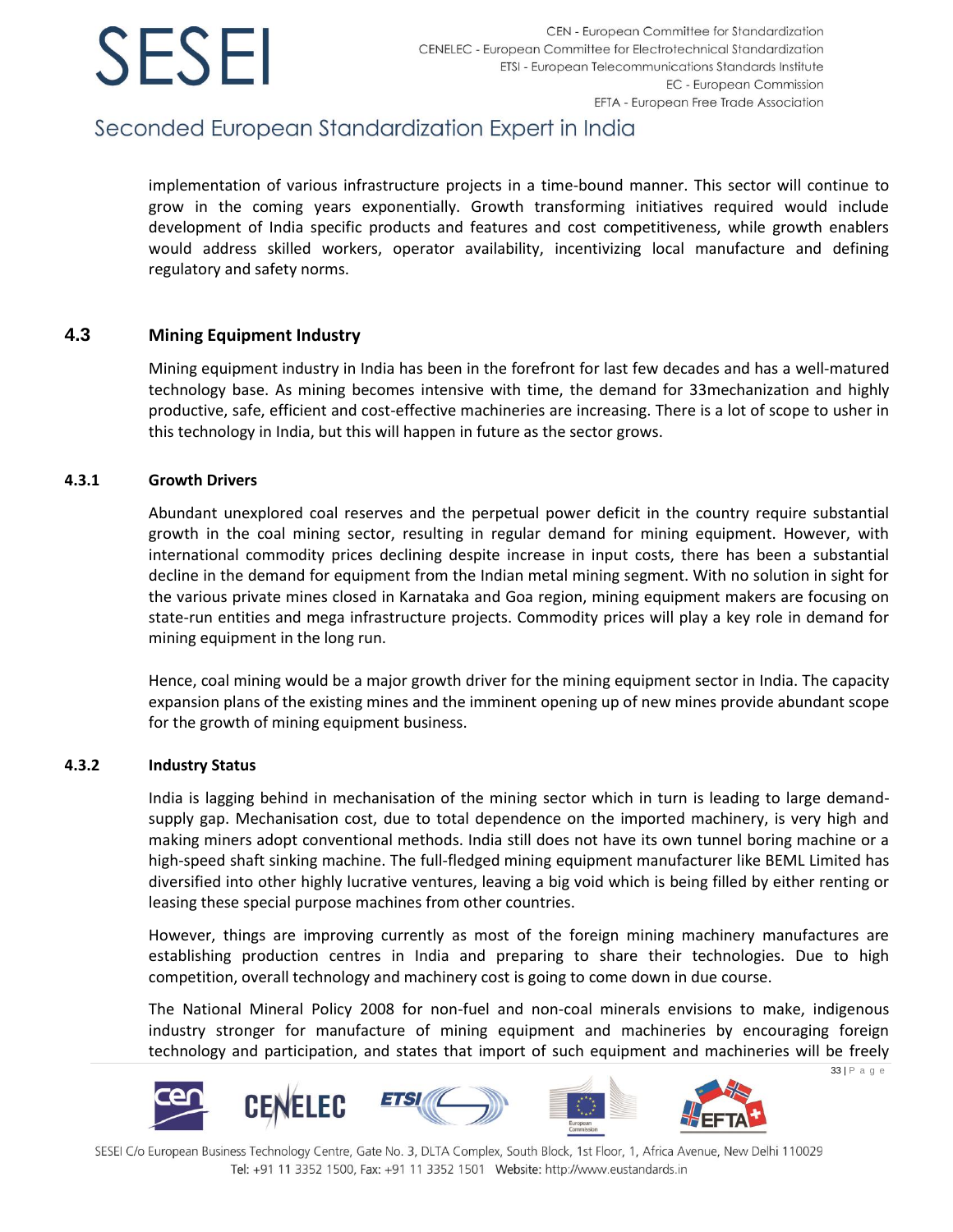## Seconded European Standardization Expert in India

allowed. Automation and robot assisted mining is the future in mining, especially to meet the objective of safety and economic production. Deep mining and transportation to surface can be achieved by the development of robots and automated systems for mining.

### **4.3.3 Future Prospects**

There is a great scope for the mining machinery in coming years given India's infrastructural needs. Mine exploration possibilities in various sectors are immense. Once there is clarity with regard to Government policy and guidelines in context of environmental clearances, land acquisitions and method of awarding contracts in transparent manner, both mining and mining equipment industry will grow significantly.

### **4.4 Heavy Electrical Industry in India**

Heavy electrical industry is an important manufacturing sector, catering to the needs of energy sector and other industrial sectors. Major equipment like boilers, turbo generators, turbines, transformers, condensers, switch gears, relays and related accessories are manufactured by Heavy Electrical Equipment manufacturers. Major end user industry for this sector is the power industry. The per capita consumption of electricity in India was 704 kWh in 2008 and the target was to increase it to 1000 kWh by 2012. Demand for the power generation and transmission equipment is closely linked to the power generation capacity addition program of the country.

An efficient power supply system is a key requirement for a nation's economic growth and good quality life of its citizens. Assured availability of quality power at a reasonable cost will not only act as a catalyst in the socio-economic development of the country, but also enhance the global competitiveness of the industrial sector. It will also lead to enhanced employment generation and per capita income levels. Rapid development of a robust and healthy domestic electrical equipment (EE) industry, supporting the complete value chain in power generation, transmission and distribution, is not only crucial for the economy, but is also of strategic importance for India. The Indian EE industry, which comprises around 90% SMEs, has grown close to Rs. 110,000 Cr in 2010-11. The industry has a diversified, mature, and established manufacturing base, which has the potential to meet the current as well as future domestic and export demands.

### **4.4.1 Contribution of the electrical machinery industry to the economy**

More than 95 % of the electrical machinery successfully installed in operation in India has been produced, installed and commissioned indigenously by the Indian electrical machinery industry itself. India has developed strong capabilities in manufacturing top-end and high technology products like transformers, turbines and generators that are at par with international standards. Key strength of the industry is in being able to customize manufacturing of products. Industry experts believe that Indian manufacturers

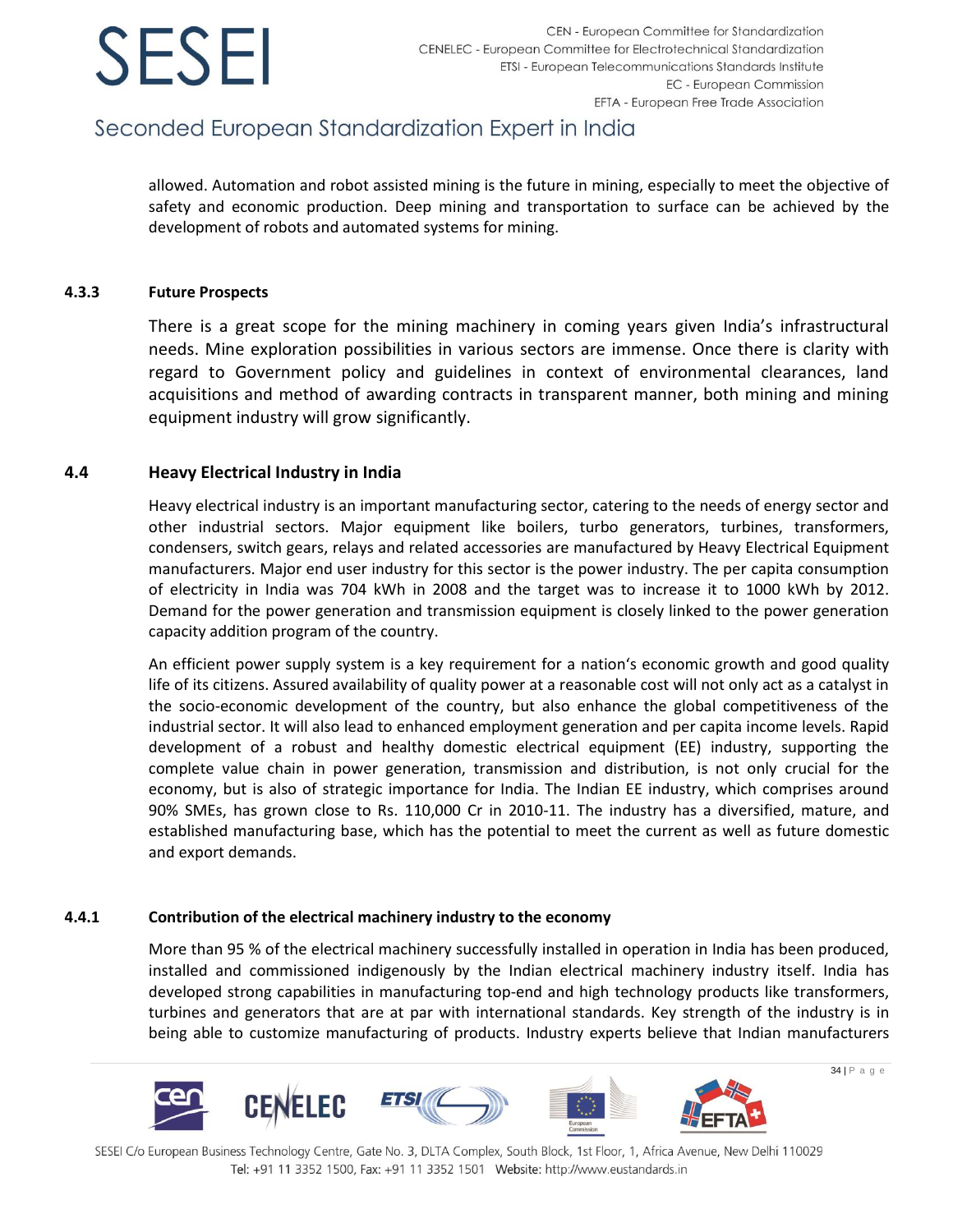

## Seconded European Standardization Expert in India

are highly capable of being able to customize effectively to the benefit of the buying companies unlike China which is considered 'a readymade manufacturer' whereas India is the tailor. Other than cost, delivery time is also key to performance. Recently a state electricity board disqualified a Chinese supplier because of a project delay of 2 years.

### **4.4.2 Key Statistics**

The heavy electrical machinery segment contributes more to the economy than the light electrical machinery segment. Turbines and boilers are two sub-segments that have continuously shown robust increases in growth since the year 2004–2005. The boilers sub-segment is the largest sub-segment in the industry. However, the switchgear and control gear sector has shown spectacular growth.

| Sub-segment               | 2008-09              | 2009-10              | 2010-11              |
|---------------------------|----------------------|----------------------|----------------------|
| <b>Turbines</b>           | 4193.00              | 5428.00              | 6990.00              |
| <b>Generators</b>         | 1778.10              | 2116.73              | 2580.00              |
| <b>Boilers</b>            | 10,153.94            | 12763.00             | 17018.45             |
| Transformers (Mn. KVa)    | 71.86                | 85.23                | 96.62                |
| Switchgear & Control gear | 17805938 (in number) | 18119497 (in number) | 23123776 (in number) |

#### **Production of sub-segments in the heavy electrical machinery segment (in Rs. crore)**

Source: Compiled from Annual Report of Ministry of Heavy Industries and Public Enterprises

### **4.4.3 Size and structure of the heavy electrical machinery segment**

Heavy electrical machinery covers machinery for power generation, transmission, distribution and utilization. This includes generators, boilers, various types of turbines, transformers, switchgears and other allied items. These are used in multicore projects for power generation including nuclear power stations, petrochemical complexes, chemical plants, integrated steel plants and metal units.

The government has an ambitious mission of addition in generation of power named 'For All 2012'. A capacity addition of 72 000 MW would be required to achieve power for all in India. This scale of expansion in capacity is expected to stimulate demand in a big way for heavy electrical machinery. The technology available in India is almost at par with that in the international market.

The industry has been upgrading the existing technology and is now capable of taking up turnkey contracts for export markets as well. The industry has been de-licensed and foreign collaborations are allowed with 100 percent FDI. The country is planning to add 150 000 MW to the power generation capacity in the next 10 years. This will generate substantial demand for heavy electrical machinery.

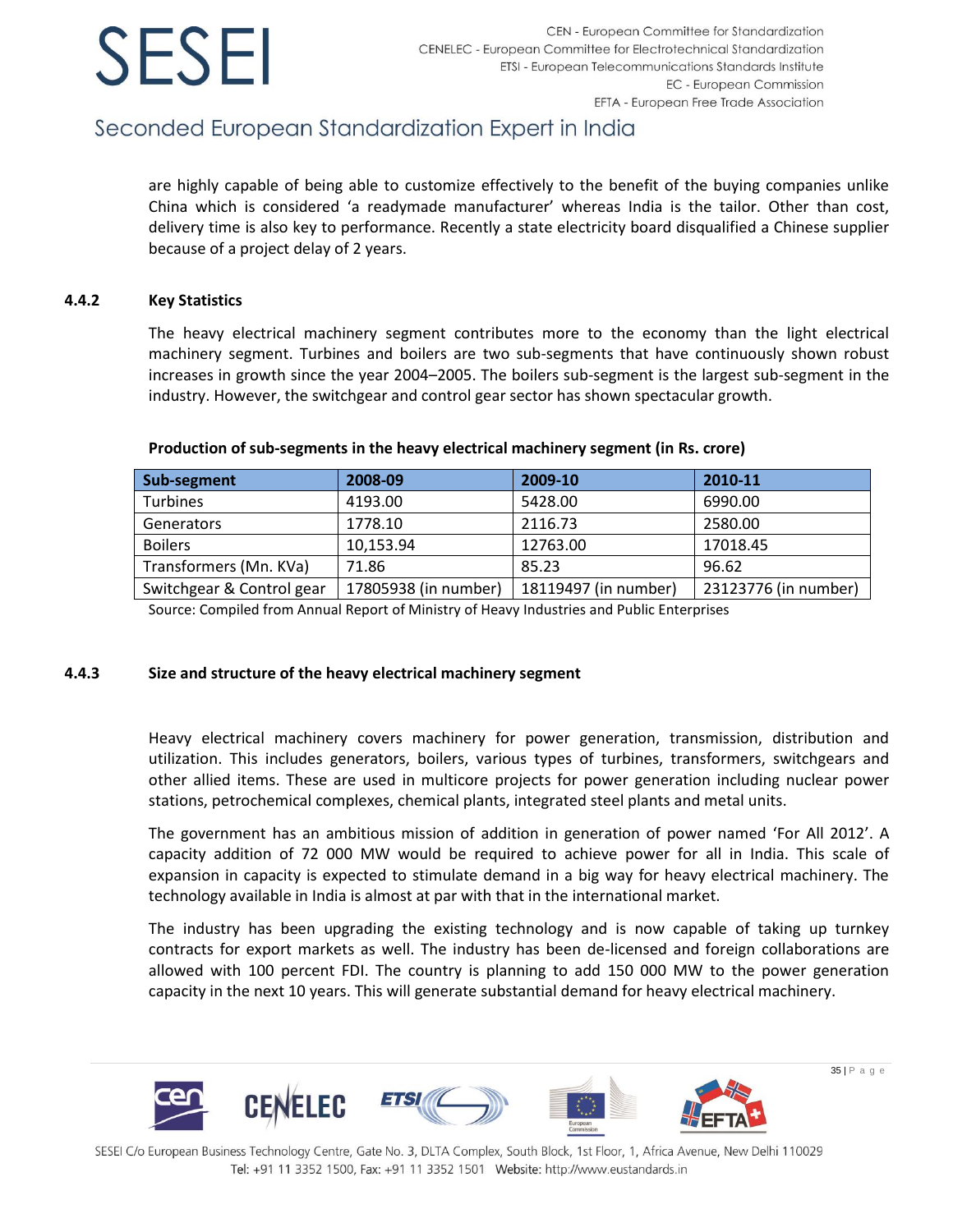## Seconded European Standardization Expert in India

### **4.4.4 Major Players in the Industry**

- ABB
- Crompton Greaves
- **BHEL**
- Kirloskar Electric
- L & T
- Alstom
- **Havells**
- Thermax

### **4.4.5 Growth Prospects of the electrical machinery industry**

Electricity generation is expected to double in the world between 2002 and 2025. The strongest growth in electricity consumption is projected in the emerging economies. As per the estimates of the International Energy Outlook, investments in the power sub-segment in the developing countries in Asia are expected to be the fastest growing in the world in the next two decades.

Global electricity consumption is expected to reach 29000 TWh by 2030, growing at an average rate of 2.4% per annum. To fulfil this demand, US\$ 13.7 trillion worth of investments are required in the power sector — US\$ 7.2 trillion in generation, US\$ 2 trillion in transmission and US\$ 4.5 trillion in distribution. Driven by this increasing demand for electricity, the global electrical equipment market is expected to reach US\$ 6,600 bn during the period 2016-30, growing at a long term average rate of 2% during the period 2008–2030.

India is not far behind with significant impetus being given to the power sector. In the Twelfth Five Year Plan, around 78 GW of power generation capacity is expected to be added, while another 100 GW is expected in the Thirteenth Five Year Plan.

India's per capita energy consumption is very low. With the growing economy, changing lifestyles, increasing electrification of rural and semi – urban areas, the consumption of electricity is expected to increase, leading to higher per capita electricity consumption. As per the Ministry of Power and the Central Electricity Authority (CEA), per capita electricity consumption is set to increase from 704 units in 2007–2008 to 1000 units by 2011–2012.

In the US typical household power consumption is about 11,700 kWh each year, in France it is 6,400 kWh, in the UK it is 4,600 kWh and in China around 1,300 kWh. The global average electricity consumption for households with electricity was roughly 3,500 kWh in 2010. It is clear that in comparison to these figures,

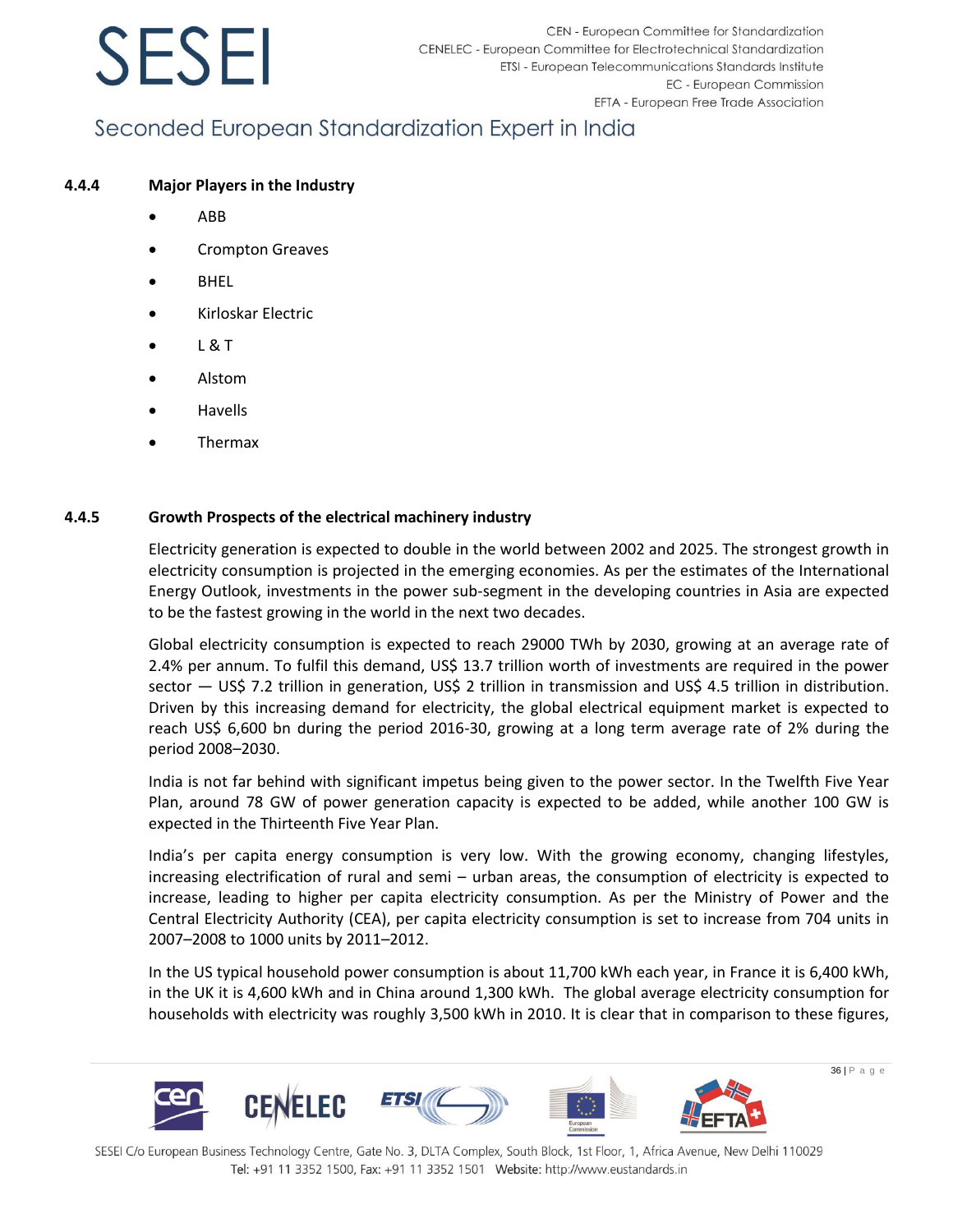## Seconded European Standardization Expert in India

electricity consumption in India is considerably lower. However, demand for electricity is set to increase substantially in line with India's growth path.

The nuclear deal with the United States of America (USA) is expected to generate a large amount of demand for the electrical machinery industry. This is because nuclear power projects require similar kind of machinery and equipment that thermal power projects require with some modifications. The deal could prove to be highly beneficial to many companies involved in producing heavy electrical machinery like ABB, Larsen & Toubro, BHEL and EMCO etc.

### **4.4.6 Development of ultra-mega power projects driving development**

The Ministry of Power has launched an initiative for development of coal based Ultra Mega Power Projects (UMPP) in India each with a capacity of 4 000 MW and above. Major sites have been identified in 5 states along the coast in Eastern and Western India, and 3 states in central India.

These power projects are going to be developed on the basis that all machinery and equipment required will be manufactured domestically. This move has been made to provide impetus to the domestic manufacturing sector, and is aimed at restricting imports of electrical machinery. The government is promoting development of the industry by enabling foreign and domestic manufacturers to produce electrical machinery indigenously in India. The large scale power generation and expansion programme through UMPPs will help domestic manufacturing and lead to growth of the industry.

### **4.4.7 Issues and Challenges in growth of the Indian electrical machinery industry**

Although India has certain significant advantages that are helping the industrial sector overall and the electrical machinery industry also, there are bottlenecks that can inhibit the growth potential. Big challenges cited by industry experts are timely availability of raw materials and infrastructural deficiencies. The government has set ambitious plans to increase the power generation capacity in the country. However, there are doubts about whether these targets will be achieved due to sluggish growth of the power sector. This would also have adverse effect on the electrical machinery industry. At the same time, power remains a high priority concern in India and development of the sector is necessary if the country has to achieve higher sustainable growth. Therefore, there is a high probability of increase in demand for electrical machinery once the power sector grows and bottlenecks are removed.

The government is planning to create hubs for each segment of the industry to boost production. Recently, India's largest power generation company National Thermal Power Corporation (NTPC) and Bharat Heavy Electrical Limited (BHEL) formed a joint venture for manufacturing electrical machinery to make up for the gap in demand and supply of electrical machinery.

The industry is working on initiatives including technology and process up-gradation for its overall development. Companies are in the process of upgrading their present range of products since a new range of products with the latest technologies catering to gas based and nuclear power projects will be in



SESEI C/o European Business Technology Centre, Gate No. 3, DLTA Complex, South Block, 1st Floor, 1, Africa Avenue, New Delhi 110029 Tel: +91 11 3352 1500, Fax: +91 11 3352 1501 Website: http://www.eustandards.in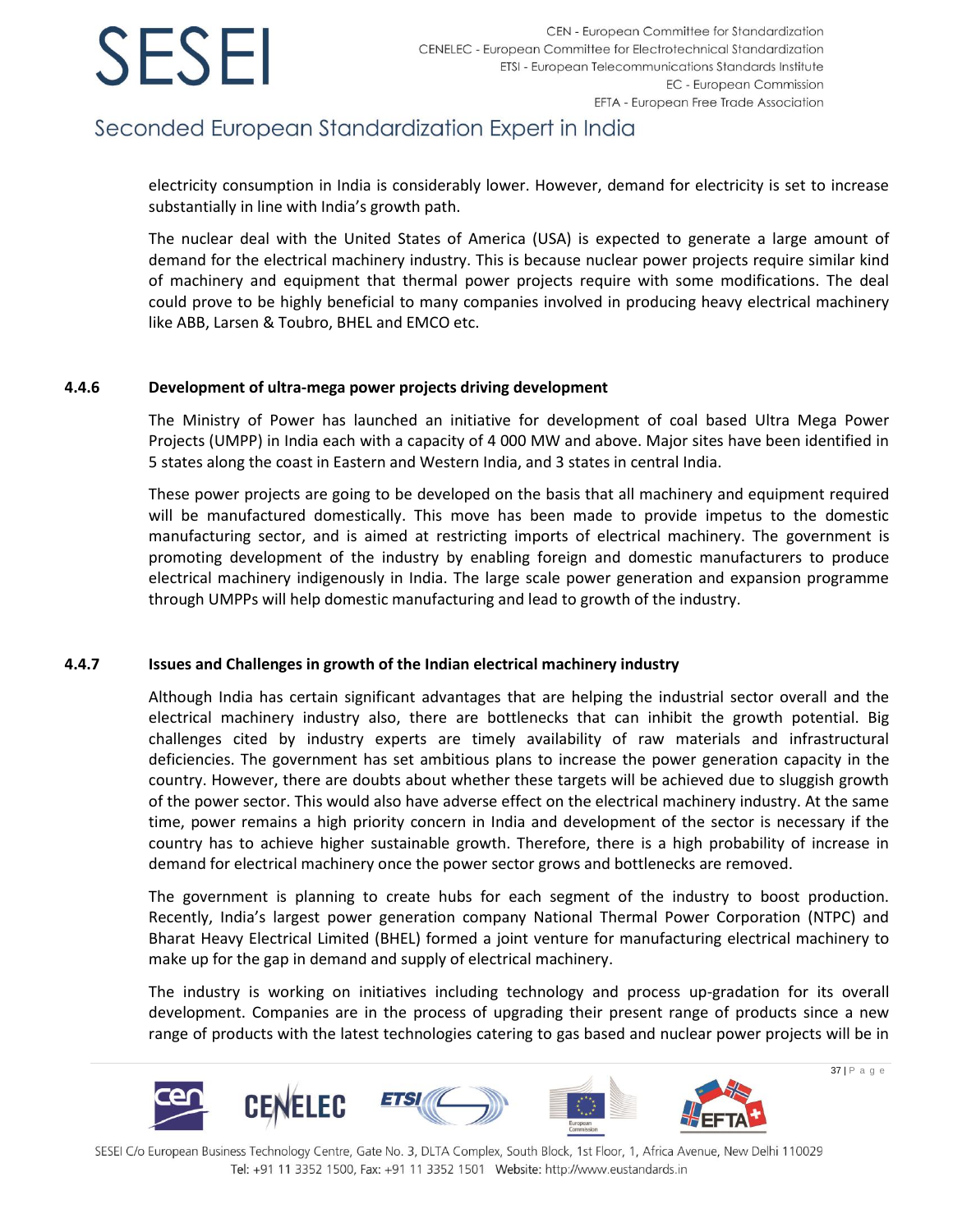## Seconded European Standardization Expert in India

greater demand. Large scale enhancement of facilities is also being done to fill up the gap between supply and demand of electrical machinery in the country.

However, a survey conducted by CII and McKinsey indicates that the level of capital expenditure being planned for the expansion is inadequate and is only being done by the industry leaders. Thus imports will continue to form a substantial part of the electrical machinery industry in the upcoming years. The levels of technology currently in use barring exceptions like high voltage technology are at par with international norms. India has the advantage of availability of highly skilled manpower at relatively low cost and this can certainly help to shape technology growth and development of this sector especially in the context of expansion in global markets.

The sector is experiencing difficulties in technology transfer since foreign companies can now directly participate in infrastructure projects. An increasing number of global majors are reluctant to transfer technology to Indian companies since they want to sell the equipment directly. Thus the Indian electrical machinery industry needs to be able to augment its technology levels to international standards.

Companies need to continue focusing on operational excellence, cost optimization and exports to be profitable in the face of ever increasing competition. Improving processes by benchmarking with the best in the business for faster delivery of superior quality products/ services will be the only factors that can help companies gain a foothold in export markets as well as enhance their position domestically.

### **4.4.8 Standardization Bodies in the Heavy Industry Sector**

The standards are formulated by two division councils of BIS in the Heavy Industry sector are **Production and General Engineering Division Council (PGEDC) which** covers the Machinery Standardization in the field of basic and production engineering such as engineering drawings, screw threads, fasteners, transmission devices, weights and measures, engineering metrology, bearings, gears, horology, machine tools, hand tools, cutting tools, pneumatic tools and fluid power system including automation in manufacturing and robotics. PGED has issued 2053 standards of which 559 are identical to the ISO / IEC standards and 107 are technically similar. A total of 32 % are harmonized with the International standards.

**Mechanical Engineering Division Council (MEDC)** in the field of mechanical engineering including mining, boilers, pressure vessels, refrigeration and air conditioning, material handling, chemical engineering and other general engineering such as compressors, gas cylinders, oil and gas burners, water well drilling, pump sets educational instruments and equipment. MEDC has issued a total of 1136 standards till date of which 24% are harmonized with ISO/ IEC standards (212 standards are identical to ISO/IEC and 63 standards are technically equivalent).

The demand for electrical equipment in India is expected to witness significant growth against the backdrop of growth in the power sector. During the Twelfth Five Year Plan, investments are expected to be worth around US\$ 85 bn in generation, US\$ 45 bn in transmission and US\$ 70 bn in distribution. Based on investment estimates and capacity-addition targets, it is estimated that the size of the domestic market in generation equipment is expected to reach US\$ 25-30 bn by 2022 (from US\$ 5.7 bn in 2011),

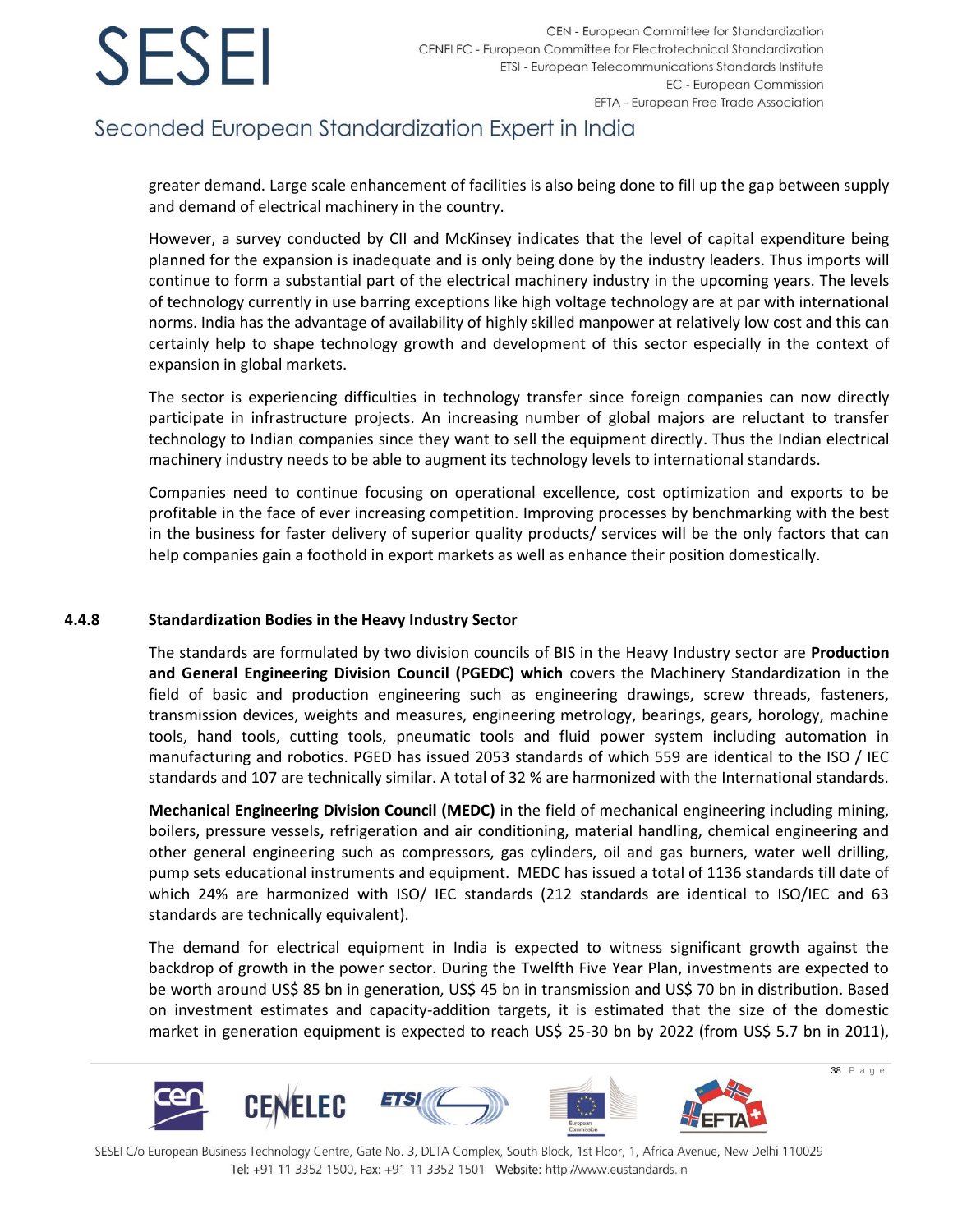### Seconded European Standardization Expert in India

while that of the T&D equipment industry is estimated to grow to US\$ 70-75 bn (from US\$ 18.5 bn in 2011). This translates into a CAGR of around 14%.

Although the market is expected to grow at a healthy rate, the domestic electrical equipment industry is facing challenges in leveraging this growth due to competitive pressures and low focus on technology development and up-gradation. Furthermore, India's share in global export of electrical equipment is less than 1%.

The Ministry of Heavy Industry and Public Enterprises has set Vision 2022 for Indian EE industry which aims **to make India the country of choice for the production of electrical equipment and reach an output of US\$ 100 bn by balancing exports and imports.** To achieve this vision, concerted efforts by all stakeholders including government, industry and industry association, needs to be deployed. Also, the mission plan needs to be aligned to the Five Year Plans in order to avoid duplication and to channelize the efforts in the right direction.

### <span id="page-39-0"></span>**5 ICT including Services**

The Information and Communication Technology (ICT) sector in India has demonstrated excellent growth over the last two decades. Today, India is recognized as a global leader in ICT sector on account of its low operation cost, availability of large talent pool and remote delivery model. ICT industry can be broadly divided into two sectors, information technology (IT) and Communications.

India is one of the fastest-growing IT markets in the world. The rapid emergence of Indian IT sector has transformed Indian economy as well as its image from a slow moving low technology-highly bureaucratic economy to a high-tech land of innovative entrepreneurs. According to International Data Corporation (IDC), the market size of IT in India is expected to touch US\$ 44.8 billion in 2014 as compared to US\$ 35.1 billion in 2012.

Similarly, the telecom sector in India has registered a phenomenal growth during the past few years and has become the second largest telephone network in the world, only after China. With more attractive and investor-friendly industrial policies and foreign direct investment (FDI) policies, India has become one of the favorite destinations for ICT investment portfolios.

### **5.1 Opportunities and Growth Prospect of ICT Sector in India**

According to Confederation of Indian Industry (CII), India's IT-business process outsourcing (BPO) industry revenue is expected to cross US\$ 225 billion mark by 2020. (Source: CII report, 'The SMAC Code-Embracing New Technologies for Future Business').

And India is expected to become world's second-largest online community after China with 213 million internet users by December 2013 and 243 million by June 2014, according to a report by Internet and Mobile Association of India (IAMAI) and IMRB International.

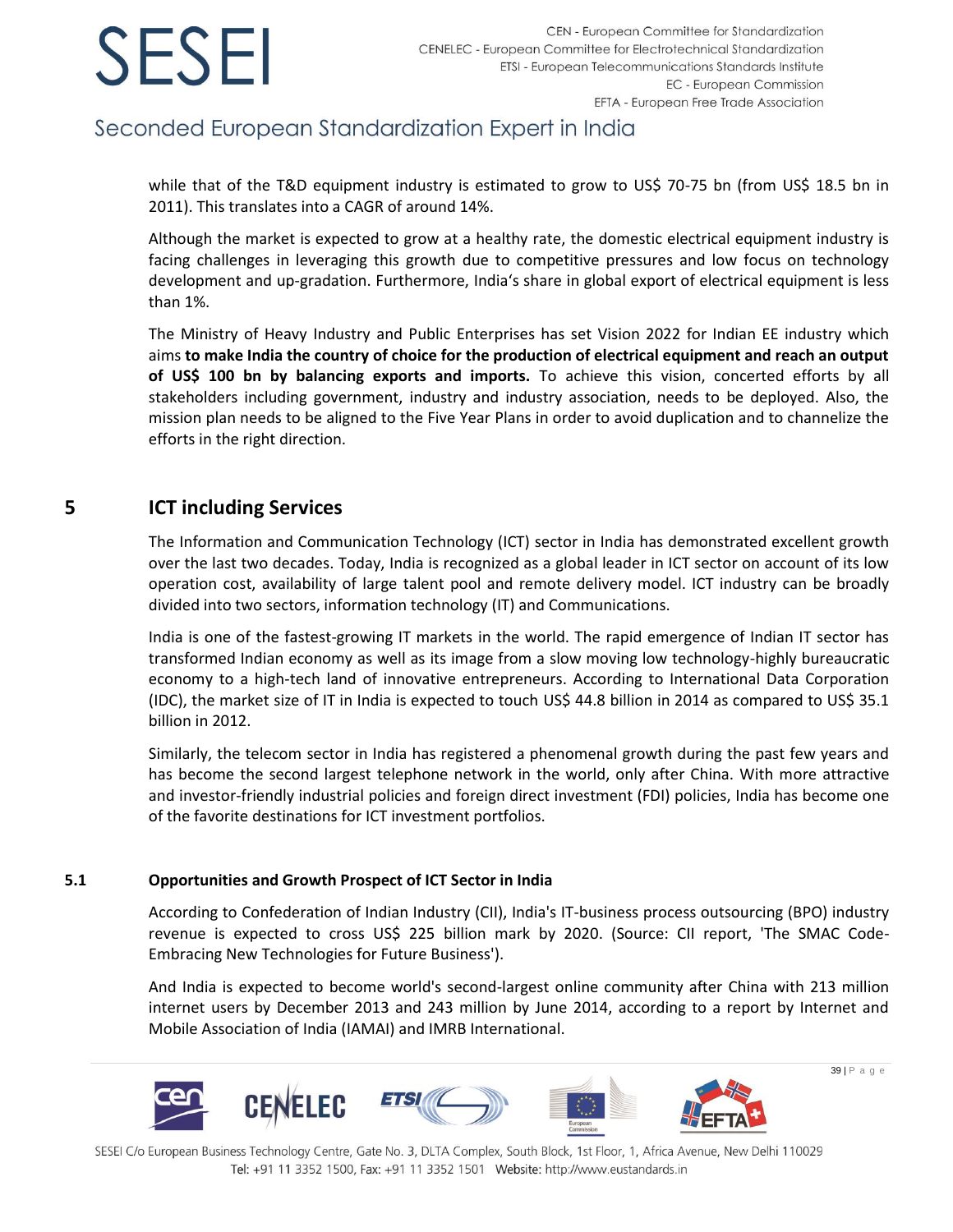## Seconded European Standardization Expert in India

According to recently released data, the IT infrastructure market of India is expected to touch US\$2 billion by 2013. The market is mainly driven by consolidation efforts, optimization and hardware refresh. The development of new data centres which are mostly driven by service providers are also offering additional advantage to the ICT sector of India.

In the domestic market, a huge business opportunity awaits the ICT sector. The National Statistical Survey Organization (NSSO) data shows that about 73% of farm households, 45.9 million farmer households, in the country have no access to credit, either from institutional or non-institutional sources. Only 27% of total farm households are indebted to formal sources (of which one-third also borrow from informal sources). This means that these over 45 million households are the next opportunity for the ICT sector in India. Indian ICT industry can make a significant contribution by adopting an innovative and radical approach to make technology services cost effective, reliable and secure. This would require a fresh approach to the technology architecture for offering network compression software for poor bandwidth, economical database to handle large volumes, software application with a transaction based architecture, compression techniques for storing biometric information, new and affordable solution for securing the data and transactions, multi-lingual support, etc.

### **5.2 Investment Opportunities in Indian ICT Sector**

The ICT sector of India has been attracting significant amount of foreign investment in the last few years. Investment is being done in four key sectors of software merchandise, information technology based services, information technology services and online businesses. With highly attractive industrial and investment policies, the ICT sector of India has become the preferred choice for Foreign (NRIs and PIOs) and domestic investors.

Some significant growth drivers in ICT sector include:

- The constant rise in investment by Small and Medium Enterprises (SMEs) in the ICT Sector of India demonstrates the increase in the maturity levels in Indian businesses. The investment inflows from mid-market segment have been rising at a constant rate of 17%.
- In the last one year, the data consumption by 3G users has increased drastically which demonstrates the constant rise in mobile data consumption in the country. This indicates the need for good quality and efficient mobile broadband services with enhanced speed in order to satisfy internet users. This will help many foreign and domestic players to penetrate into the market to create their presence in the ICT sector of India.
- Government envisages to create Information Technology Investment Regions with effective policy environment and superior infrastructure across the country. As per new reforms, all the Indian states including Union Territories will be allowed to establish integrated township to encourage the growth of IT, BPO, KPO and sunrise industries through top class infrastructure.
- Availability of highly skilled –English speaking, relatively cheaper manpower is one of the key drivers attracting foreign investment in India. A number of reputed information technology

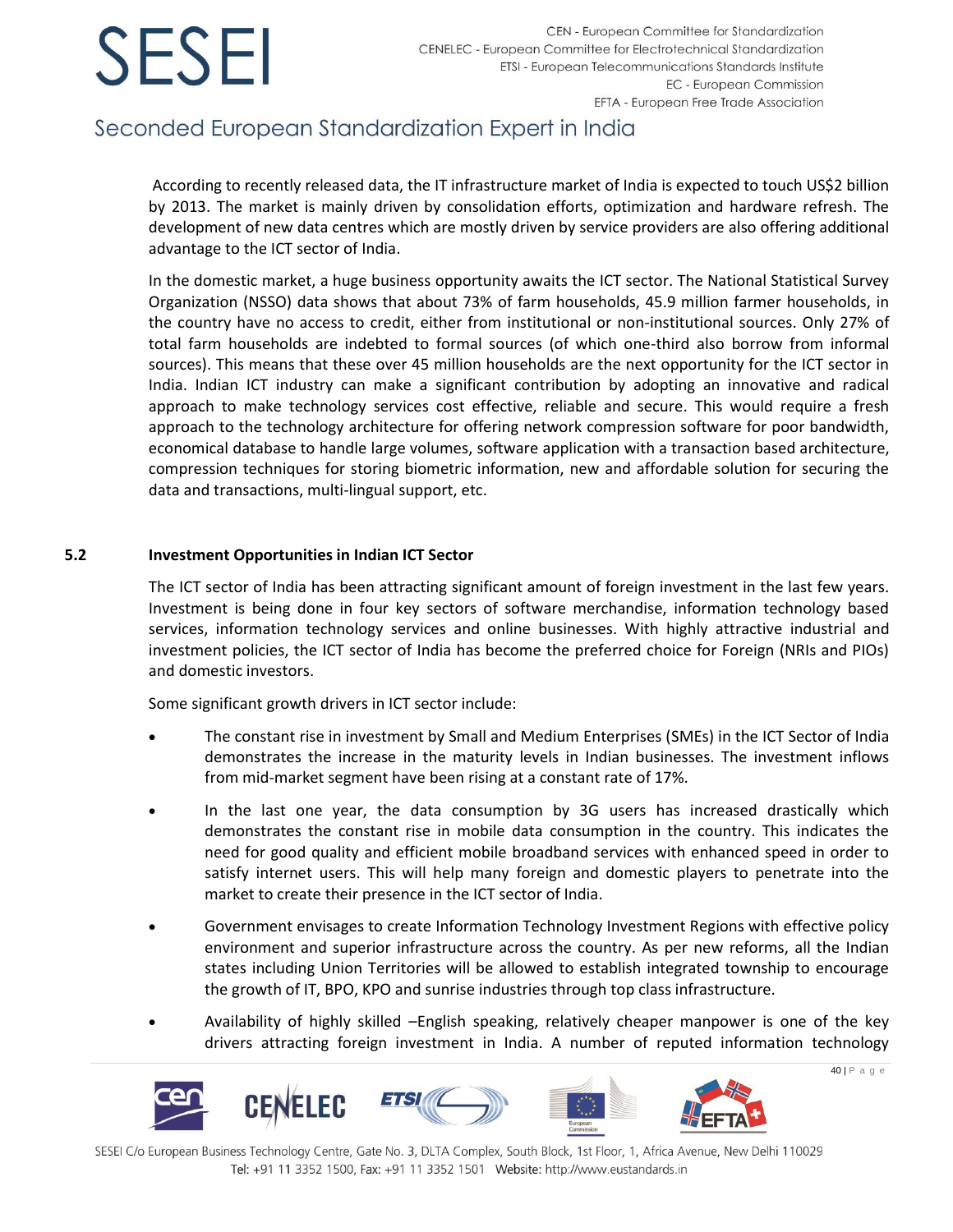## Seconded European Standardization Expert in India

companies from across the world have opened their branches in India in order to outsource most of their technical work. Indian ICT sector is also well known across the world for its export-led software segment.

• One more growth driver of Indian ICT sector is its diversification in new verticals, pricing model and utilization rate. India is also one of the most sought after destination by the foreign organizations which are planning to offshore their back-office and IT functions.

### **5.3 Government Initiatives to Encourage Investment in ICT Sector**

One important reason for rapid growth of ICT sector and especially of SME sector in ICT has been substantial growth in R&D and Infrastructure segments in ICT industry over last few years through government initiatives and Public Private Partnership (PPP) models. In recent time, R&D promotion has been encouraged by the Indian government in very aggressive and efficient way. Some key highlights include encouraging start-ups which mainly focus on innovation and technology. Apart from the current scheme of financing R&D projects, the government has also put in place two more schemes – Multiplier Grants Scheme (MGS) and Support International Patent Protection in Electronics & IT (SIP-EIT).

### **5.4 Major policy initiatives for encouraging investment in ICT also include:**

- 100% FDI in Indian IT sector under automatic route. The important fiscal incentives offered by the Indian government in this sector are Software Technology Parks (STP), Export- Oriented Units (EOUs) and Special Economic Zones (SEZ).
- 100% FDI in Indian telecom sector has been recently allowed.

### **5.5 Development in Policy Regulations**

In order to promote further growth of ICT industry, the government has recently approved **National Policy on Information Technology 2012**. The objectives of the policy include:

- To transform India into a global hub for the expansion of language technologies.
- To develop a pool of 10 million skilled manpower in the Indian ICT sector.
- To achieve significant market share in global technologies and services.
- To offer fiscal benefits to foreign investors and Small Medium Enterprises (SMEs).
- To promote adoption of ICTs in strategic and economic sectors to enhance the productivity and competitiveness of ICT.

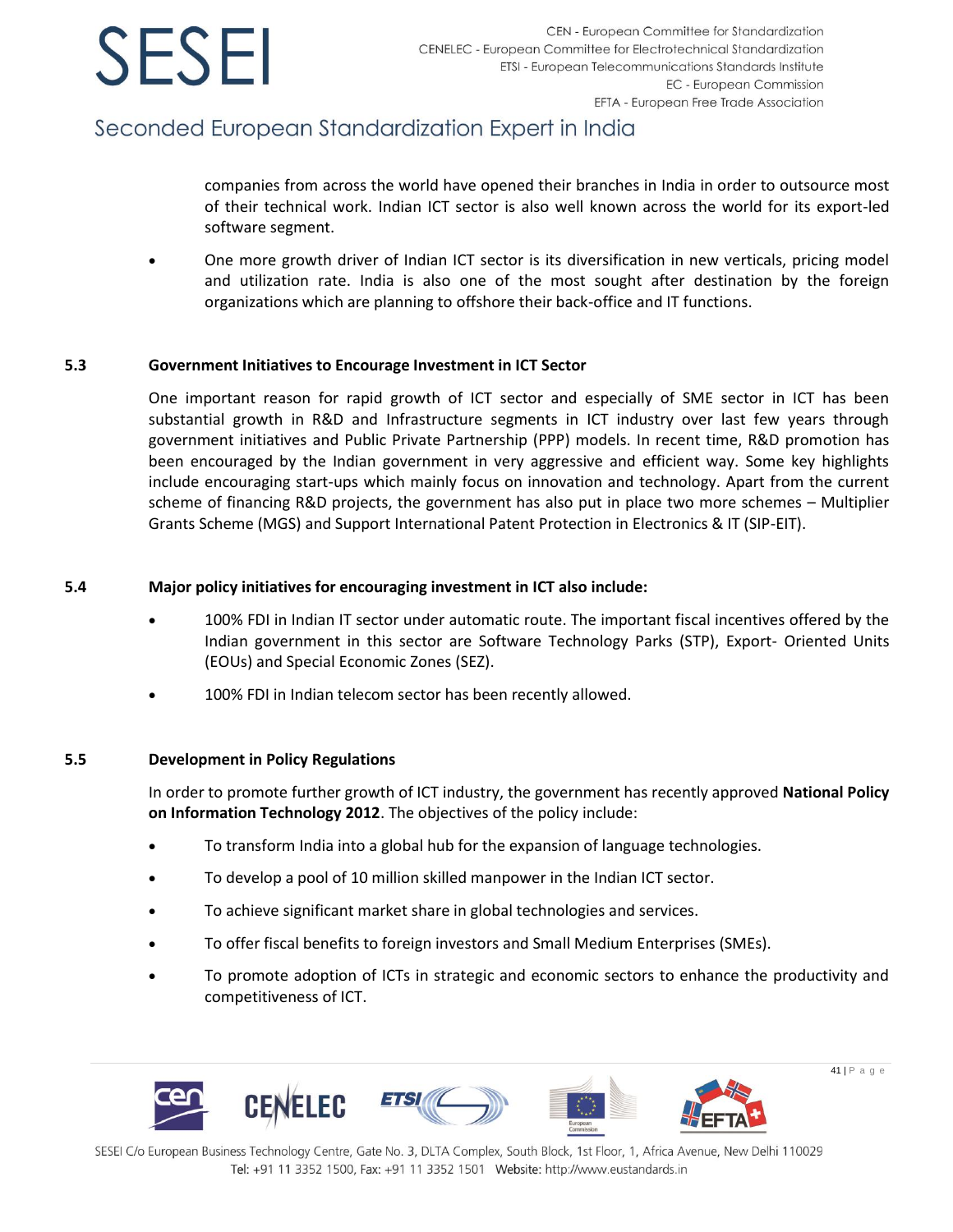Seconded European Standardization Expert in India

### **5.6 Indian IT and ITeS Industry**

### **5.6.1 Introduction**

The Indian Information Technology (IT) and Information Technology enabled Services (ITeS) sectors go hand-in-hand in every aspect. The industry has emerged as a 'sunrise industry' and has fuelled economic growth by energizing productivity in Indian industry. Today Indian firms largely depend on the IT & ITeS service providers to make their business processes efficient and streamlined. Indian manufacturing sector has the highest IT spending followed by automotive, chemicals and consumer products industries. **IT is seen as a change enabler and a source of business value** creation for organizations. Not only this, the industry has employed almost 10 million Indians and hence, has contributed a lot to social transformation in the country.

### **5.6.2 Background (IT)**

According to Gartner, the Indian IT infrastructure market (comprising servers, storage and networking equipment) was projected to grow to US\$ 2.1 billion in 2013, an increase of 9.7 % as compared to 2012. The market is driven by hardware refresh, optimization and consolidation efforts. New data centre build out, primarily driven by service providers, is providing added impetus to this market.

### **5.6.3 Market Size**

India's total IT industry's (including hardware) share in the global market stands at 7 %; the share of IT segment alone is 4 % while that of ITeS is 2 %, indicating huge potential for increasing its market share. According to NASSCOM, India's IT and BPO sector exports are expected to grow by 12-14 % in FY14 to touch US\$ 84 billion - US\$ 87 billion. Moreover, India plans to spend around US\$ 3.9 billion on cloud services during 2013-2017, of which US\$ 1.7 billion will be spent on software-as-a-service (SaaS).

The enterprise software market in India was expected to have reached US\$ 3.92 billion in 2013, registering a growth of 13.9 % over 2012 revenue of US\$ 3.45 billion.

### **5.6.4 Current Status**

The Indian IT industry, including the domestic market, is currently pegged at \$118 billion (NASSCOM). After global headwinds of last few years adversely impacting the Indian IT industry returned to the higher growth trajectory in 2013 and is hoping to gain momentum in the ensuing year for a greater share of the global multi-billion dollar outsourcing market. After turbulent 2012, the industry seems to have consolidated its position with its four top IT companies registering a healthy 12-14 % growth in 201-14 as against 10 % in the previous year.

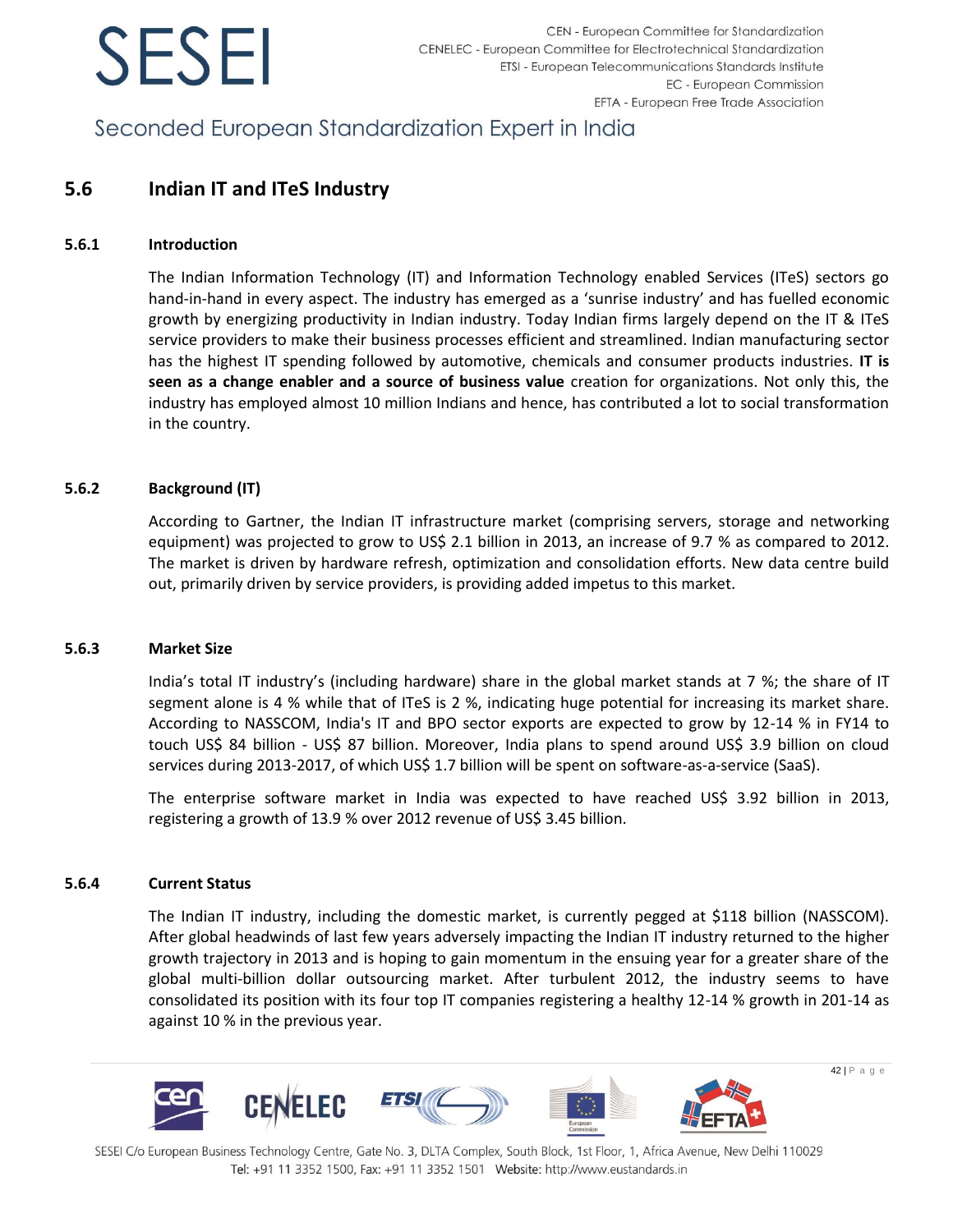

## Seconded European Standardization Expert in India

#### **5.6.5 Market Segments**

India is the only country that offers a wide range of products and services like IT services, Business Process Management (BPM) services, engineering, R & D, internet and mobility and software products.

The internet and mobile platforms are enabling the development of low-cost products and thus fuelling further penetration. The industry is also investing in technology and HR development to explore emerging business opportunities like smart computing, anything-as-a-service and SME businesses.

The IT industry continues to generate large scale employment opportunities for growing Indian young generation. It added 1.88 lakh jobs in the previous year taking the total jobs in the sector to over 3 million.

#### **5.6.6 Top Ten IT Players:**

- -Tata Consultancy Services
- -Infosys
- -Wipro
- -HCL Technologies
- -Tech Mahindra
- -iGate Patni
- -Mphasis
- -L & T Infotech
- -Suntel
- -CSC India

#### **5.6.7 Investments**

Indian IT's core competencies and strengths have helped it in attracting investments from major countries. According to data released by the Department of Industrial Policy and Promotion (DIPP), the computer software and hardware sector has attracted foreign direct investment (FDI) worth Rs. 54,347.88 crore (US\$ 8.77 billion) between April 2000 and September 2013. IT spending by the Government of India is projected to reach US\$ 6.4 billion in 2013, a growth of 7% year-on-year.

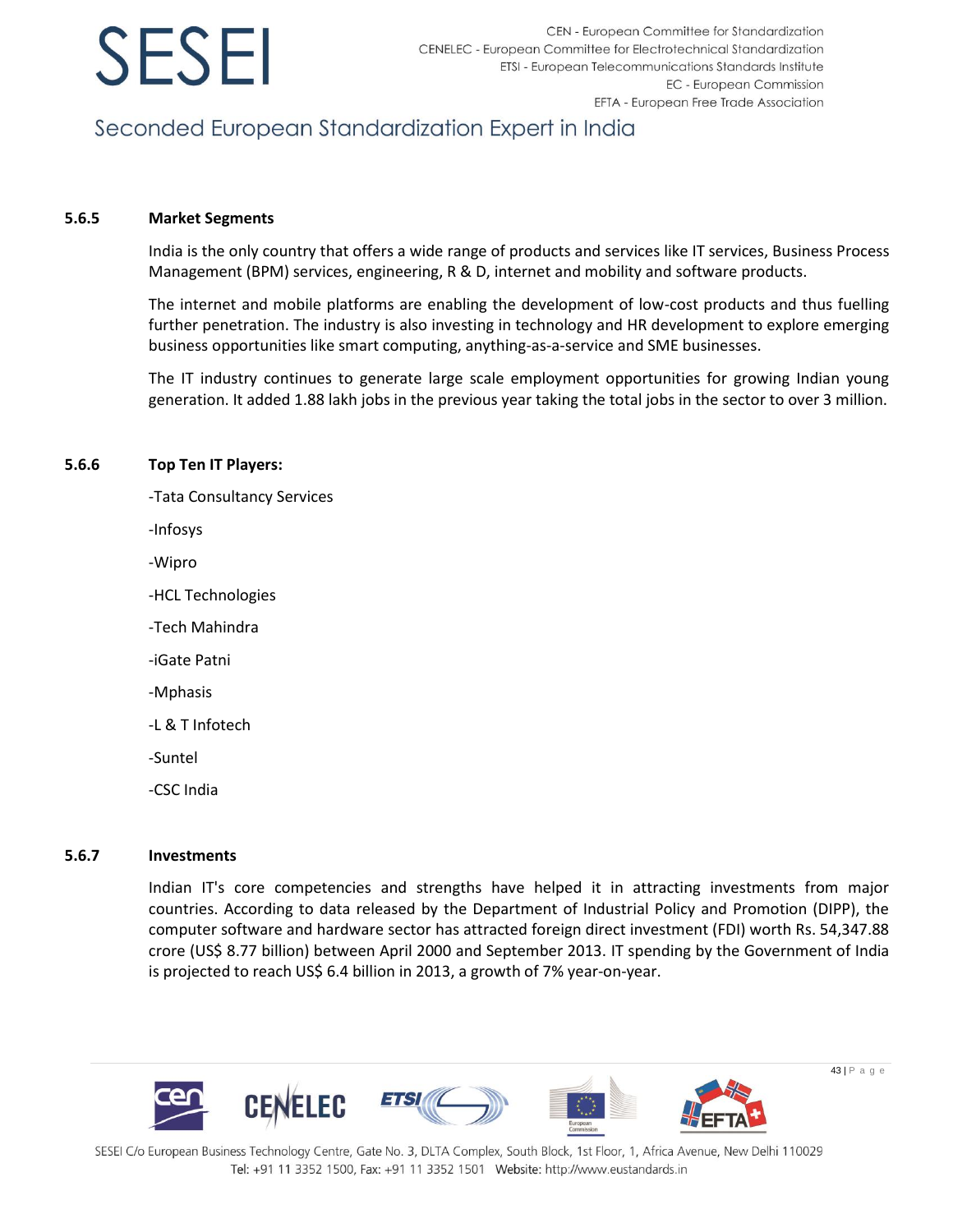## Seconded European Standardization Expert in India

### **5.6.8 Road Ahead**

Globalisation has been having a profound impact in shaping the Indian IT industry over the years with India capturing a sizeable chunk of the global market for technology sourcing and business services. Over the years the growth drivers for this sector have been the verticals of manufacturing, telecommunication, insurance, banking, finance and of late the retail revolution. Experts believe that the future growth of IT and ITeS will be fuelled by the verticals of climate change, mobile applications, healthcare, energy efficiency and sustainable energy. It is also expected that new markets would be explored and more and more of SMEs will go for IT application and services. Demand from emerging countries is expected to show strong growth going forward. Tax holidays are also extended to IT sector for software technology parks of India (STPI) and special economic zones (SEZs). The country's cost competitiveness in providing IT services, which is approximately 3-4 times cheaper than the US continues to be its USP in the global outsourcing market.

Nasscom has projected that the Indian IT industry would grow to about \$300 billion by 2020. NASSCOM has forecasted a 13-15 % increase in software exports in 2014-15 to \$99 bn from about \$86 billion estimated for 2013-14. It also expects Indian IT industry to add incremental revenues of \$13-14 billion in 2014-15.

The higher forecast for exports comes amid a recovery in macro economic conditions in North America, which is the largest market for Indian Software services exporters. Demand from Europe, where companies have increased outsourcing to save costs amid a tough economic environmet, is also expected to boost the fortunes of India IT firms.

For 2013-14, Nasscom estimates point to about 13% increase. It had earlier forecast a 12-14% range for exports in fiscal 2013-14. For the domestic market, however, Nasscom forecast slower-than-expected growth of 9-12% at Rs.125-128 crore in 2014-15, mainly due to uncertainty in spending by the government.

App modernization and transformation, as well as cloud and infrastructure management should drive most of the growth. At least 78% of the clients feel confident of spending more on technology projects in 2014.

### **5.7 Indian Telecom Sector:**

### **5.7.1 Background:**

Telecom has become one of the most powerful engines of GDP growth, socio-economic development and harbinger of inclusive growth ever since it opened up for private participation over 20 years ago. It became the poster boy of the economic reforms India initiated in 1991. Today India is the second largest telecom mobile network in the world only after China. The sector has evolved from 2-player to multi

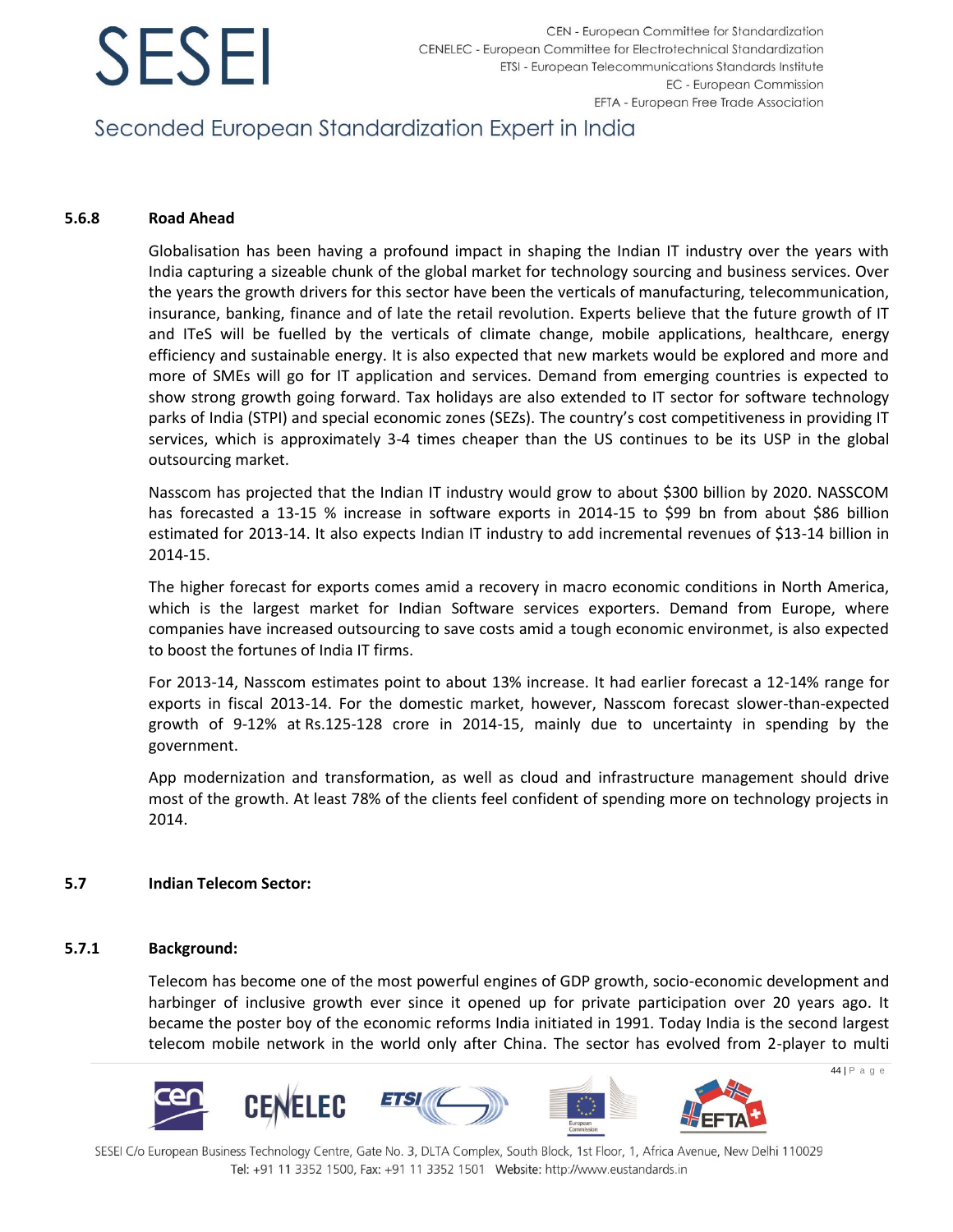## Seconded European Standardization Expert in India

player in each service area. Forward looking policies during the decade 2000-2010 fuelled the growth that established strong correlation between tele-density increase and GDP growth e.g. it is assessed that every 10% teledensity rise leads to 1.2% rise in GDP growth rate. The acceleration in growth for emerging economies is pegged even at a higher rate. Increase in broadband penetration can further accelerate this growth rate. The sector today offers possibly the lowest tariffs in one of the most competitive markets globally, while delivering the following:

| <b>KPIs</b>  | <b>Status</b>                                                                  |
|--------------|--------------------------------------------------------------------------------|
| Tele-density | 71% (overall)                                                                  |
| Internet     | Approx. 200 million (>85% on mobile)                                           |
| Significant  | Rs. 450000 Cr already invested during 10th and 11th Plan                       |
| Investments  | 3rd highest FDI contributor last decade - almost Rs.59,000 crore (Apr'00 till  |
|              | Oct'13)                                                                        |
| Contribution | 6.9% contribution to annual GDP                                                |
| towards      | Employment (direct and indirect) to > 1.5 Crore citizens                       |
| Exchequer/   | Approx. Rs. 14500Cr annual contribution in LF (including USO levy) and SUCs    |
| Employment   | (sector specific levies)                                                       |
|              | Equal or more through spectrum auctions                                        |
|              | Various other taxes and levies (e.g. service tax, state taxes, corporate taxes |
|              | etc.)                                                                          |

Source: Assocham Paper "Telecom Agenda for next few months"

### **However, the Poster Boy of Reforms, the Flag bearer of Liberalization and privatization is mired in deep difficulties as mentioned below:**

| <b>KPIs</b>         | <b>Status</b>                                                                                                                                                                       |  |
|---------------------|-------------------------------------------------------------------------------------------------------------------------------------------------------------------------------------|--|
|                     |                                                                                                                                                                                     |  |
| Rural-Urban Divide  | ➡<br>Rural Teledensity at 41% trails the Urban Teledensity (144%) by wide margins                                                                                                   |  |
|                     | The internet and broadband penetration in rural areas is still a dream                                                                                                              |  |
|                     | More towers and fiber rollouts needed in rural areas                                                                                                                                |  |
| No.<br>Spectrum     | Sector gasping for Spectrum - allocations here almost $1/5th$ or even lower than                                                                                                    |  |
| Roadmap             | other telecom regimes                                                                                                                                                               |  |
|                     | No roadmap of future allocations – the sector needs continuous replenishment<br>to serve ever increasing usage and to also plan for impending data explosion<br>due to new services |  |
| Stressed Financials | Heavy Debt of over 2.08 lakh Cr (without accounting for potential new debt that<br>➡                                                                                                |  |
|                     | may be needed to service current auctions)                                                                                                                                          |  |
|                     | Despite being designated as "Infrastructure" sector - reeling under multiple                                                                                                        |  |









SESEI C/o European Business Technology Centre, Gate No. 3, DLTA Complex, South Block, 1st Floor, 1, Africa Avenue, New Delhi 110029 Tel: +91 11 3352 1500, Fax: +91 11 3352 1501 Website: http://www.eustandards.in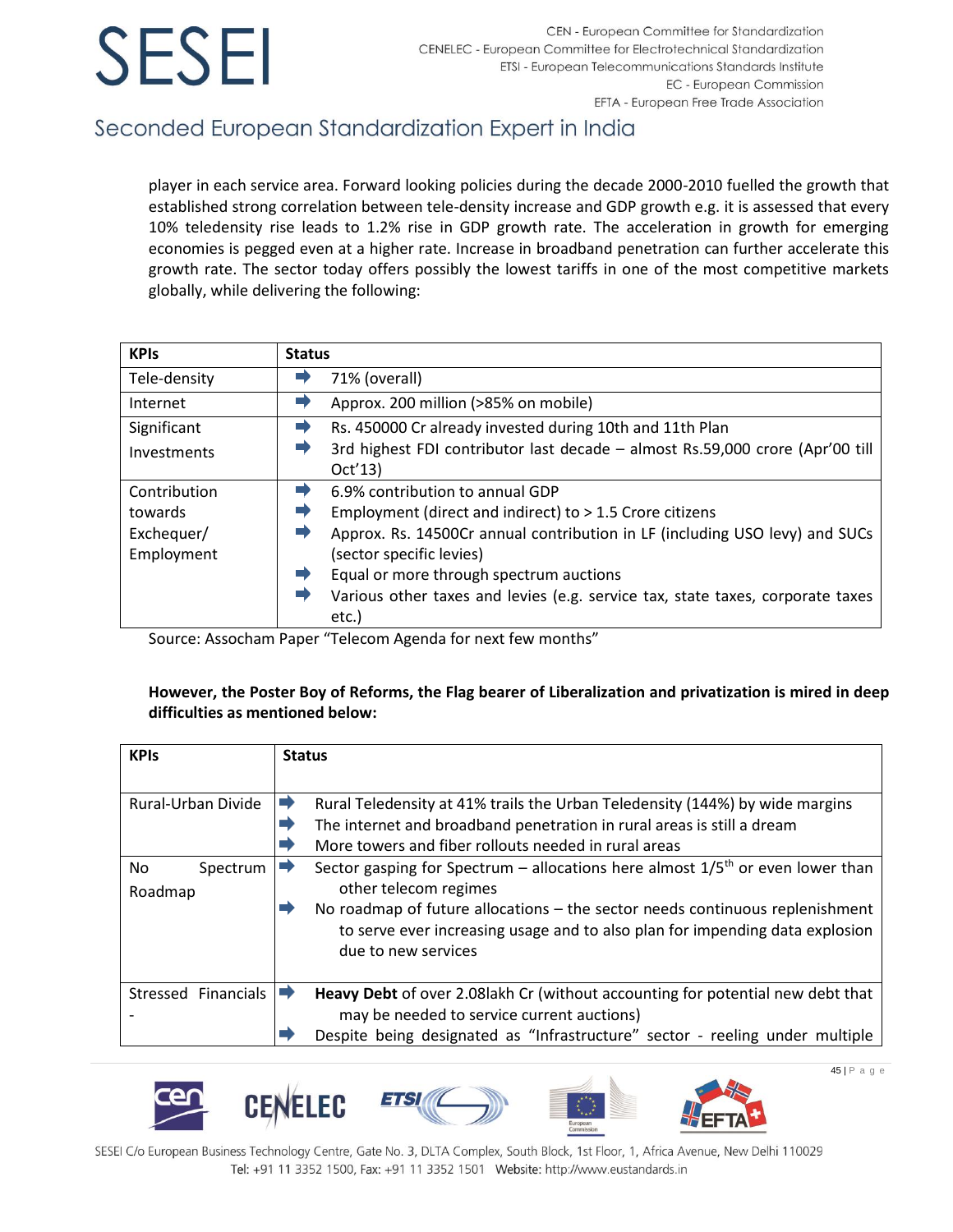## Seconded European Standardization Expert in India

| Further woes due     | levies:                                                                                                                                                                          |
|----------------------|----------------------------------------------------------------------------------------------------------------------------------------------------------------------------------|
| multiple<br>to       | License Fee @ 8% of AGR (including 5% of USO levy)                                                                                                                               |
| levies/taxes         | Spectrum Usage Charges (SUCs) of 5% (for auctioned spectrum) and higher for<br>administratively allocated spectrum are exceptionally high compared to<br>international standards |
|                      | Service tax - ultimately adds to end consumer's cost of ownership                                                                                                                |
|                      | The levy of excise duty and NCCD on handset manufacturers - a double blow                                                                                                        |
|                      | not only to the manufacturers, but consumers also - potentials risk of                                                                                                           |
|                      | massively increasing the handset grey market                                                                                                                                     |
|                      | All these add to the ultimate price to the end consumer                                                                                                                          |
|                      | Definition of AGR - The current definition of the Adjusted Gross Revenue (AGR)<br>as is being applied, includes income from non-telecom activities like interest                 |
|                      | on FDs, Dividends, Forex gains etc. for purpose of levying LF/SUCs etc. This                                                                                                     |
|                      | issue has been mired in litigation for over 10 years.                                                                                                                            |
| in<br>Impediments    | $\Rightarrow$<br>Exorbitant & Non-uniform RoW charges - different States, municipalities within                                                                                  |
| Infrastructure       | States hamper timely Rollouts of telecom networks through heavy RoW                                                                                                              |
| Rollout              | charges on Telecom towers,                                                                                                                                                       |
|                      | Inadequate and erratic availability of grid power leads to greater reliance on                                                                                                   |
|                      | diesel, which besides adding to costs, is also going against objectives of                                                                                                       |
|                      | green telecom;                                                                                                                                                                   |
|                      | Lack of awareness and misperceptions leading to growing concerns around EMF                                                                                                      |
|                      | safety hindering tower rollouts near schools/colleges, Hospitals - critical in                                                                                                   |
|                      | case of any emergency                                                                                                                                                            |
| Manufacturing        | Even after so many years India hasn't seen any Fab unit - establishing a Fab unit<br>➡                                                                                           |
|                      | a sophisticated task with significant investments - requires continuous, good                                                                                                    |
|                      | quality reliable power supply - any voltage fluctuation can destroy an entire lot                                                                                                |
| Falling              | ➡<br>Lack of policy stability and certainty has shaken the confidence of the investing                                                                                           |
| FDI/Weakening        | community significantly                                                                                                                                                          |
| Investor             | FDI in last 2 years has fallen on an average more than 80% Y-o-Y<br>➡                                                                                                            |
| Confidence           | As per GSMA's Report on India Mobile Economy - India, 2013, we Rank at:<br>➡                                                                                                     |
|                      |                                                                                                                                                                                  |
|                      | 98 <sup>th</sup> out of 144 for burdensome Government Regulations                                                                                                                |
|                      | 99 <sup>th</sup> out of 144 in irregular payments i.e. bribes                                                                                                                    |
|                      | 65 <sup>th</sup> out of 144 in Transparency of Policy Making                                                                                                                     |
|                      | We need to urgently address this and restore investor confidence in the sector.                                                                                                  |
|                      |                                                                                                                                                                                  |
| Significant          | The Government has set several ambitious targets like                                                                                                                            |
| Investments<br>still | 100% Teledensity, 600mn broadband connections by 2020                                                                                                                            |
| Required             | National Optic Fiber Network (NOFN) - to bring high quality broadband access                                                                                                     |











SESEI C/o European Business Technology Centre, Gate No. 3, DLTA Complex, South Block, 1st Floor, 1, Africa Avenue, New Delhi 110029 Tel: +91 11 3352 1500, Fax: +91 11 3352 1501 Website: http://www.eustandards.in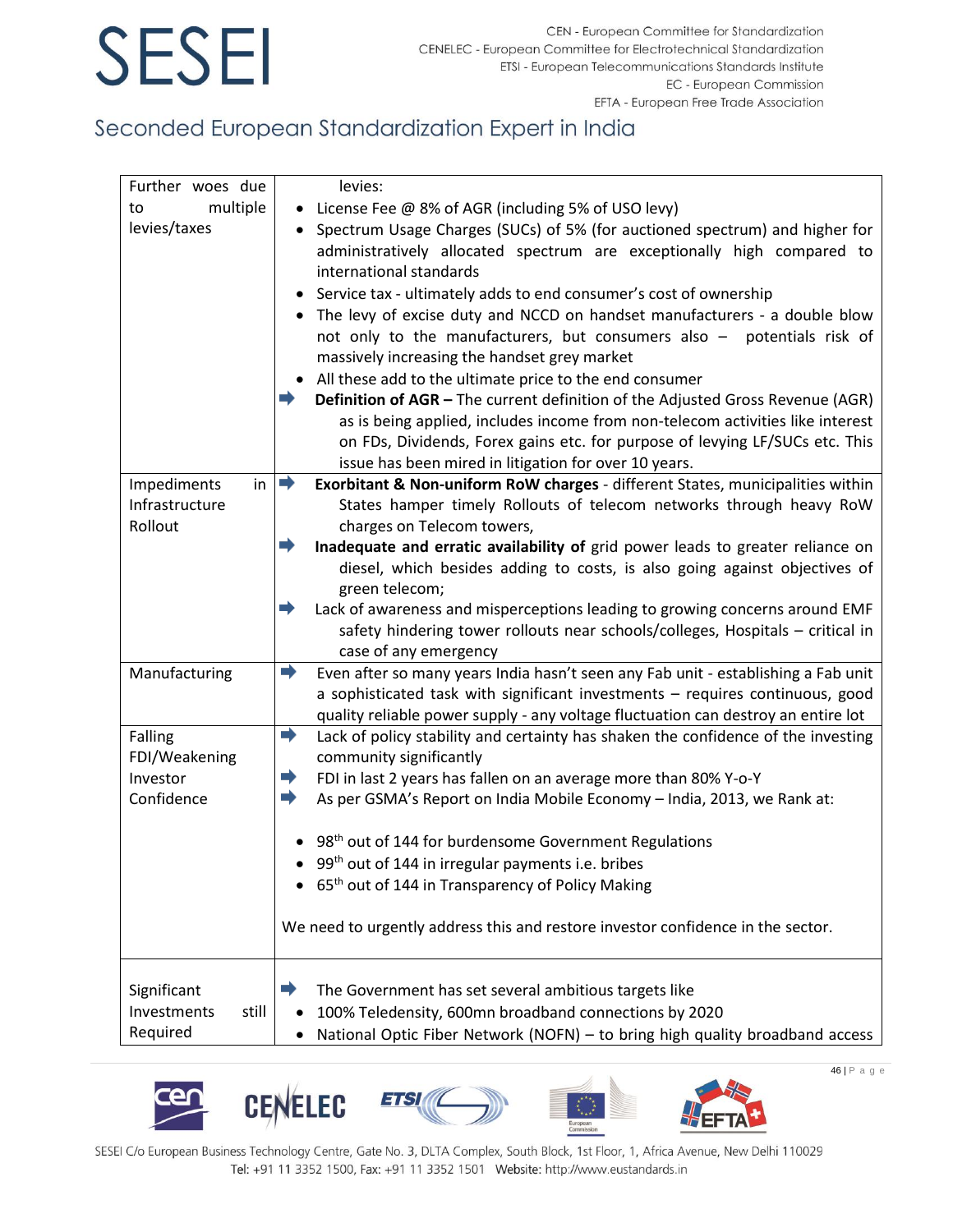## Seconded European Standardization Expert in India

| to all village panchayats<br>As per Planning Commission's $12th$ plan projections - Telecom sector being an<br>infrastructure sector is expected to invest Rs. 943,899 Cr during this 5 year plan<br>- and 92% of that is expected to come from the private sector |
|--------------------------------------------------------------------------------------------------------------------------------------------------------------------------------------------------------------------------------------------------------------------|
|                                                                                                                                                                                                                                                                    |

Source: Assocham Paper "Telecom Agenda for next few months"

Telecommunication as a sector has delivered an amazing transformation to the society, the common man and India's overall socio-economic development. It has been made possible through the entrepreneurial spirit of the nation coupled with an enabling policy framework that has been fine-tuned and adapted from time to time to facilitate timely course corrections and incentivize growth and development.

However, in recent times, the financial downturn in the economy coupled with increased policy and regulatory uncertainty, have led to severely deteriorated fundamentals and have hampered the sector in performing to its true potential. Considering the role of telecom as the backbone of economic and social development, there is an urgent need to take corrective measures to put back the sector on track. As mentioned above some critical areas requiring immediate attention are rationalisation of levies, making more spectrum available and conducive policy for the consolidation.

### **5.7.2 Major contributors in the sector:**

The Indian telecom sector has mix of Indian and foreign telecom companies. Major players are:

- Bharti Airtel
- Vodafone
- Idea
- Reliance Communications
- Tata Teleservices
- **Aircel**
- Reliance Jio
- Government owned BSNL and MTNL

CENELEC

Besides, there are clutch of smaller players who do not have pan-India operations. The market share of major players in the mobile subscription and broadband service is as follows:

| <b>Operator</b>                | <b>Mobile Subscription (%)</b> | <b>Broadband Subscribers (%)</b> |
|--------------------------------|--------------------------------|----------------------------------|
| Bharti                         | 22.71                          | 20.30                            |
| Vodafone                       | 18.41                          | 11.54                            |
| Idea                           | 15.01                          | 11.87                            |
| <b>Reliance Communications</b> | 12.26                          | 11.85                            |

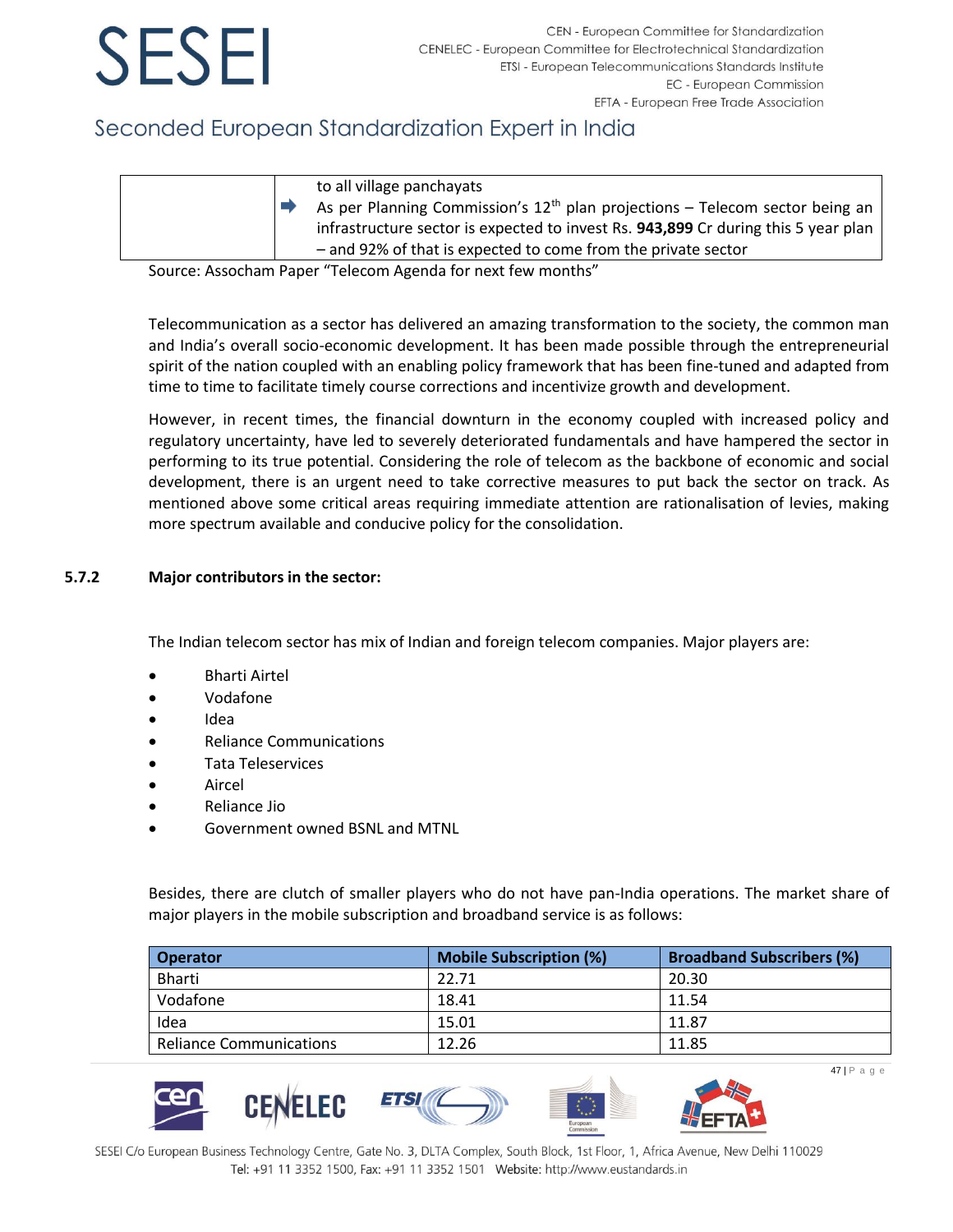## Seconded European Standardization Expert in India

| <b>BSNL</b> | 10.46 | 27.54          |
|-------------|-------|----------------|
| Aircel      | 7.76  | 16.88 (Others) |
| Tatas       | 6.97  |                |
|             |       |                |

Source: TRAI

The wireless market is mainly dominated by the GSM service providers and three top players (Bharti, Vodafone and Idea) account for over 55 % of the total market.

### **5.7.3 Investment Scenario**

The telecom sector of India has received FDI of US\$ 12,500 million in last 13 years which contributes 7% of overall FDI inflow. However, the FDI in segments like radio paging, telephone and cellular mobile services has declined by more than 80% because of strict regulatory environment and economic slowdown in the country.

### **5.7.4 Government initiatives to Encourage Foreign Investment in Indian Telecom Sector**

- 100 percent FDI has been allowed in telecom sector, out of which 49 percent can be done through automatic route and in order to raise further stake, permission from Foreign Investment Promotion Board (FIPB) will be required. The key objective behind increasing FDI cap in telecom industry is to help the sector to get fresh investment inflow in order to lower its financial burden.
- In order to provide a transparent policy framework and clear roadmap in telecom sector, the government has reviewed all telecom policies through consultative process and released the National Telecom Policy (NTP) in year 2012.
- NTP endeavors to produce an investor friendly environment for attracting foreign investment in telecom sector and offers clear guidelines to address all the regulatory and policy issues for the betterment of the sector.
- A separate policy named Preferential Market Access (PMA) is also being revised. The policy will make it obligatory for telecom companies in India to utilize all the equipments which are made indigenously.
- The Government of India has offered better growth opportunity to foreign telecom companies by permitting them to do business in India without any domestic partner and this decision will tempt foreign players to invest in India.
- In order to perform consolidation and attract new foreign players in the telecom sector, the Indian government has delivered a comprehensive framework which offers clarity on key regulatory issues.

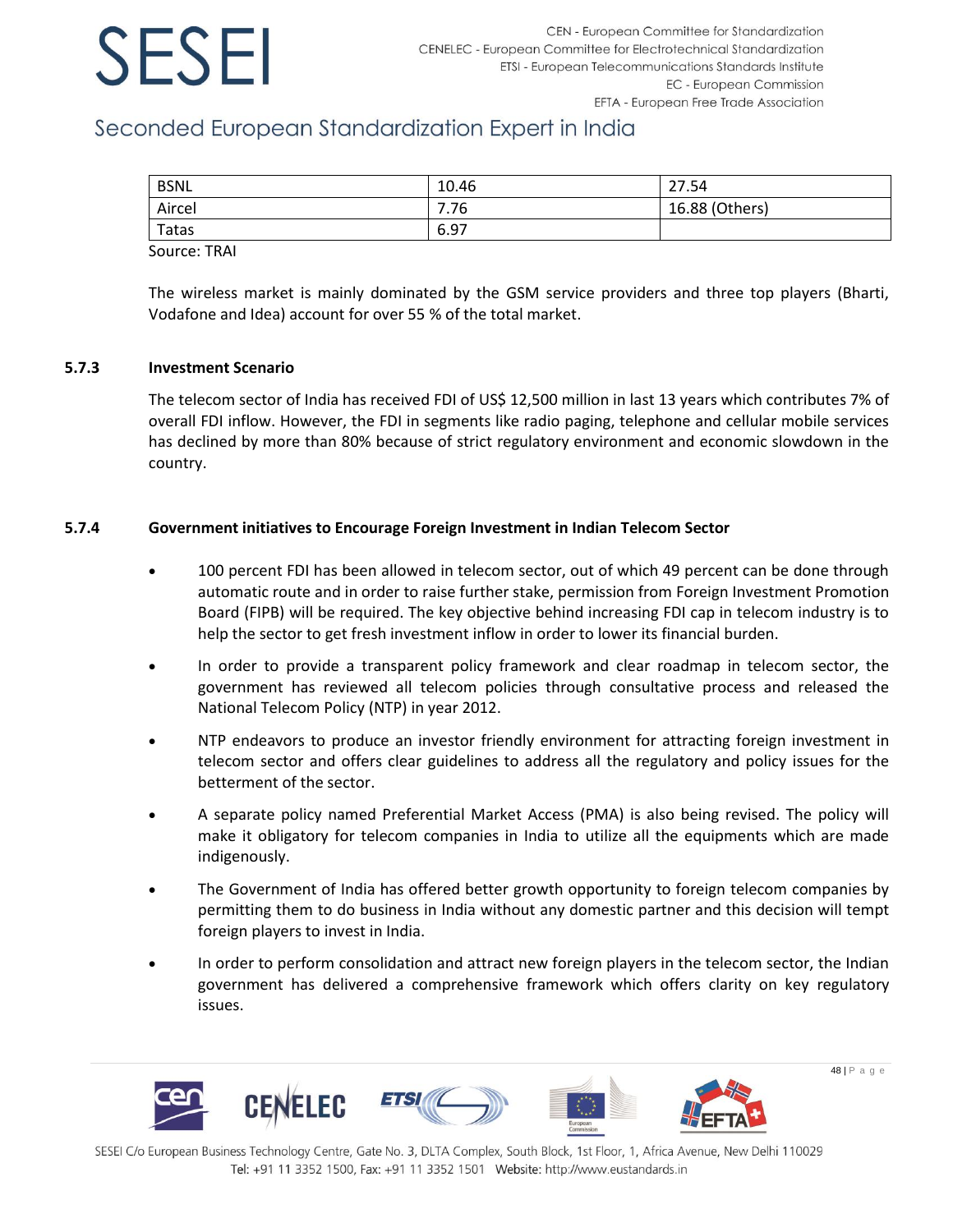## Seconded European Standardization Expert in India

• Earlier there was no pricing policy and lack of clarity in terms of the allotment of spectrum among telecom companies. But since the spectrum allotment and pricing issues are already being resolved, there will be major impetus for fresh foreign investment.

### **5.8 Standardization Bodies in the ICT Sector**

**Telecommunications Standards Development Society, India (TSDSI)** is the recognized Telecommunications standards development organization in India founded in Nov 2013, mainly intended to develop standards that are suitable to Indian market. TSDSI aims at developing standardized solutions for meeting Indian requirements. It aims also at contributing to the international standards landscape, by being involved in global standardization initiatives in the field of telecommunications. TSDSI will maintain technical standards and other deliverables of the organization, safe-guarding the related IPR and helping create manufacturing expertise in the country, providing leadership to developing countries (such as in South Asia, South East Asia, Africa, Middle East, etc.) in terms of their telecommunications-related standardization needs.

**BIS** is also actively involved in the ICT area through its Information Technology Division Council (LITDC) who is in charge of electronics and telecommunications including information technology. To date BIS has developed a total of 1436 standards of which 76% are identical or technically equivalent to the ISO and IEC standards (528 similar to ISO/IEC and 563 technically identical).

### **5.9 Conclusion**

Indian ICT industry as a whole and IT and Telecom sub-sectors have become catalysts of higher GDP growth and harbinger of prosperity over the last two decades in the Indian economy. The future holds promise of even higher growth and rapid consolidation on account of growing domestic demand and anticipated return of global economy to growth path. The fact that more and more business organizations in the world are relying on IT and communication infrastructures for enhancing their competitiveness and business prospects bode well for Indian IT and telecom companies. Besides, low penetration in domestic market itself provides immense growth opportunity for the sector. The government has reoriented its policies favoring greater investment and remaining irritants in telecom sector are also being addressed. .

### <span id="page-49-0"></span>**6 Glossary**

| Sl. No. | <b>Acronym</b> | <b>Expansion</b>                                     |
|---------|----------------|------------------------------------------------------|
|         | <b>SIAM</b>    | Society of Indian Automobile Manufacturers           |
|         | <b>ACMA</b>    | Automotive Component Manufacturers' Association      |
|         | <b>RoHS</b>    | <b>Restriction of Hazardous Substances Directive</b> |

49 | P a g e

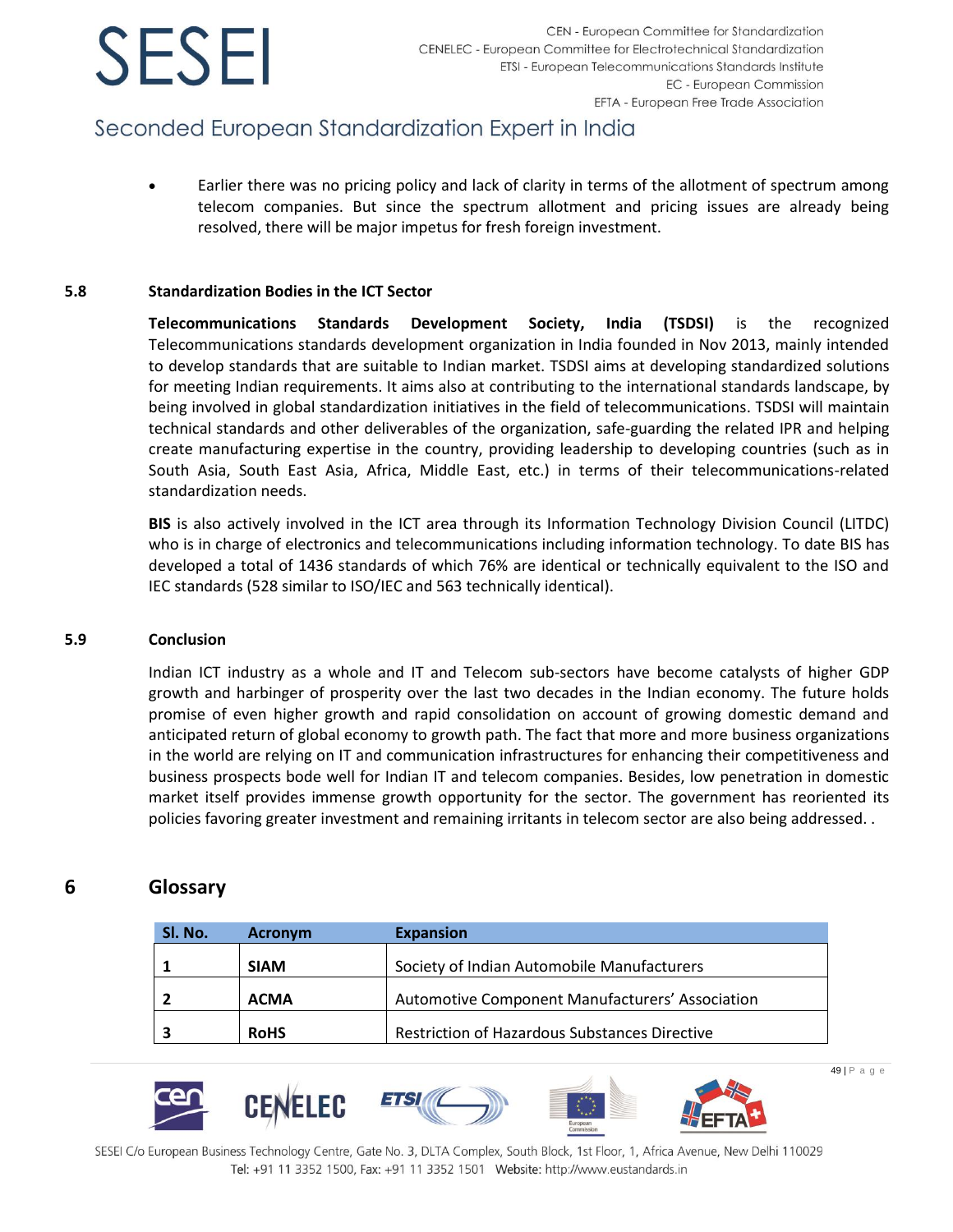CEN - European Committee for Standardization CENELEC - European Committee for Electrotechnical Standardization ETSI - European Telecommunications Standards Institute EC - European Commission EFTA - European Free Trade Association

## Seconded European Standardization Expert in India

| 4  | <b>WEE</b>   | Waste Electrical and Electronic Equipment Directive         |
|----|--------------|-------------------------------------------------------------|
| 5  | <b>ESDM</b>  | Electronic System Design & Manufacturing                    |
| 6  | <b>NPE</b>   | National Policy on Electronics                              |
| 7  | <b>EEPC</b>  | <b>Engineering Exports Promotion Council</b>                |
| 8  | <b>ECE</b>   | Earthmoving and Construction equipment                      |
| 9  | <b>FTA</b>   | Free Trade Agreement                                        |
| 10 | <b>ASEAN</b> | <b>Association of Southeast Asian Nations</b>               |
| 11 | <b>DHI</b>   | Department of Heavy Industry                                |
| 12 | <b>DIPP</b>  | Department of Industrial Policy and Promotion               |
| 13 | <b>CEA</b>   | <b>Central Electricity Authority</b>                        |
| 14 | <b>NTPC</b>  | National Thermal Power Corporation                          |
| 15 | <b>BHEL</b>  | <b>Bharat Heavy Electricals Limited</b>                     |
| 16 | <b>UMPP</b>  | Ultra Mega Power Projects                                   |
| 17 | <b>ICT</b>   | Information and Communication Technology                    |
| 18 | <b>FDI</b>   | Foreign Direct Investment                                   |
| 19 | <b>IDC</b>   | <b>International Data Corporation</b>                       |
| 20 | <b>CII</b>   | Confederation of Indian Industries                          |
| 21 | <b>BPO</b>   | <b>Business Process Outsourcing</b>                         |
| 22 | <b>KPO</b>   | Knowledge Process Outsourcing                               |
| 23 | <b>NSSO</b>  | National Statistical Survey Organization                    |
| 24 | <b>SME</b>   | <b>Small and Medium Enterprises</b>                         |
| 25 | <b>PPP</b>   | Public Private Partnership                                  |
| 26 | <b>MGS</b>   | <b>Multiplier Grants Scheme</b>                             |
| 27 | SIP-EIT      | Support International Patent Protection in Electronics & IT |
| 28 | <b>STPI</b>  | Software Technology Parks of India                          |
| 29 | <b>EOUs</b>  | <b>Export Oriented Units</b>                                |











SESEI C/o European Business Technology Centre, Gate No. 3, DLTA Complex, South Block, 1st Floor, 1, Africa Avenue, New Delhi 110029 Tel: +91 11 3352 1500, Fax: +91 11 3352 1501 Website: http://www.eustandards.in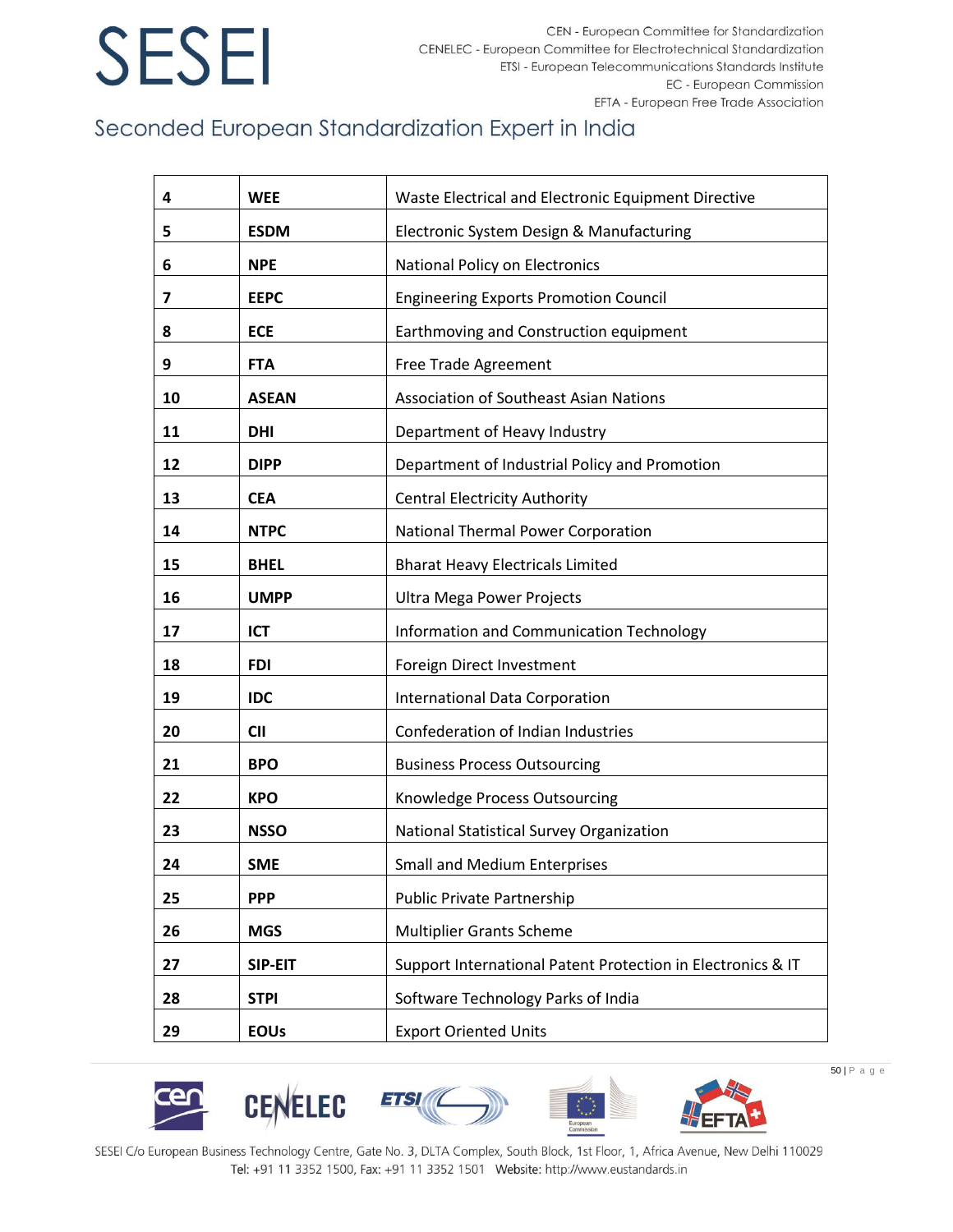CEN - European Committee for Standardization CENELEC - European Committee for Electrotechnical Standardization ETSI - European Telecommunications Standards Institute **EC** - European Commission EFTA - European Free Trade Association

## Seconded European Standardization Expert in India

| 30 | <b>SEZ</b>  | Special Economic Zones                  |
|----|-------------|-----------------------------------------|
| 31 | <b>ITeS</b> | Information Technology enabled Services |
| 32 | <b>SaaS</b> | software-as-a-service                   |
| 33 | <b>FIPB</b> | Foreign Investment Promotion Board      |
| 34 | <b>AGR</b>  | <b>Adjusted Gross Revenue</b>           |
| 35 | <b>NTP</b>  | National Telecom Policy                 |
| 36 | <b>PMA</b>  | <b>Preferential Market Access</b>       |

### <span id="page-51-0"></span>**7 Sources**

- **I. Society of Indian Automobile Manufacturers [\(Website\)](http://www.siamindia.com/)**
- **II. ELCINA ([Website](http://www.elcina.com/))**
- **III. Current Week** [www.currentweek.com](http://www.currentweek.com/)
- **IV. KPMG Auto Survey Report**
- **V. Department of Electronics and IT, Ministry of Commerce and IT, Govt. Of India**
- **VI. India in Business : Ministry of External Affairs, Investment and Technology Promotion (ITP) Division**
- **VII. Economic Survey 2012-13**
- **VIII. Invest India : Joint Venture of DIPP, Ministry of Commerce & Industry and FICCI**
- **IX. Construction World.in**
- **X. India Brand Equity Foundation (IBEF) Report on It & ITES Industry December 2013**
- **XI. India Brand Equity Foundation (IBEF) Report on Engineering Sector April 2014**
- **XII. Annual Report of Ministry of Heavy Industries and Public Enterprises**
- **XIII. Confederation of India Industry (CII) report, 'The SMAC Code-Embracing New Technologies for Future Business**
- **XIV. Gartner Report on IT and ITeS**
- **XV. World Energy Council Report**